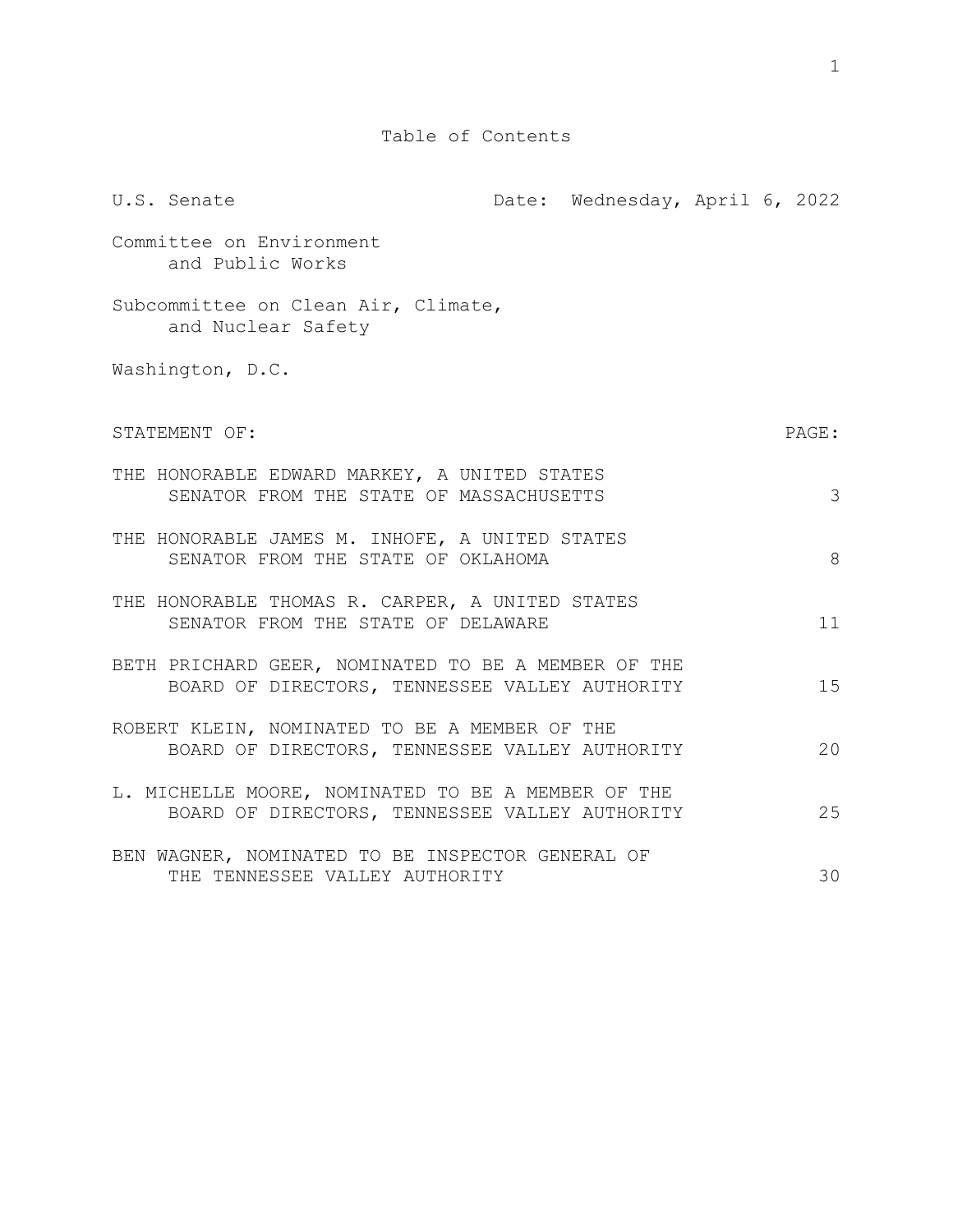HEARING ON THE NOMINATIONS OF BETH PRITCHARD GEER, OF TENNESSEE, ROBERT P. KLEIN, OF TENNESSEE, AND L. MICHELLE MOORE, OF GEORGIA, TO BE MEMBERS OF THE BOARD OF DIRECTORS OF THE TENNESSEE VALLEY AUTHORITY, AND BEN WAGNER TO BE INSPECTOR GENERAL OF THE TENNESSEE VALLEY AUTHORITY

Wednesday, April 6, 2022

United States Senate

Committee on Environment and Public Works Subcommittee on Climate, Clean Air, and Nuclear Safety Washington, D.C.

The committee, met, pursuant to notice, at 2:26 p.m. in room 406, Dirksen Senate Office Building, the Honorable Edward Markey [chairman of the subcommittee] presiding.

Present: Senators Markey, Inhofe, Carper, Capito, Cramer, Ernst.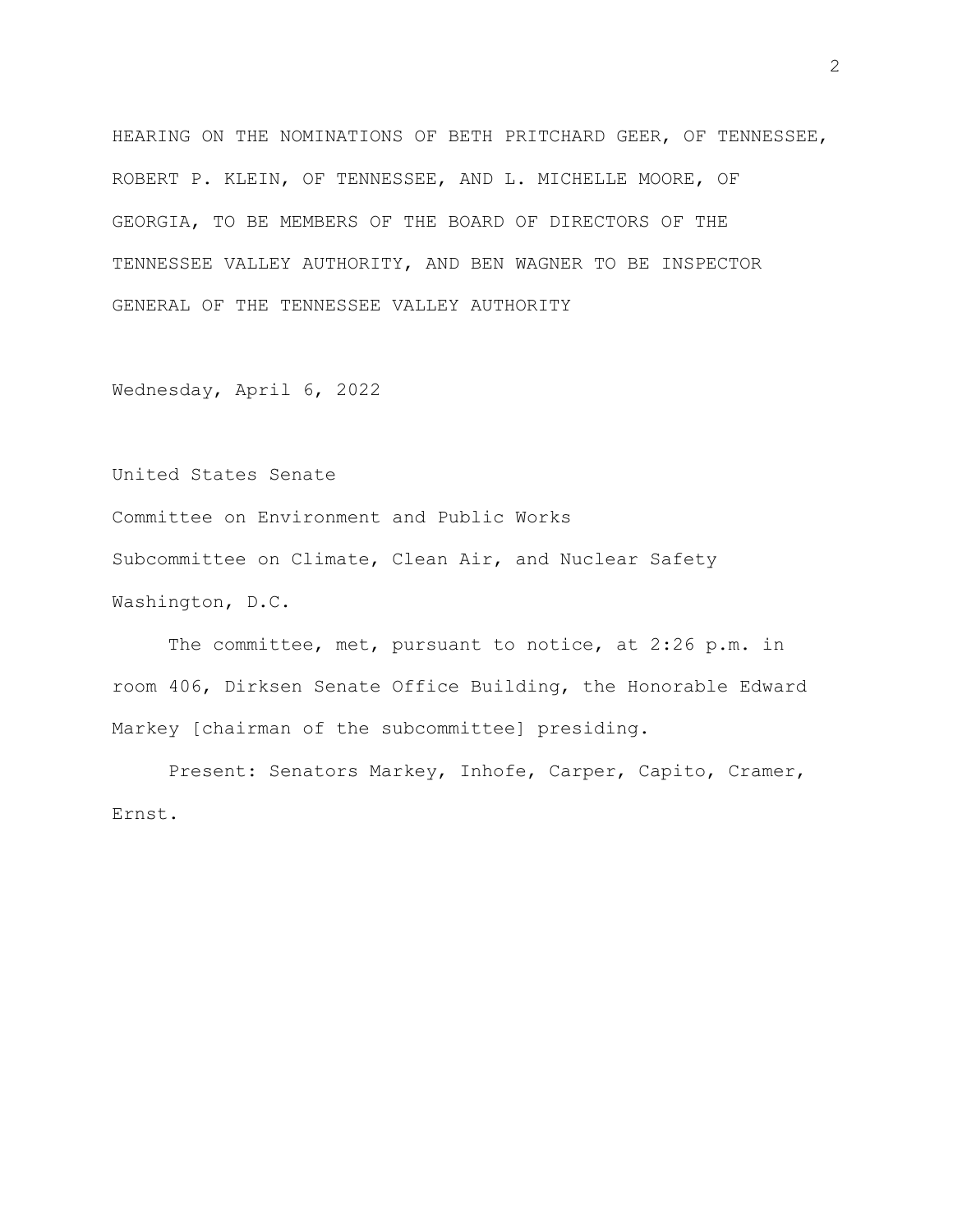STATEMENT OF THE HONORABLE EDWARD MARKEY, A UNITED STATES SENATOR FROM THE STATE OF MASSACHUSETTS

Senator Markey. I would like to note that there is a history-breaking moment that has just occurred. A Senate committee started five minutes early, so I just want everyone to note that it can happen. A little bit miraculous, but nonetheless, it will benefit everyone.

I want to thank my Ranking Member, Senator Inhofe, and to the Chairman and Ranking Member of the Committee on Environment and Public Works, Senator Carper and Senator Capito, for their invaluable partnership in holding this hearing and for joining us today. It is my pleasure to welcome my colleagues on the subcommittee as well as our four extremely qualified nominees for leadership and oversight roles at the Tennessee Valley Authority. We welcome them to our subcommittee today.

The core mission of the TVA is just as relevant today as it was when the Authority was created nearly 90 years ago. In 1933, Congress created the TVA to unleash the potential of the rich resources of the Tennessee Valley Region and improve the lives of the people who live there.

While the mission of the TVA remains the same today, there is more that the Authority can do to ensure that it serves its intended role as a national leader in technological innovation, low-cost power, and environmental stewardship, the mission of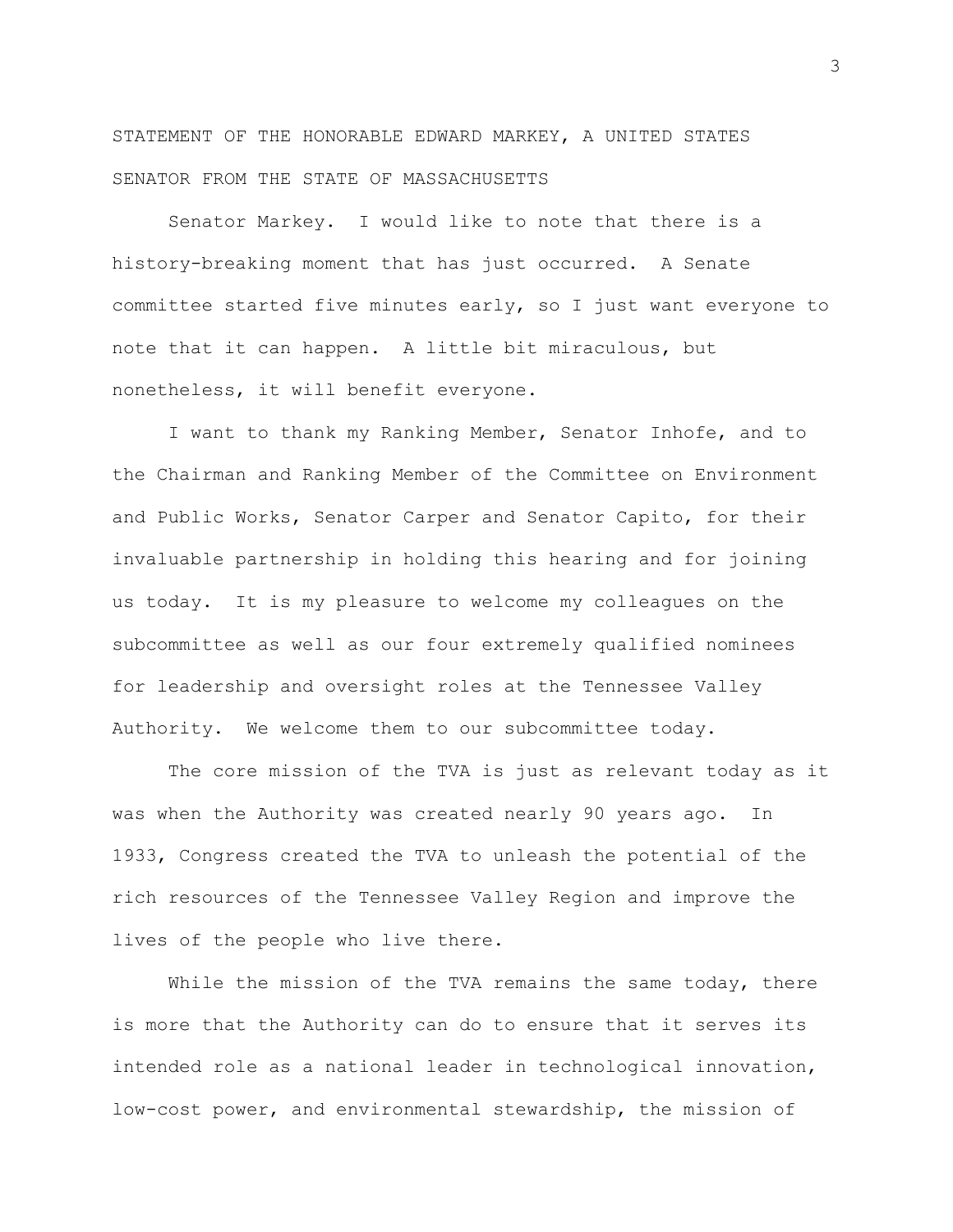the TVA.

In addition to providing flood control, navigation, and land management for the Tennessee River System and assisting local and regional economic development efforts, the TVA also serves as the Nation's largest public power provider. With 10 million customers, TVA can and should foster the kind of innovation that can diversify the region's energy resources, grow union jobs, and reduce consumers' energy burdens, improve energy reliability and affordability, and protect the environment at the same time.

While only 3 percent of TVA's energy portfolio is comprised of wind and solar, the Authority has the opportunity to advance the development and adoption of both utility scale and distributed clean energy in the region, creating jobs and lowering customers' energy bills as the cost of renewable energy starts outcompeting fossil fuels.

Since most of the States that are in the TVA are very sunny most of the year, it actually doesn't make any sense that they don't have a higher percentage of solar. Since it is very windy in many parts of the TVA, because it is so vast, it is shocking that they don't have a higher percentage of wind. It is almost as though it is still the 1930s and there hasn't been any real progress in terms of the implementation of real change in those States.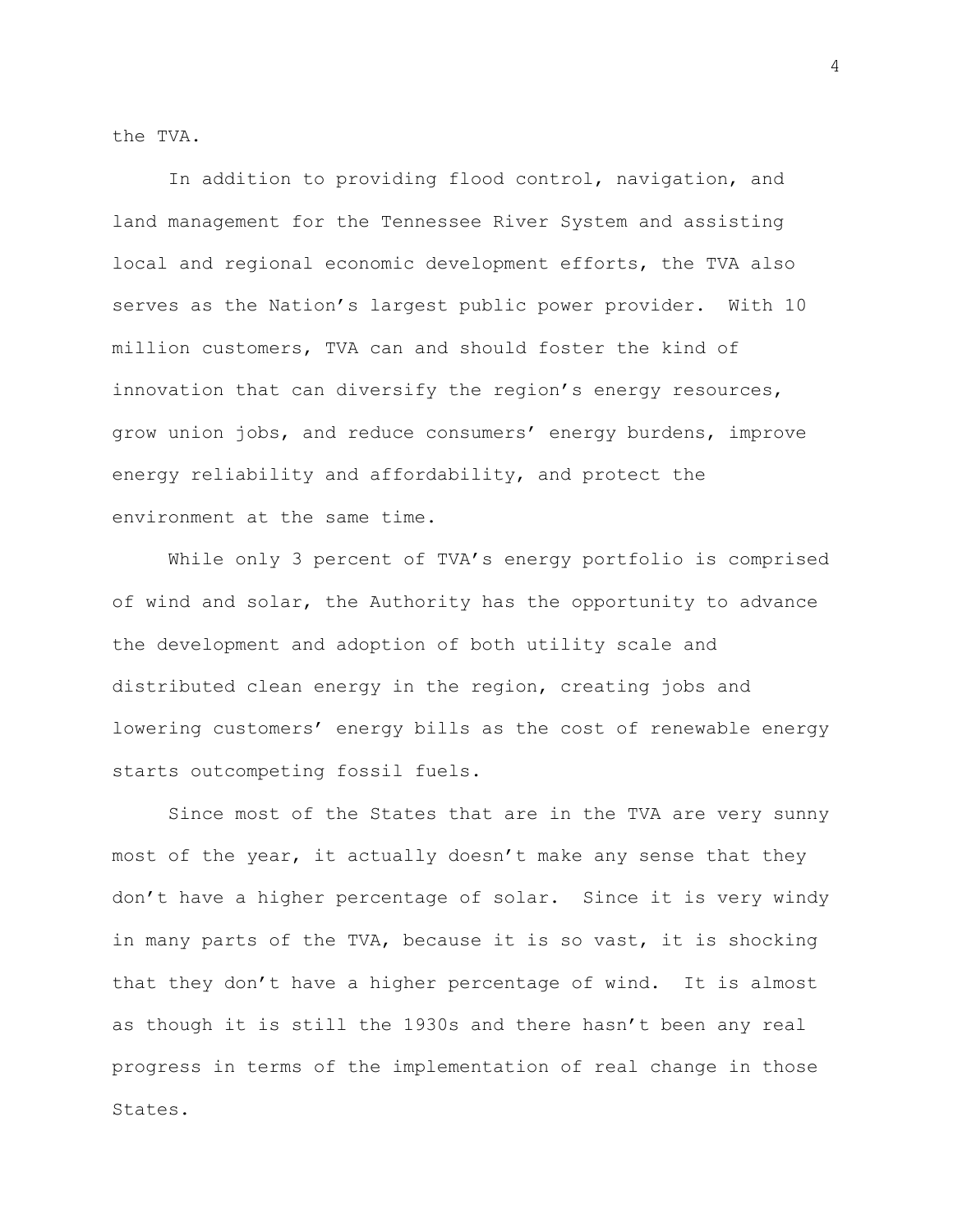Senator Inhofe. We have more wind in Oklahoma.

Senator Markey. Oklahoma, to its credit, has a higher percentage of wind-generated electricity than the TVA does, and it is not a federally subsidized agency the way the TVA is. So we are looking for real progress, following on the Oklahoma model, so that there is a balance of all of these technologies.

Unfortunately, the TVA has pushed for several decades more fossil fuel energy at the expense of potentially cheaper renewable sources, which pollutes our communities and exacerbates energy burdens for TVA customers who already pay some of the highest electricity bills in the Nation as a percentage of household income.

The TVA Board of Directors will make important decisions about TVA's energy planning for years to come. It is critical that the Board is comprised of leaders who will ensure that the TVA provides all Tennessee Valley households with access to reliable, clean, and affordable electricity while continuing to employ local workers in good-paying jobs and supporting economic development in the region.

I believe that the nominees before us today, who are extremely qualified for these positions, will be well-equipped to consider these important questions in their service on the TVA Board and as TVA Inspector General. The addition of Ms. Geer, Mr. Klein, and Ms. Moore to the TVA Board of Directors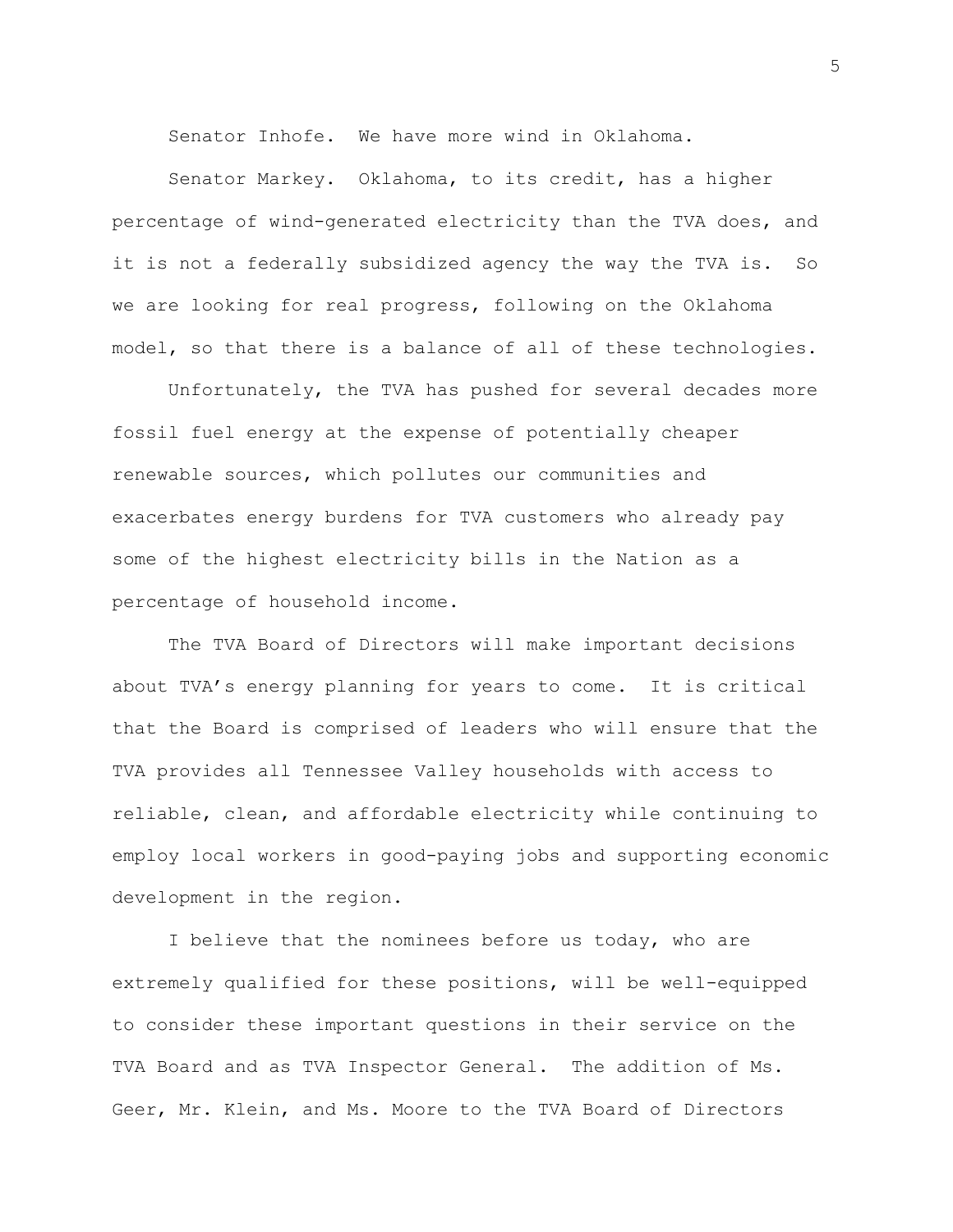would provide welcome leadership to the TVA as it works to continue providing power generation, flood management capacity, and economic development to the millions of Americans living in the Tennessee Valley. The timely confirmation of these nominees is critical to ensuring that the TVA Board of Directors has the quorum it needs to carry off its duties.

The Board currently has five members, with four vacancies. The terms of two of the five current TVA Board members will expire next month, potentially leaving the Board two members short of a quorum after the end of this year. To avoid such a scenario, the committee must soon advance the confirmation of these eminently qualified nominees.

In addition to strong leadership on the TVA Board of Directors, I am confident that Mr. Wagner would provide important independent oversight as the Inspector General of the TVA. Mr. Wagner is a 38-year veteran of the TVA, with decades of experience within the Office of Inspector General. If confirmed, his deep knowledge of the TVA and the role of the Inspector General will allow him to provide invaluable leadership to this critical office.

I would also like to congratulate Ms. Geer, Mr. Klein, and Ms. Moore, and Mr. Wagner on their nominations, and I look forward to hearing from all of you today. Before we turn to our witnesses for their testimony, I want to turn to the Ranking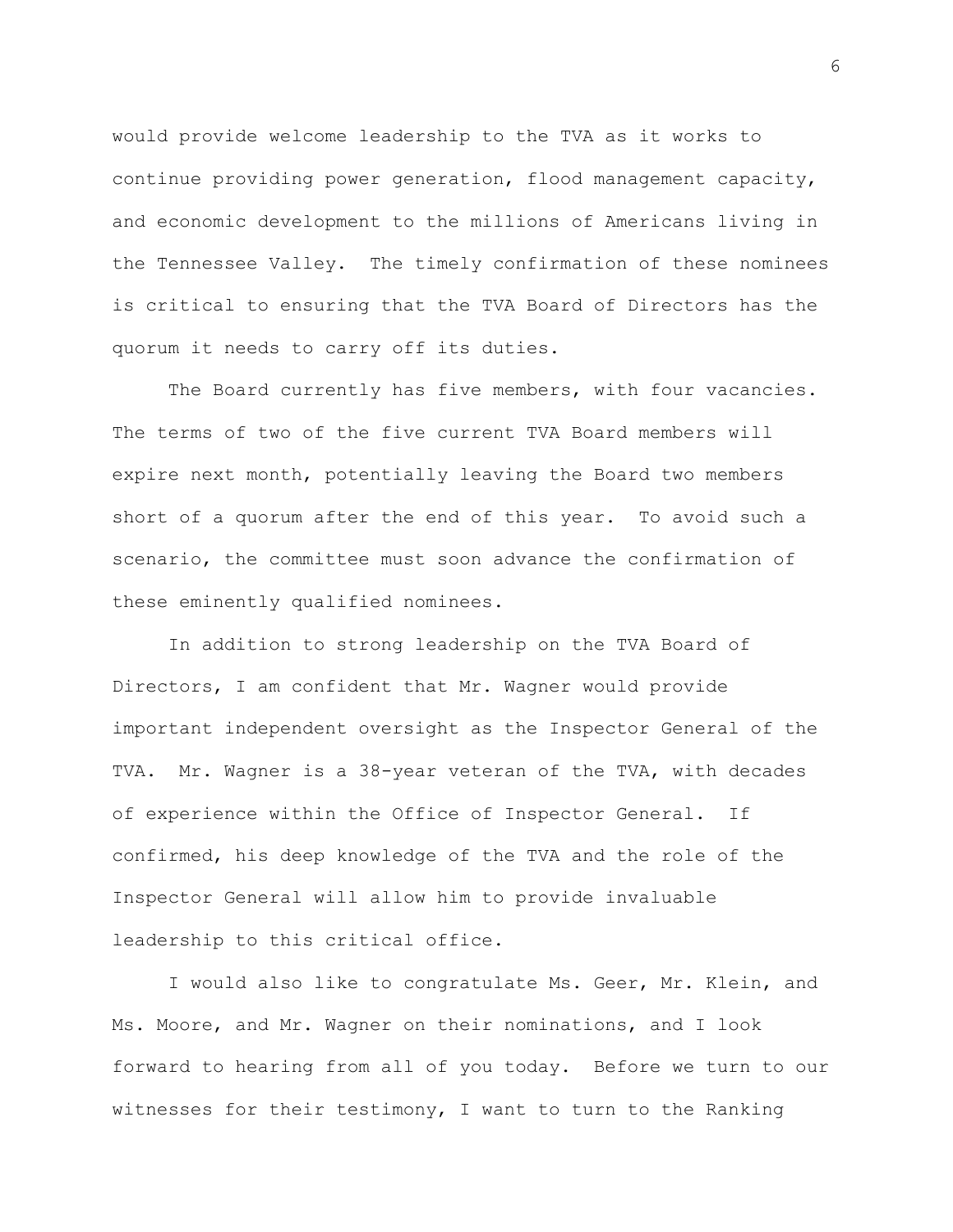Member of the subcommittee, Senator Inhofe, for his opening statement.

[The prepared statement of Senator Markey follows:]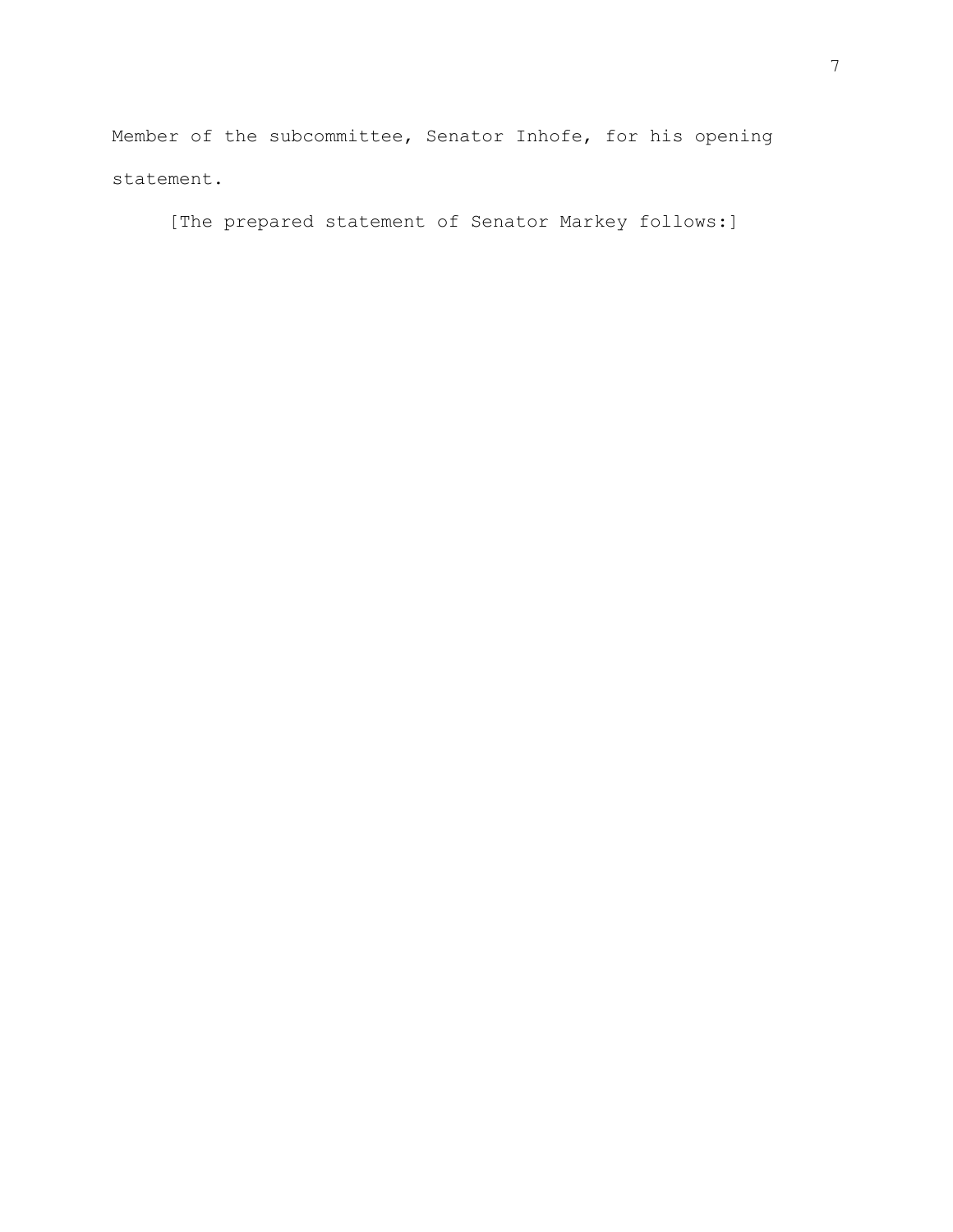STATEMENT OF THE HONORABLE JAMES M. INHOFE, A UNITED STATES SENATOR FROM THE STATE OF OKLAHOMA

Senator Inhofe. What might surprise a lot of you is that we have served together, in the House and in the Senate, and we are very close friends, even though he is wrong on a few issues.

[Laughter.]

Senator Inhofe. But we have enjoyed, I have to say the same thing is true with Mr. Carper. I have chaired this committee also, and we have always, this is the committee that actually does get things done. I used to say that when we would have our bipartisan meetings.

Anyway, while my home State of Oklahoma is not part of the TVA region, having been a former chairman of this committee, I have come to know and appreciate the vital role that TVA plays in the States of Tennessee, Alabama, Georgia, Kentucky, Mississippi, North Carolina, and Virginia.

With that in mind, geographic representation at our agencies cannot be overlooked. I share the concern of my colleagues from Kentucky and Mississippi who are disappointed by President Biden's highly unusual decision not to put forward nominations to the TVA Board from those particular States, two States.

It is past time that the President put forward nominees from these States. The TVA keeps the lights on for nearly 10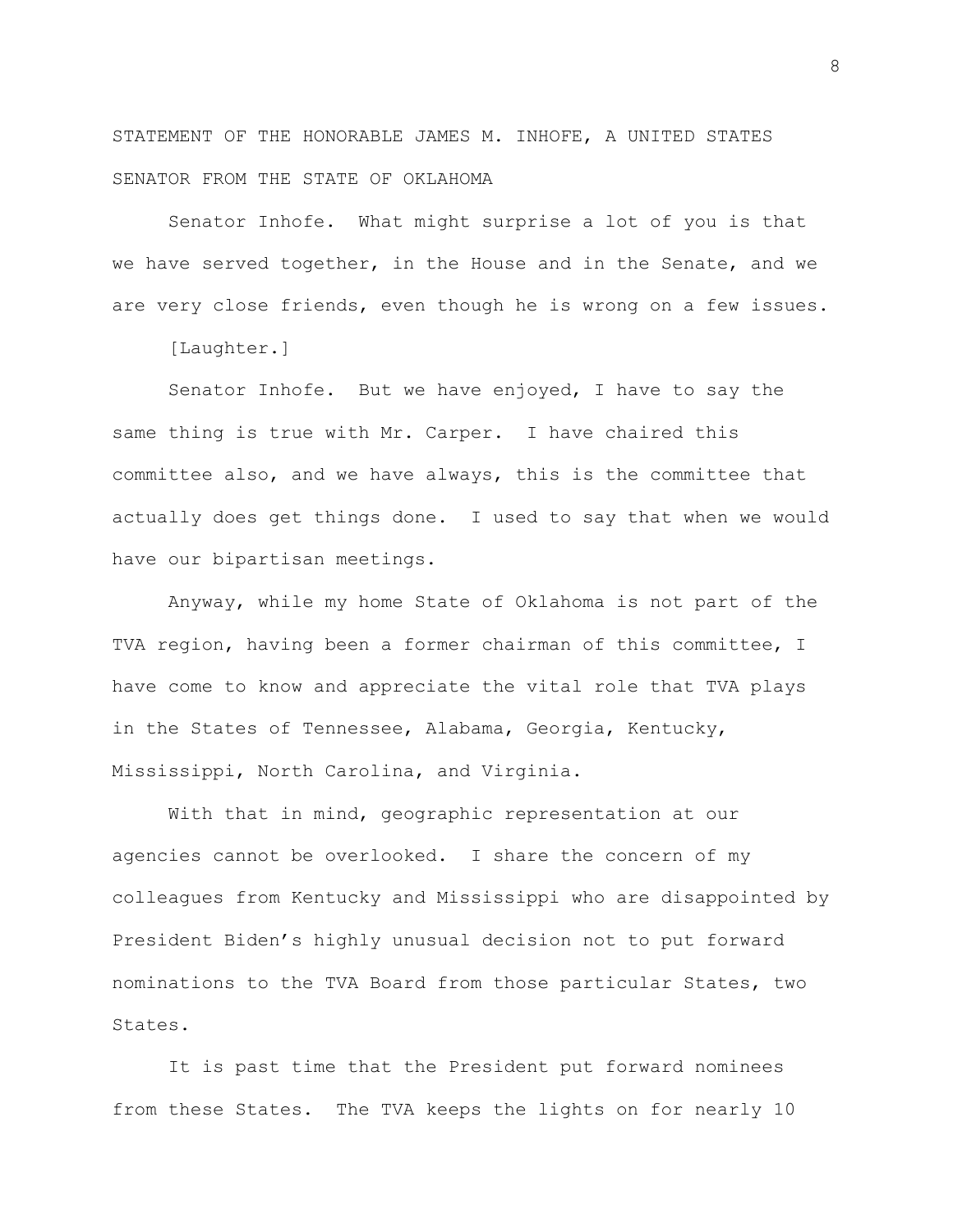million Americans, and it does so with an all-of-the-above energy approach to power generation, which includes fossil fuels. Today, fossil fuels make up over 40 percent of TVA's electricity generation portfolio, while wind and solar account for just 3 percent. The calls to eliminate fossil fuels from the power sector are foolish and would be devastating for the American people by increasing already sky-high utility bills and create greater unreliability for the electric grid.

Last month, media reports indicated that the TVA intends to invest over \$3.5 billion in new natural gas-burning electric plants. This is a smart investment because when the sun isn't shining and the wind isn't blowing, we require fuels like natural gas that are far more reliable and affordable when compared to intermittent renewable sources. The TVA must not be weaponized to pursue a radical Green New Deal-inspired agenda that forgoes reliability and affordability and fossil fuels for its power supply in the name of climate alarmism.

It is my hope that these nominees recognize the need for fossil fuels and the restrictions, I might add, that they are under to no fault or credit of their own. I look forward to carrying on with this, Mr. Chairman, okay?

[The prepared statement of Senator Inhofe follows:]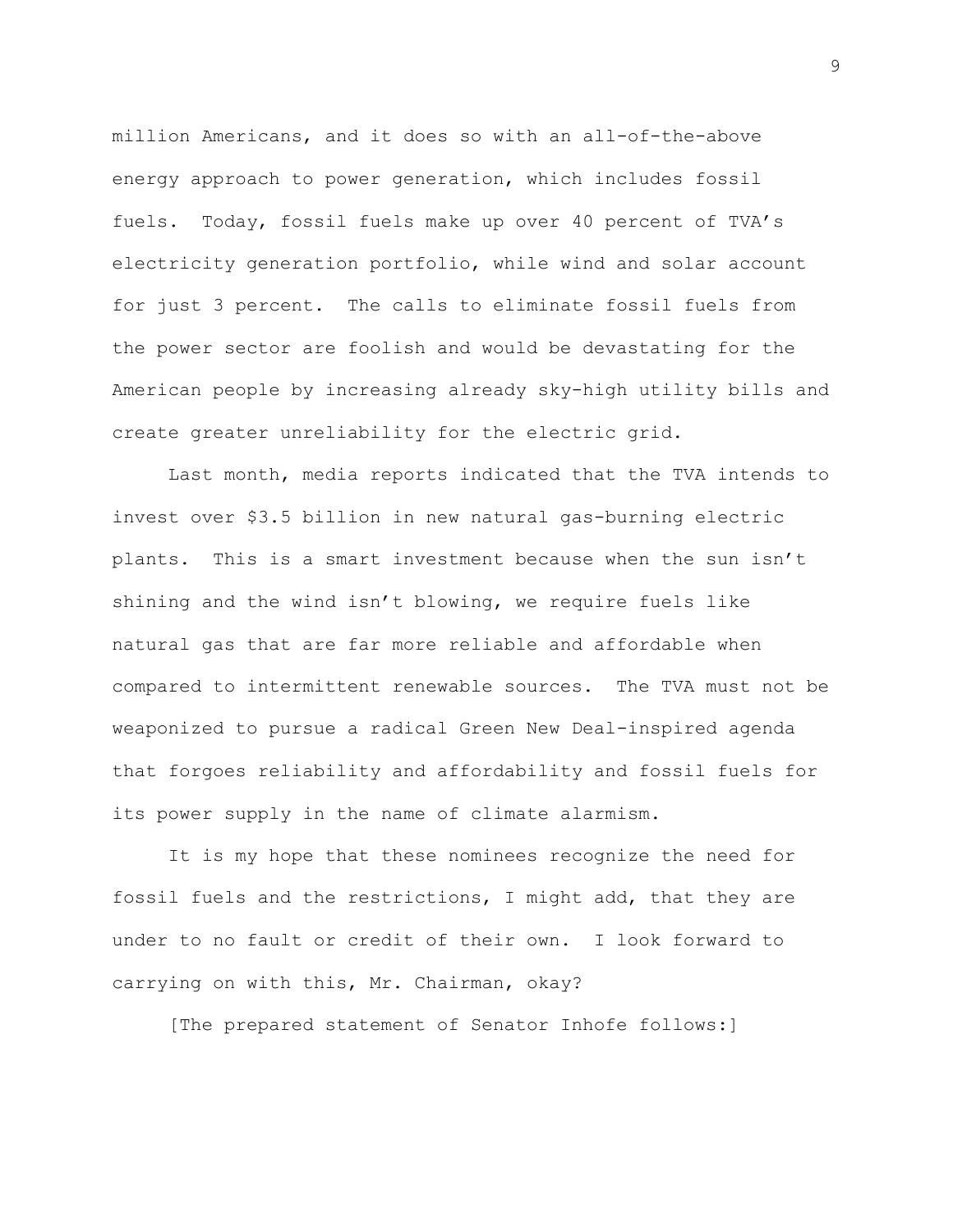Senator Markey. And I thank you, my good friend from Oklahoma, even though I am the author of the Green New Deal. I didn't take any of that criticism personally.

[Laughter.]

Senator Markey. I just understand it is a historical debate he and I have had for 35 years on all of these issues.

Senator Inhofe. We both have thick skin, right?

Senator Markey. Absolutely. You are in the wrong business if you don't.

Let me turn and recognize the Chairman. We are fortunate to be graced with the presence of the Chairman of the full committee, Senator Carper.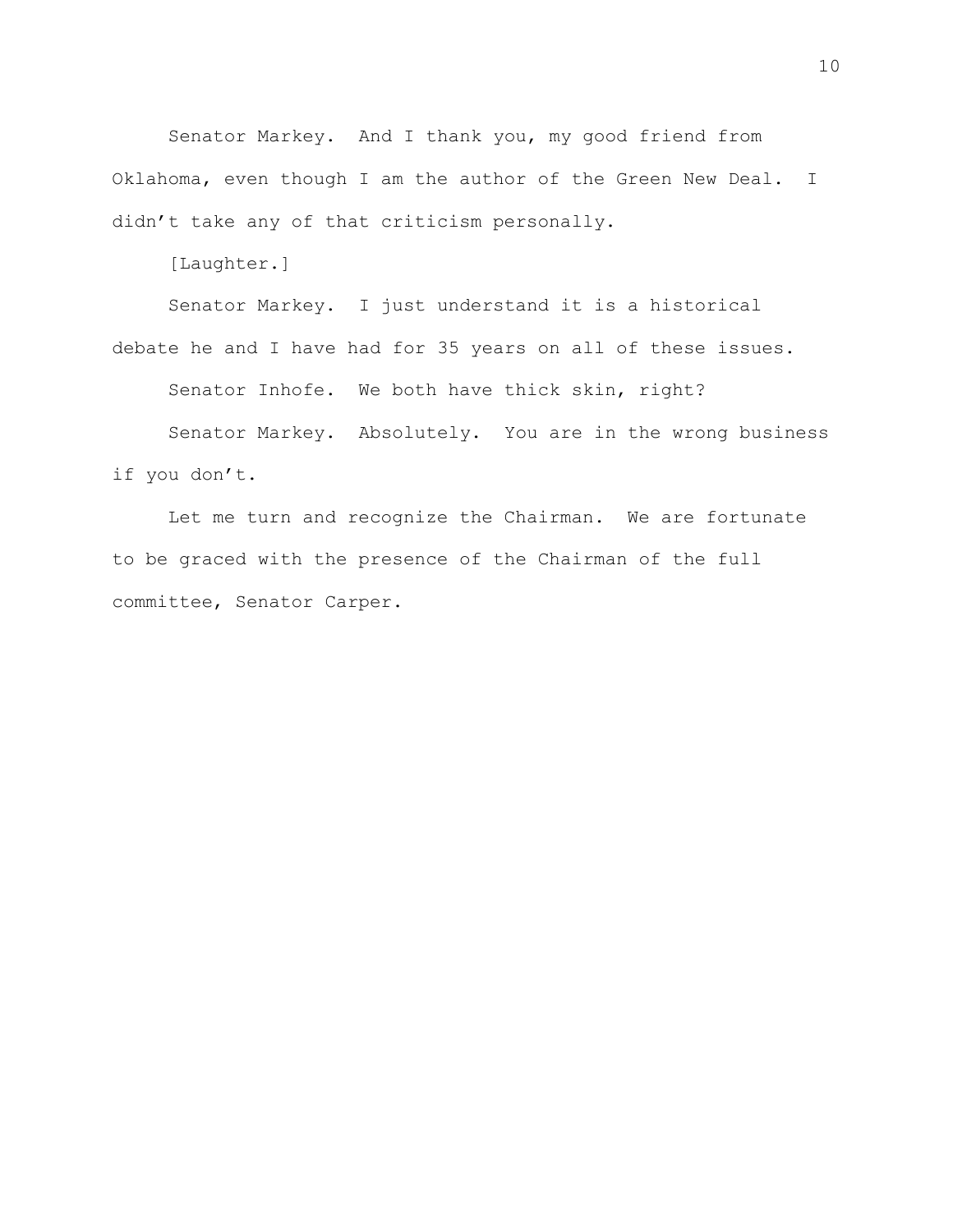STATEMENT OF THE HONORABLE SENATOR THOMAS R. CARPER, A UNITED STATES SENATOR FROM THE STATE OF DELAWARE

Senator Carper. Thanks, Mr. Chairman. Thanks to our Ranking Member. Thanks to each of you for the good work you have done with your lives to date. We have had a chance to learn and read a good deal about you, and we are just honored that you are willing to serve in these roles.

I met earlier this week here with the man who heads up the Delaware Electric Coop in Delaware. There is, as you know, a number of electric coops in States across the Country. In many cases, they partner together and work together to try to provide reliable, affordable energy for businesses and for families across great parts of our Country. They are also trying, at least in my neck of the woods, trying to do so in ways that recognize that we face terrific challenges with way too much carbon dioxide in the air, and that we need to do something about it.

The greatest source of emissions, carbon emissions, in our Country comes from our cars, trucks, and vans, and we have the technology. I now drive an electric vehicle after driving a 2001 Town and Country Chrysler for 600,000 miles. Finally, I sold it for a dollar, and now I drive an electric vehicle. I drive by gas stations that say gas is four bucks a gallon. Times have changed, and I have changed.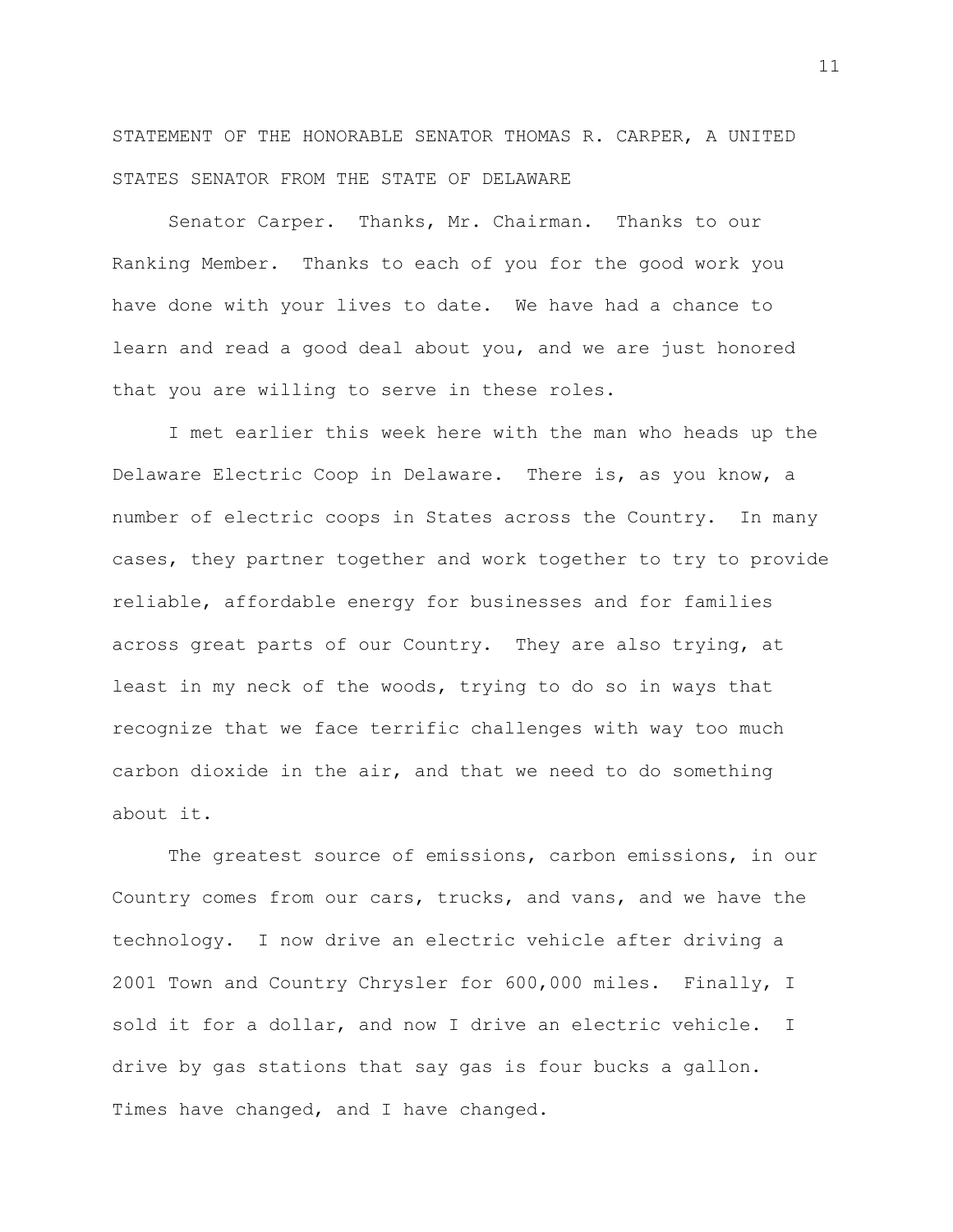We are hopeful that the change is literally underway in the ways that TVA provides electricity to its customers across great parts of our Country, that you will continue to make those changes. We need you to.

I especially need you to, I will just mention, Delaware, we are the lowest-lying State in America, the lowest-lying State in America. Our State is sinking. The waters around us are rising.

My wife and I were in Florida not long ago, in part of Miami. It was right after NOAA, the National Oceanographic and Atmospheric Administration, had just come out with a recent report that said, if you think sea level rise over the last 100 years has been scary and bad, it is going to get a lot worse a lot sooner. These are all issues that are before us and, in a way, directly and indirectly, it will be before you. I would just ask that you keep those in mind as you go forward.

Thank you. It was great to see you. I hope the service that you are about to begin will bring you great joy in your lives and into the lives of those you serve. Thank you so much.

[The prepared statement of Senator Carper follows:]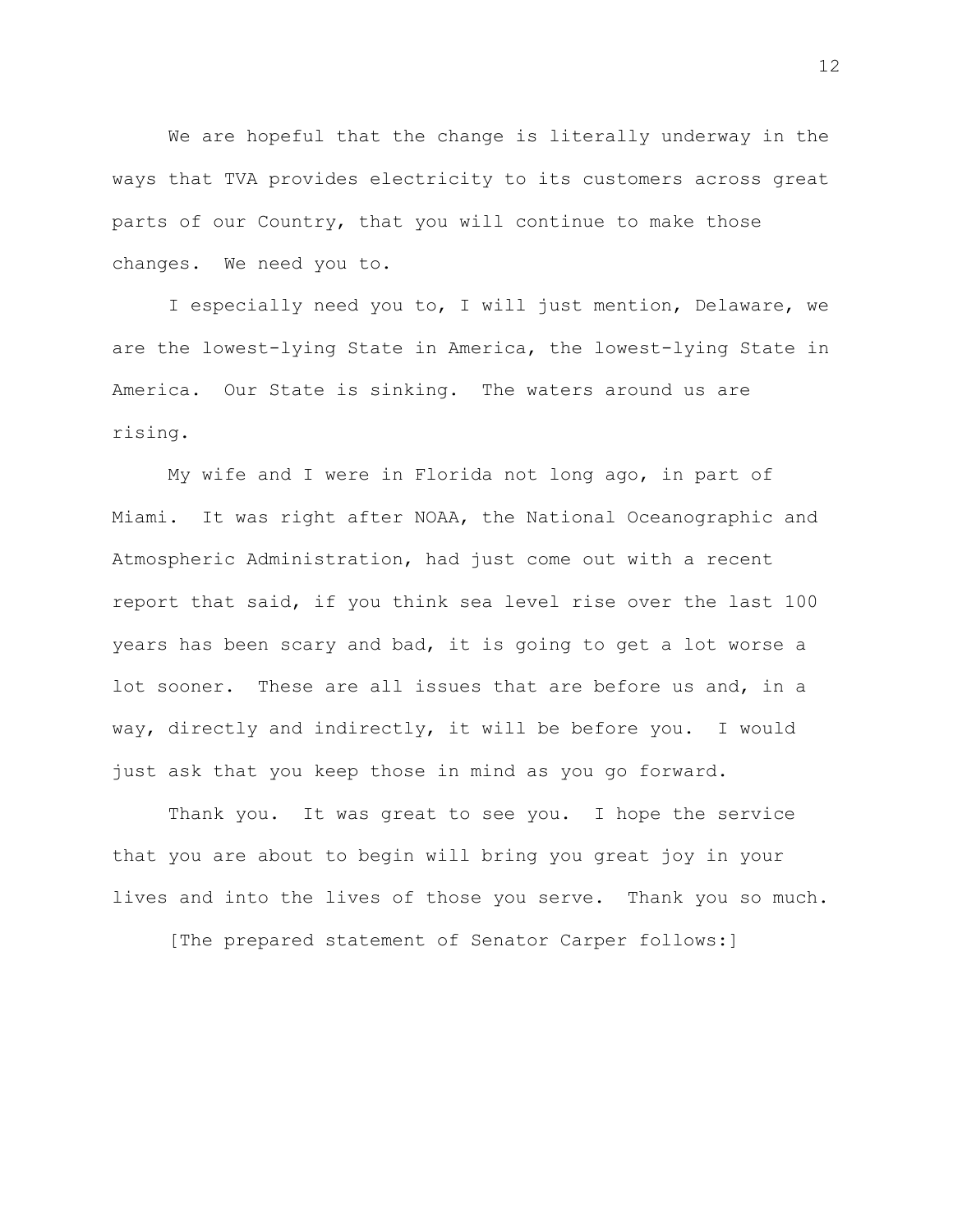Senator Markey. Thank you, Mr. Chairman, very much.

Now, we will turn to our witnesses. First, we are going to hear from Beth Geer, who has been nominated to serve as a member of the Board of Directors of the Tennessee Valley Authority. Ms. Geer is a native of rural Tennessee, and graduate of Middle Tennessee State University, the same as our former colleague, Bart Gordon, a good friend of ours and a very focused, technology-oriented guy. She is currently a resident of Brentwood, Tennessee, along with her husband, Dr. John Geer. Ms. Geer is Chief of Staff to former Vice President Al Gore and a member of the Nashville Mayor John Cooper's Sustainability Advisory Committee.

Next, we are going to hear from Robert Klein, who is also nominated to serve as a member of the Board of Directors of the Tennessee Valley Authority. Mr. Klein is a lifelong resident of Chattanooga and served in the Tennessee Army National Guard. Mr. Klein has worked at or with the electrical utility industry throughout his whole career as a lineman, as a line foreman. He served as International Vice President of the International Brotherhood of Electrical Workers and as President of the Tennessee Valley Trades and Labor Council for 14 years.

After that, we are going to hear from Michelle Moore, who is also nominated to serve as a member of the Board of Directors of the Tennessee Valley Authority. She is from rural Georgia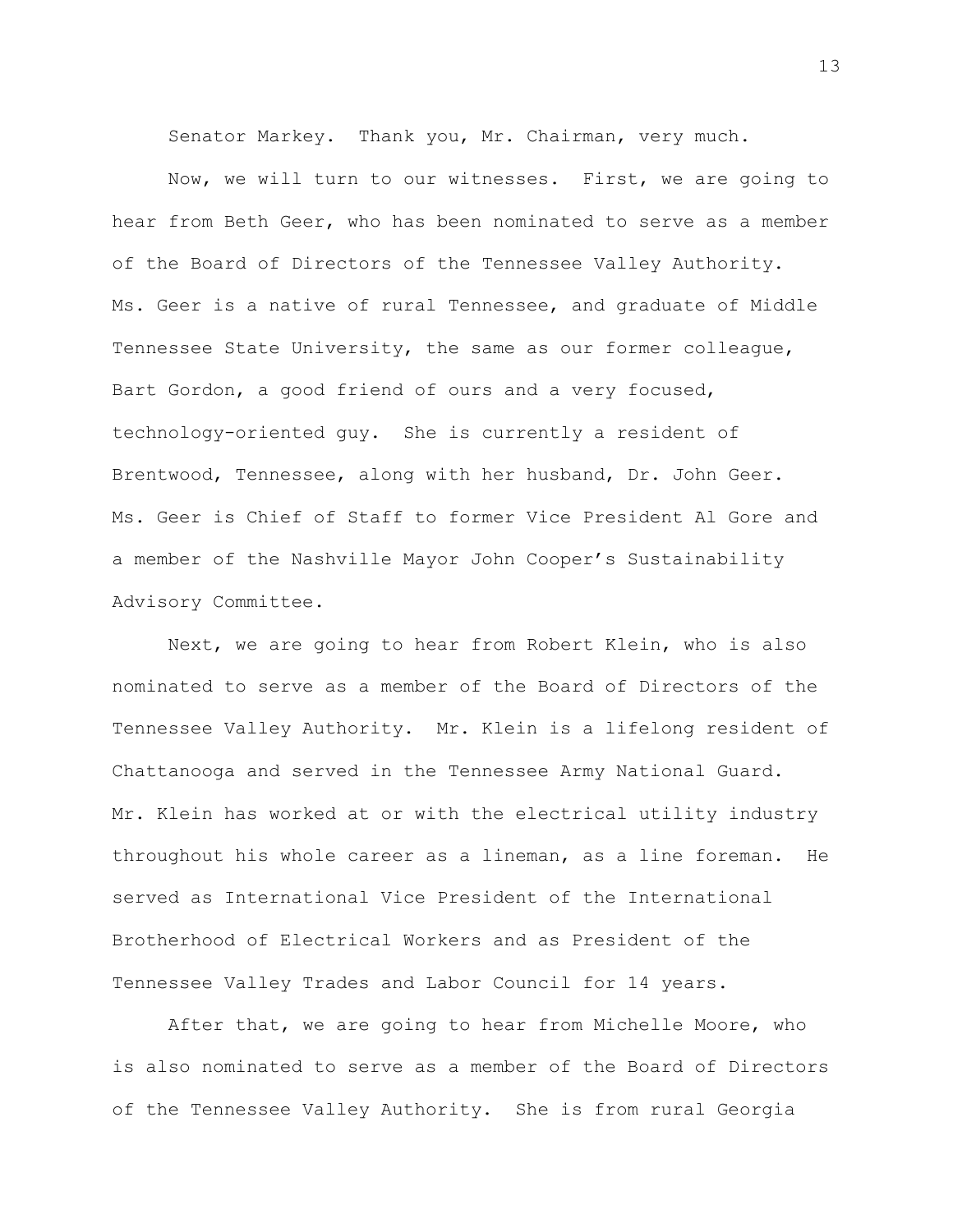and currently serves as the CEO of Groundswell, a nonprofit that supports communities with clean energy and resilience programs to provide power savings and economic opportunity among more than 4,000 families.

Finally, we are going to hear from Ben Wagner, the nominee for the position of Inspector General for the Tennessee Valley Authority. He has spent 38 years working at the TVA, including 31 years within the office of the Inspector General, giving him extensive experience with auditing, risk management, fraud, risk assessment, ethics, and compliance, and organizational effectiveness assessments. Mr. Wagner was born in New Mexico, but has lived in the Tennessee Valley Region for most of his life.

We welcome all of you. We will begin with you, Ms. Geer, whenever you are comfortable. Please begin.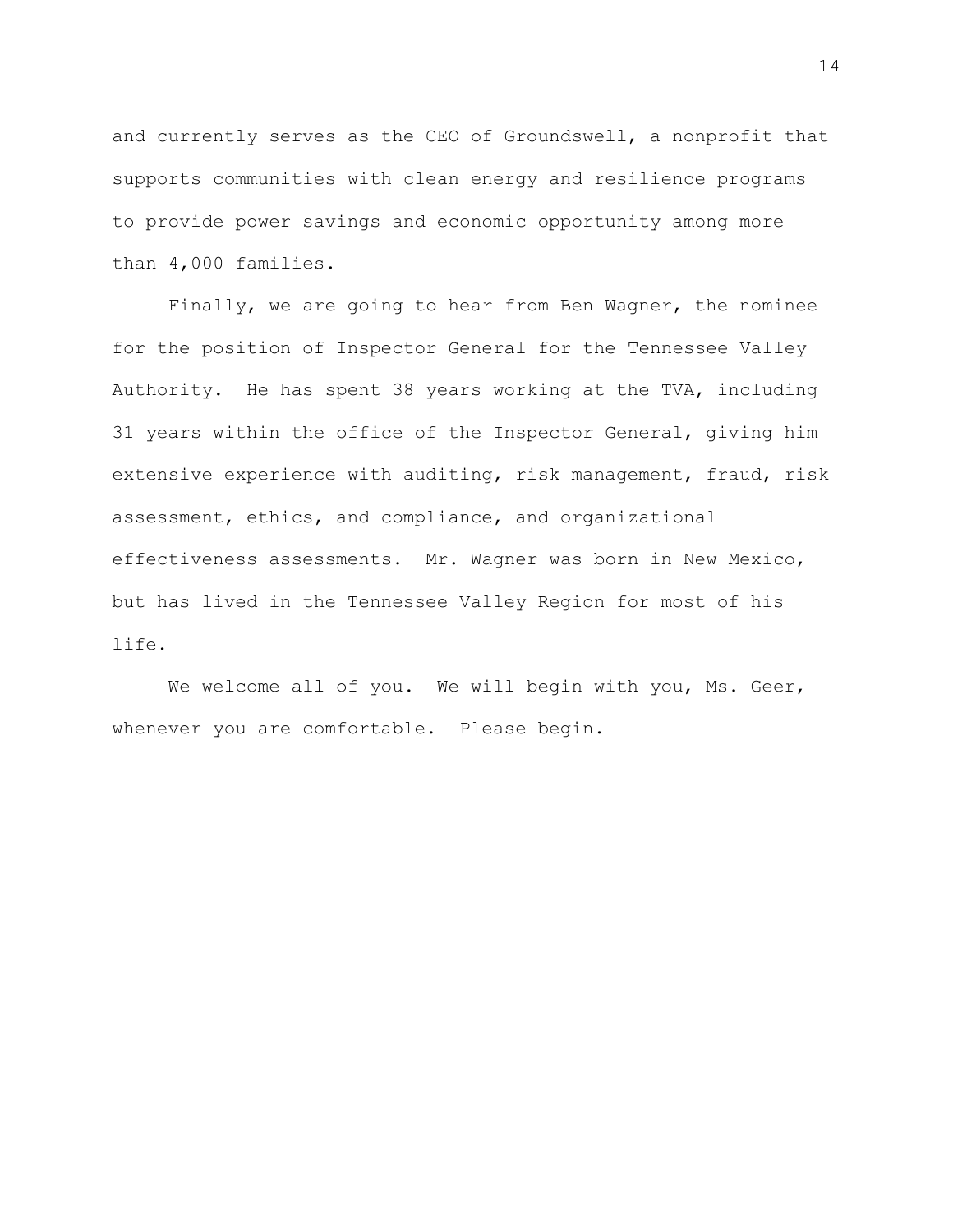STATEMENT OF BETH PRICHARD GEER, NOMINATED TO BE A MEMBER OF THE BOARD OF DIRECTORS, TENNESSEE VALLEY AUTHORITY

Ms. Geer. Thank you, Senator.

Chairman Carper, Ranking Member Capito, Chairman Markey, Ranking Member Inhofe, and distinguished members of the committee, thank you for the opportunity to appear before you today. My name is Beth Prichard Geer, and I have the great honor of being nominated to the Tennessee Valley Authority Board of Directors.

With me today, I have my husband, Dr. John Geer, and my son, Frederick Albert.

I am a daughter of Tennessee. My family has been in Tennessee for over a century, and we have put down deep roots. One of the reasons we have been able to make Tennessee home is the Tennessee Valley Authority. The TVA gave rise to the economic prosperity that allowed my family to build a better life.

For generations, we were reliant on coal. My greatgrandparents, farmers like their parents before them, saved their few dollars to travel from my hometown of Alexandria to nearby Brush Creek to buy coal as it came off the train. They would burn it in the fireplace, use coal oil lamps, and receive coal as Christmas gifts from their children.

My family worked hard to make a better life. Their lives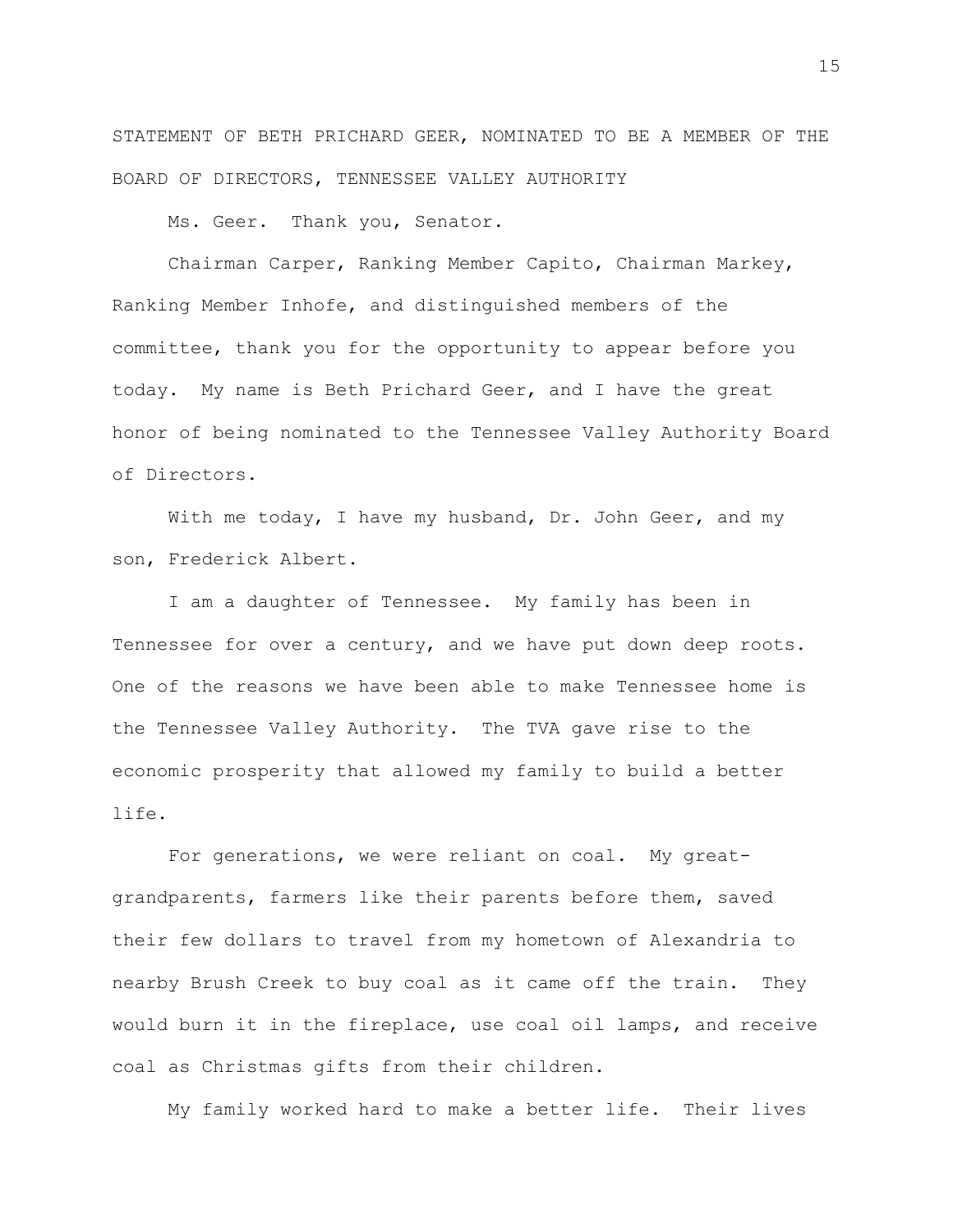changed for the better in the 1930s, in part due to the reliable and affordable power provided by the TVA.

With more economic opportunities in the region, their children, my grandparents, were able to start a small business, buy a house, and send their children to college. Years later, when my grandfather sold the business, my dad had to make a career transition in mid-life. It was hard on him and my family.

Those lessons also remain with me today. As the economy changes today, and as energy sources in the Tennessee Valley shift, I want to make sure people are supported if they too face job transitions. Being sensitive to the impact TVA has on people's lives matters deeply to me. It is not something I take for granted.

I am proud to be from a rural town of 900 in DeKalb County. I am also proud of how far our small communities have come and how much further they can go with the assistance of the TVA. It is important to have Board members who understand rural regions, for more than 85 percent of Valley communities are designated as a Rural or Special Opportunity County. TVA has done a lot to bring capital investment and good-paying jobs to rural areas through programs tailored to meet their needs, needs that I know well.

Much of a rural town's growth is linked to economic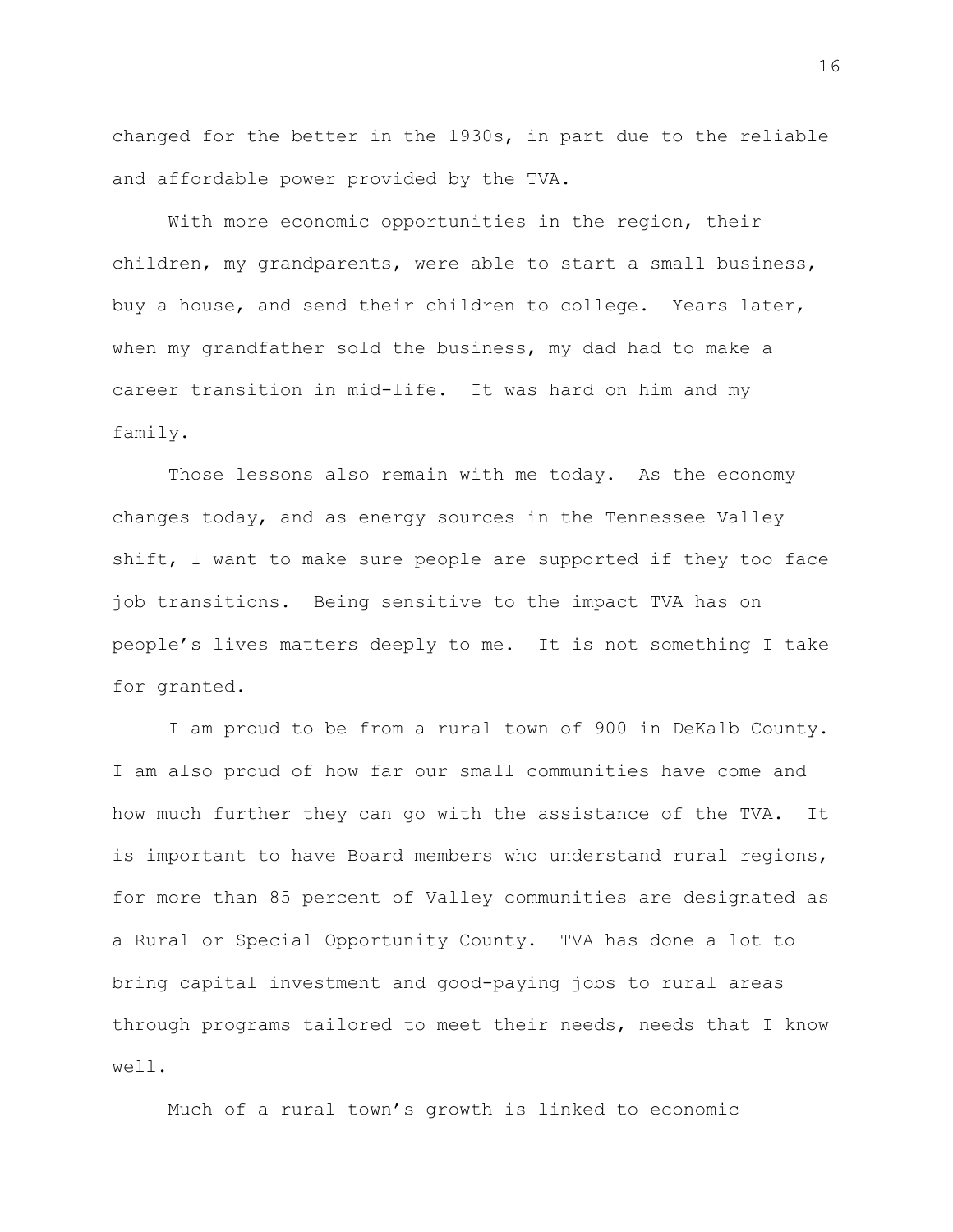progress and innovation, like in the field of renewable energy. Renewable energy has long been part of TVA's energy portfolio. Through my work with Vice President Al Gore for most of my adult life, I have had the privilege of collaborating with the world's foremost environmental experts, gaining a firsthand view on how different regions and countries approach conservancy, and then bringing that knowledge home. I have extensive policy and outreach experience on climate change and regenerative agriculture. am confident that if I were to serve as a member of the Board, my knowledge and my many contacts at home and abroad could contribute to the TVA's goal of achieving net-zero carbon emissions.

The financial success of renewable energy is something I observe daily in my current work, and it is why the sustainability revolution may now be the most significant investing and business opportunity in the world. For example, Ford Motor Company recently picked the Tennessee Valley as its largest, most advanced, and most efficient auto production campus in Ford's history because of the affordable, reliable, and clean energy the TVA provides.

Sustainability makes sense for our environment and for our economy, too. The TVA's success in creating prosperous communities, both rural and urban, is driven in part by nearly nine decades of innovation, but also by building relationships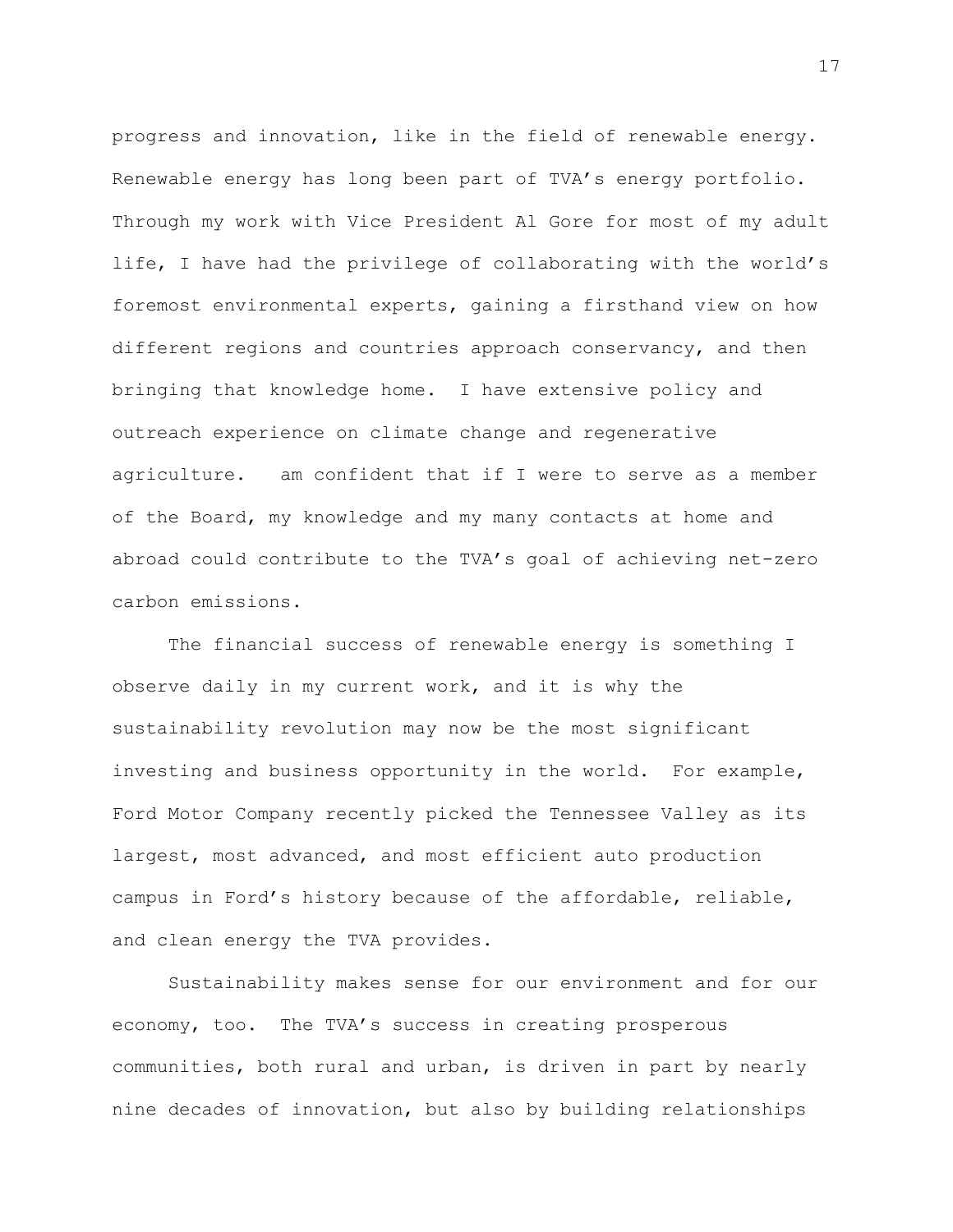and by working together.

I have dedicated my life to public service. Central to that service has been my ability to bring people together. I have worked in community and investor relations for several private companies and managed communications at Cumberland University in Lebanon, Tennessee, where I was happy to help reconnect the university with its community. I will bring that same commitment to the entire Tennessee Valley if I am confirmed as a TVA Board member.

In closing, I firmly believe that doing what is best for all the people of the Tennessee Valley is what matters. TVA's aim to make our region the best place in the Country to live, work, and raise a family is as important to me today as it was to my family before me.

I appreciate your consideration of my nomination and thank you, once again, for the opportunity.

[The prepared statement of Ms. Geer follows:]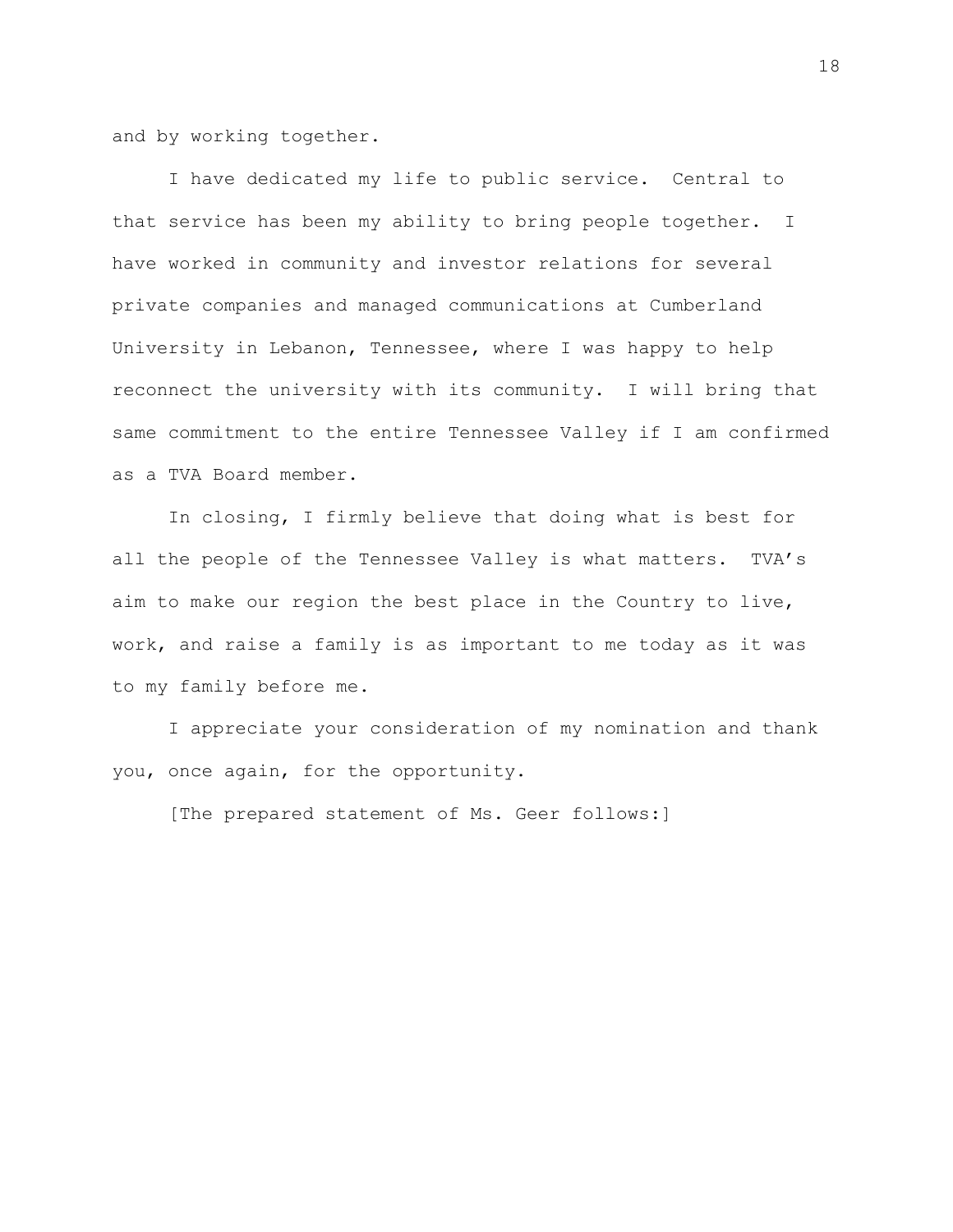Mr. Klein, whenever you are ready.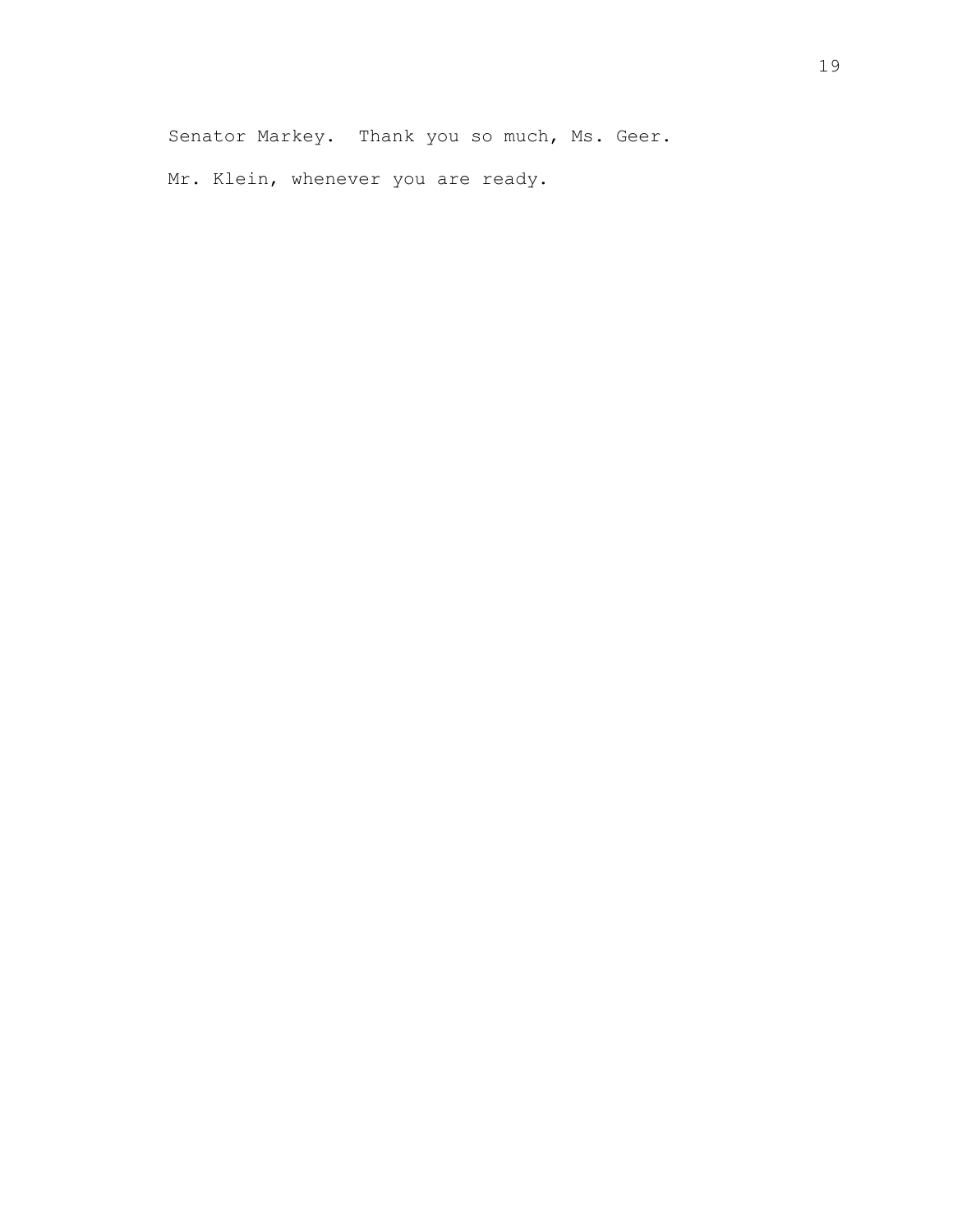STATEMENT OF ROBERT KLEIN, NOMINATED TO BE A MEMBER OF THE BOARD OF DIRECTORS, TENNESSEE VALLEY AUTHORITY

Mr. Klein. Chairman Carper, Ranking Member Capito, Chairman Markey, Ranking Member Inhofe, and members of the committee, thank you for the opportunity to appear before you today.

I am honored to be nominated by President Biden to serve on the Tennessee Valley Authority Board of Directors. I would also like to acknowledge and thank Senator Blackburn and Senator Hagerty from my home State of Tennessee for their service to the State and support of TVA and me throughout this confirmation process.

I have been a lifelong resident of the Tennessee Valley, having been born and raised in Chattanooga, Tennessee. I have been privileged to have worked with the electrical utility industry my entire adult life. Working at the Electric Power Board of Chattanooga as a journeyman lineman and line foreman, I gained the knowledge and skill to construct and maintain transmission and distribution power systems, thus educating me on the operational side of the industry.

As an international representative and International Vice President of the International Brotherhood of Electrical Workers, I had the opportunity to work with many utilities in the Southeast, including TVA.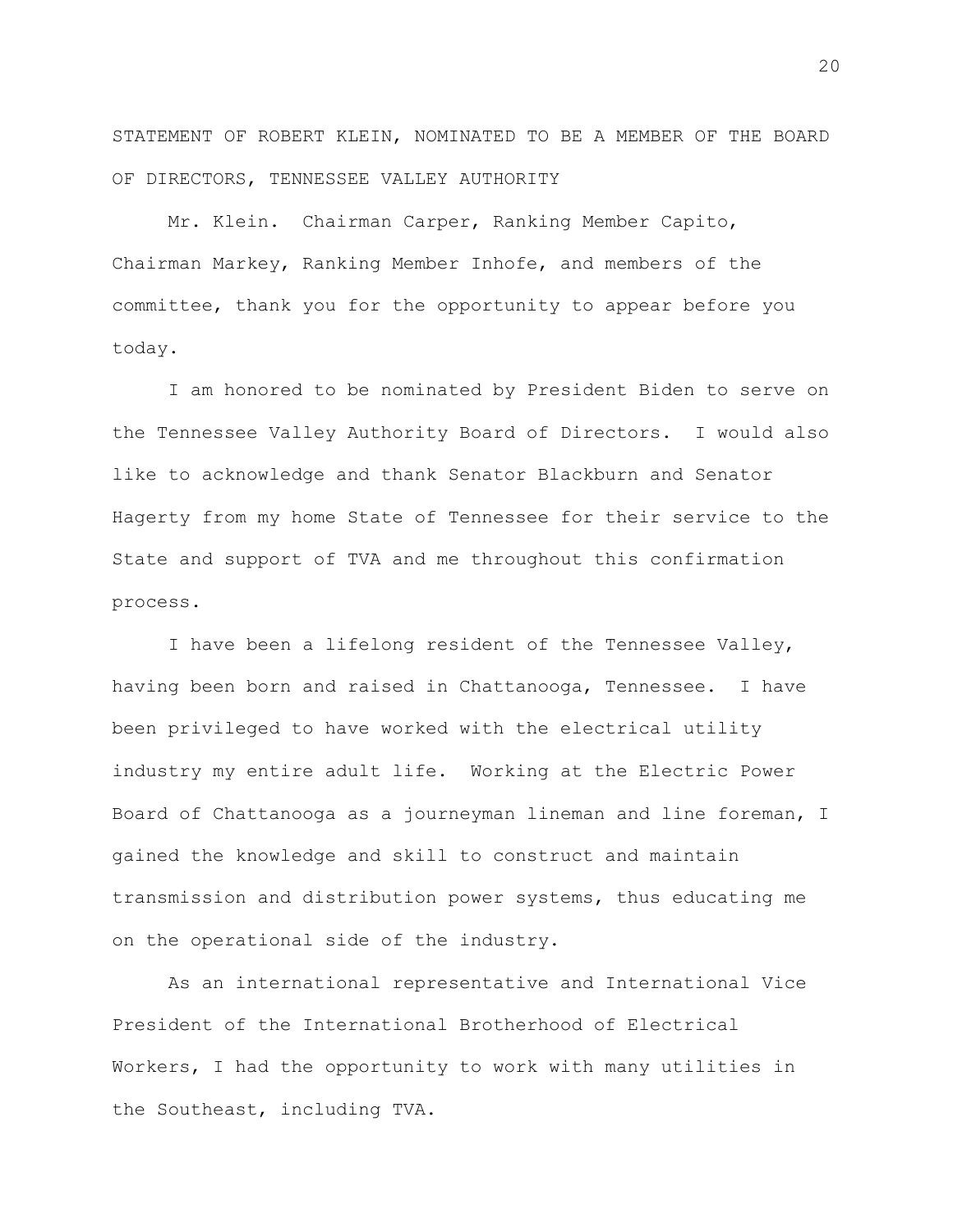In all my years of working with TVA, I never lost sight of the fact that for all residents of the valley to prosper, TVA had to be successful. Clean, sustainable, and competitive energy stimulates the economy and grows jobs. I have the experience and knowledge to be an asset to TVA, and most importantly, the mission of TVA, to serve the people of the valley by providing low-cost energy, environmental stewardship, and economic development.

In working with and looking at the history of TVA, it is evident that its leadership and employees have been committed to its mission from the beginning. I have witnessed the impact they have had on my community, not only from the provision of energy resources, but also through river navigation and flood control, recreational activities, economic development opportunities, and service to this community through its leadership and shared resources. I believe the strength of the TVA is the people who work there.

During my career, I participated in joint training and safety programs of the TVA. Their four core values of safety, integrity, inclusion, and service were never compromised, and to this day reflects their longstanding mission and dedication toward their employees. TVA's workforce has been an important and vital component in the success of the agency, from the first hydro plant built, the first construction of a transmission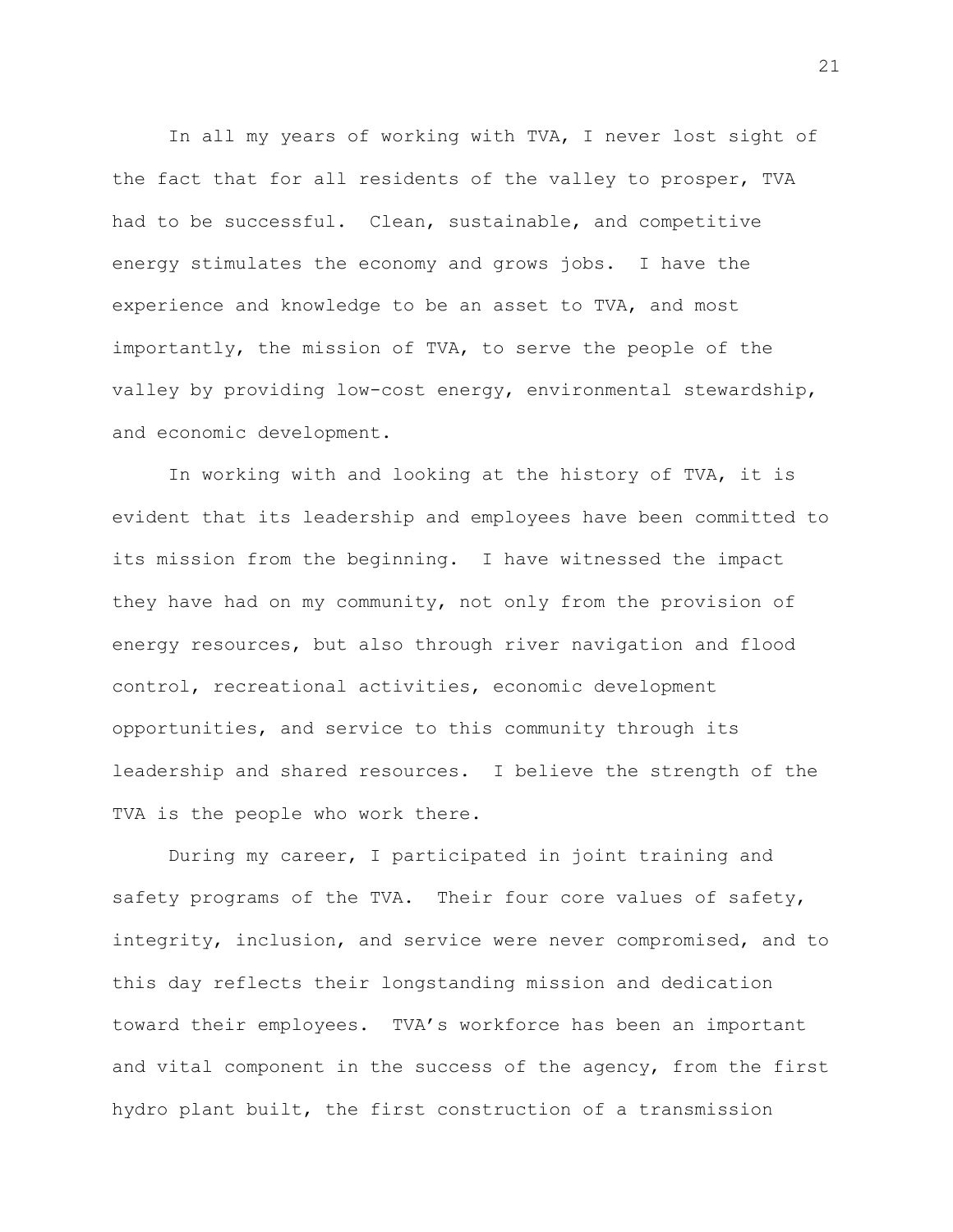grid, to the completion of the most recent nuclear plant to come online in the United States. I am committed to a skilled, trained, and diverse workforce within the agency.

TVA is an important player in the United States' electrical system. Its position as a government-owned public utility poises TVA to be a leader in technology and innovation for the Nation, allowing the United States and the Southeast, in particular, to contribute to our collective goals of decarbonization. If confirmed, I would support TVA's guiding principles to reduce carbon emissions and look for projects that could potentially lead the way in further reductions.

I am aware of TVA's interest in exploring the building of a small, modular nuclear reactor near Oakridge, Tennessee. This project represents what could become the Nation's next generation of nuclear plants.

With my background in the industry, I also know that asset changes in the utility sector impact the men and women that have kept our lights on over the years. I am sensitive to this, and if confirmed, I am committed to working with the leadership to ensure employees are given ample opportunity to be retrained and are offered positions elsewhere within the agency.

If confirmed to serve on the TVA Board, I am committed to move TVA forward in a path that addresses not only interests I have mentioned, but other areas that will help them to fulfill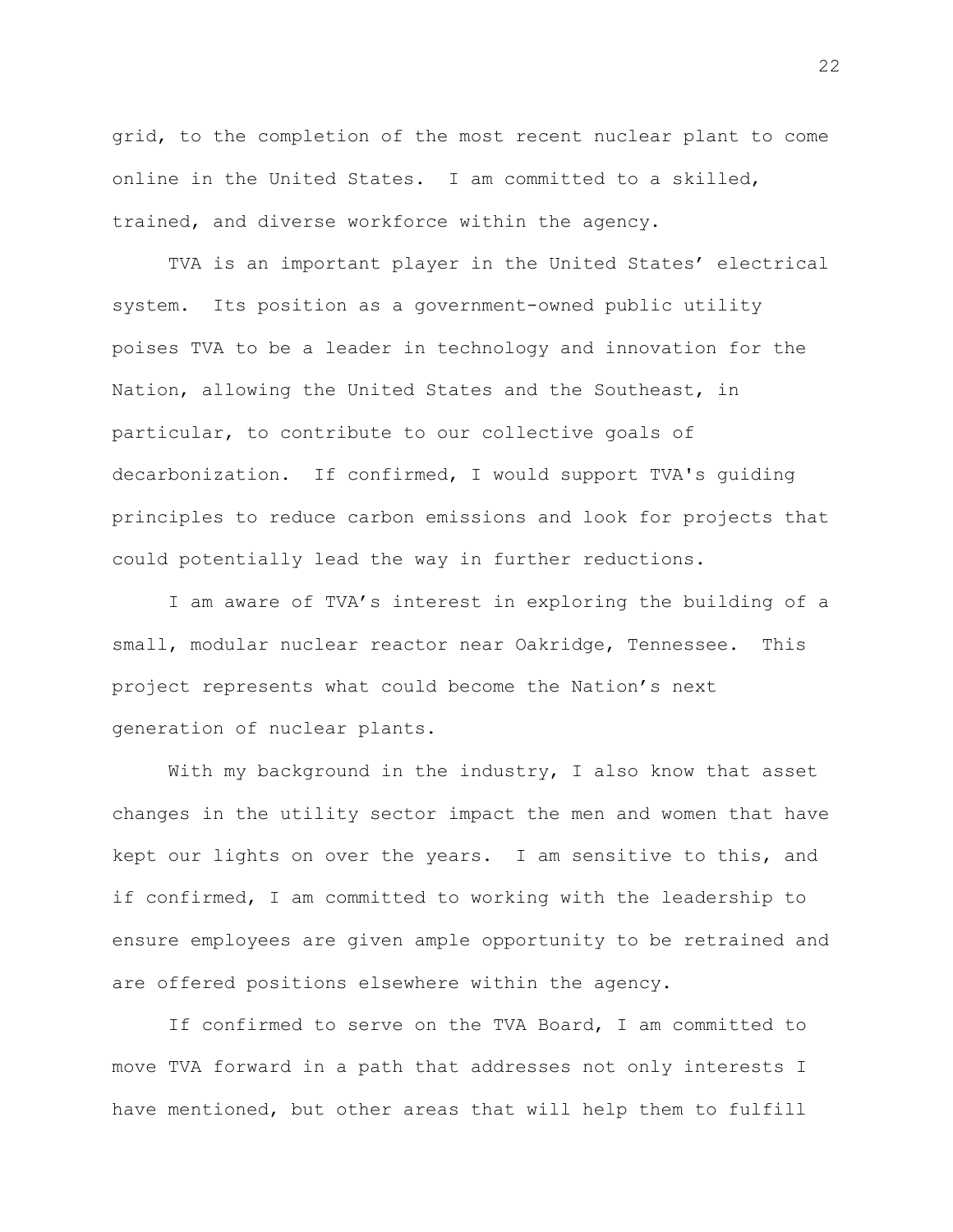its mission of service to the industry, distributors, and economic development and to bring prosperity to all inhabitants of the valley. I believe my experience in the electrical utility industry, specifically public power, has prepared me for the challenge and responsibility of joining the TVA Board.

Mr. Chairman and members of this committee, I welcome this opportunity, and I am honored and humbled to be considered to serve on the TVA Board of Directors. I appreciate your consideration of my nomination, and again, thank you for the opportunity to be before you today.

[The prepared statement of Mr. Klein follows:]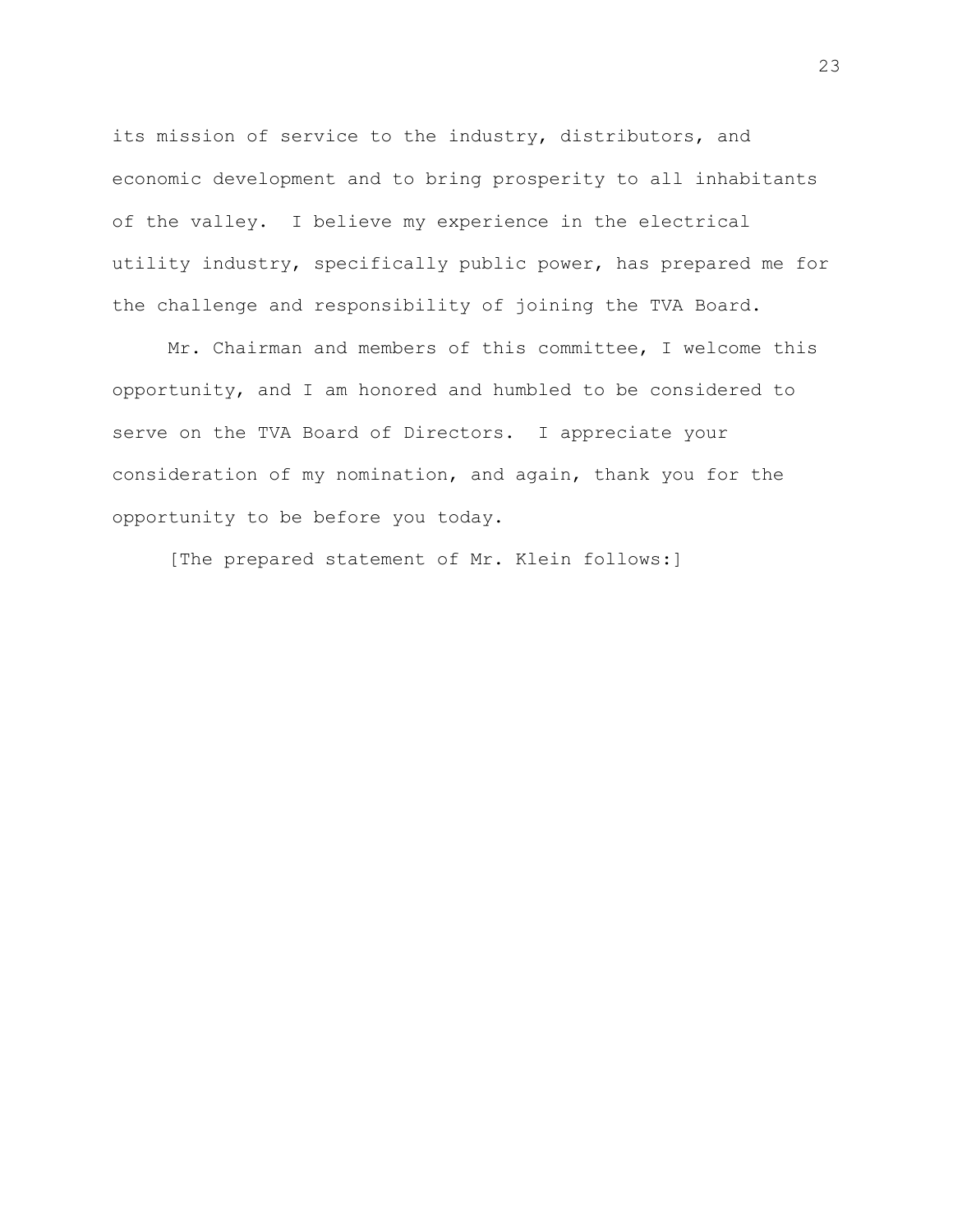Senator Markey. Thank you. Thank you, sir. Next, we are going to hear from Michelle Moore. Welcome.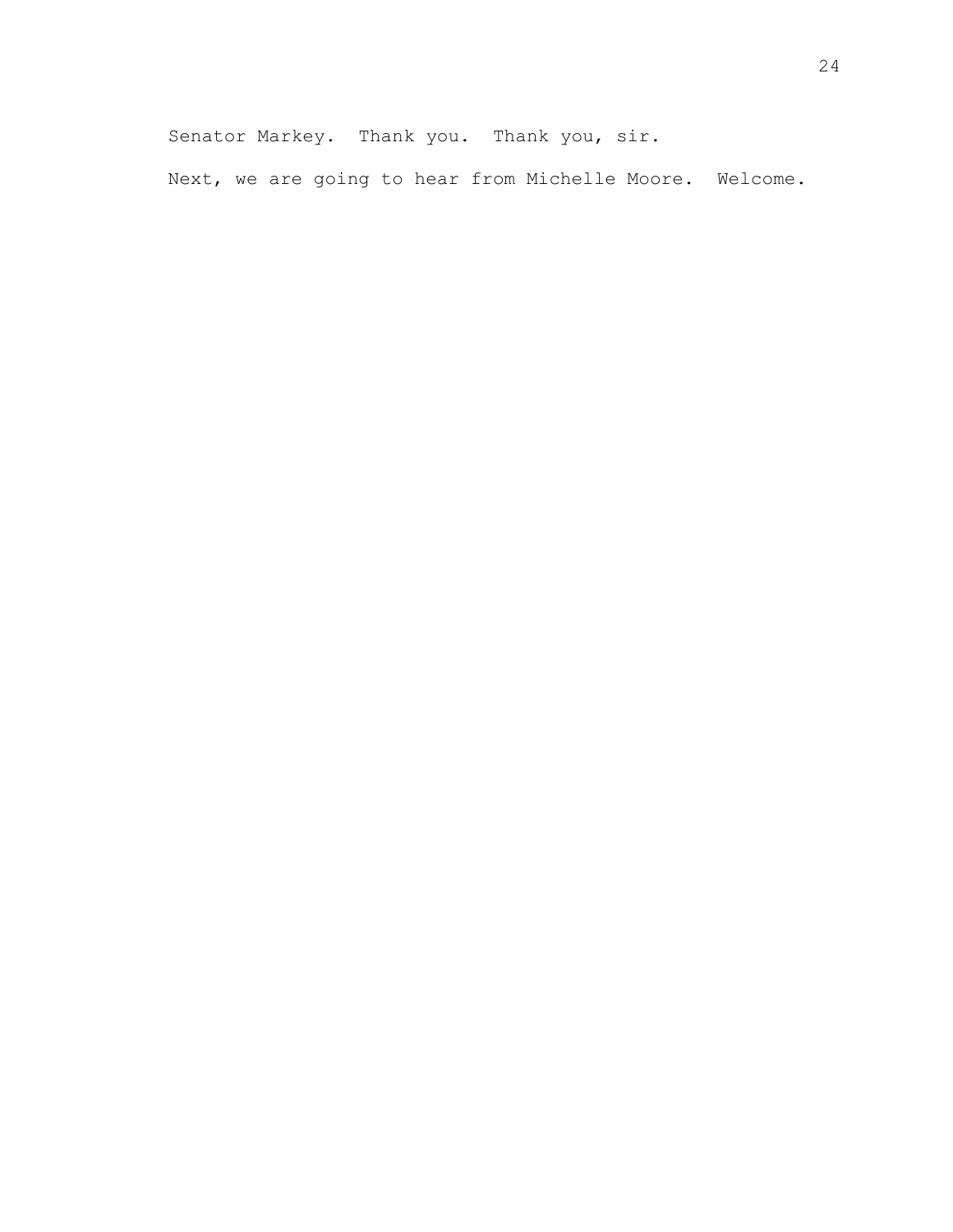STATEMENT OF L. MICHELLE MOORE, NOMINATED TO BE A MEMBER OF THE BOARD OF DIRECTORS, TENNESSEE VALLEY AUTHORITY

Ms. Moore. Chairman Carper, Ranking Member Capito, Chairman Markey, Ranking Member Inhofe, and distinguished members of the committee, I am grateful for the opportunity to appear here before you today. My name is Michelle Moore, and I am honored to have been nominated by President Biden to the Tennessee Valley Authority Board of Directors.

I would also like to express gratitude to my mentors, Diane Dillon-Ridgely, Anthony Robinson, and Brother Mike Simmons, and to my Uncle Brad Knopp, who are here with me today, and to my dear husband, Linwood Boswell and my family watching online.

The same three Es that drive the TVA's mission, affordable energy, environmental quality, and economic development, have inspired my sense of purpose and defined my work for more than 20 years.

These days, I live in Midlothian, Virginia, but LaGrange, Georgia is and always will be home. I spent most of my time growing up there with my grandparents, who all lived on the same street near the cotton mills where they worked. There was no air-conditioning in the summertime and no heat in the bedrooms in the winter. We kept cool with a window fan and warm under three generations of hand-pieced quilts and hand-me-down blankets, and it was heaven.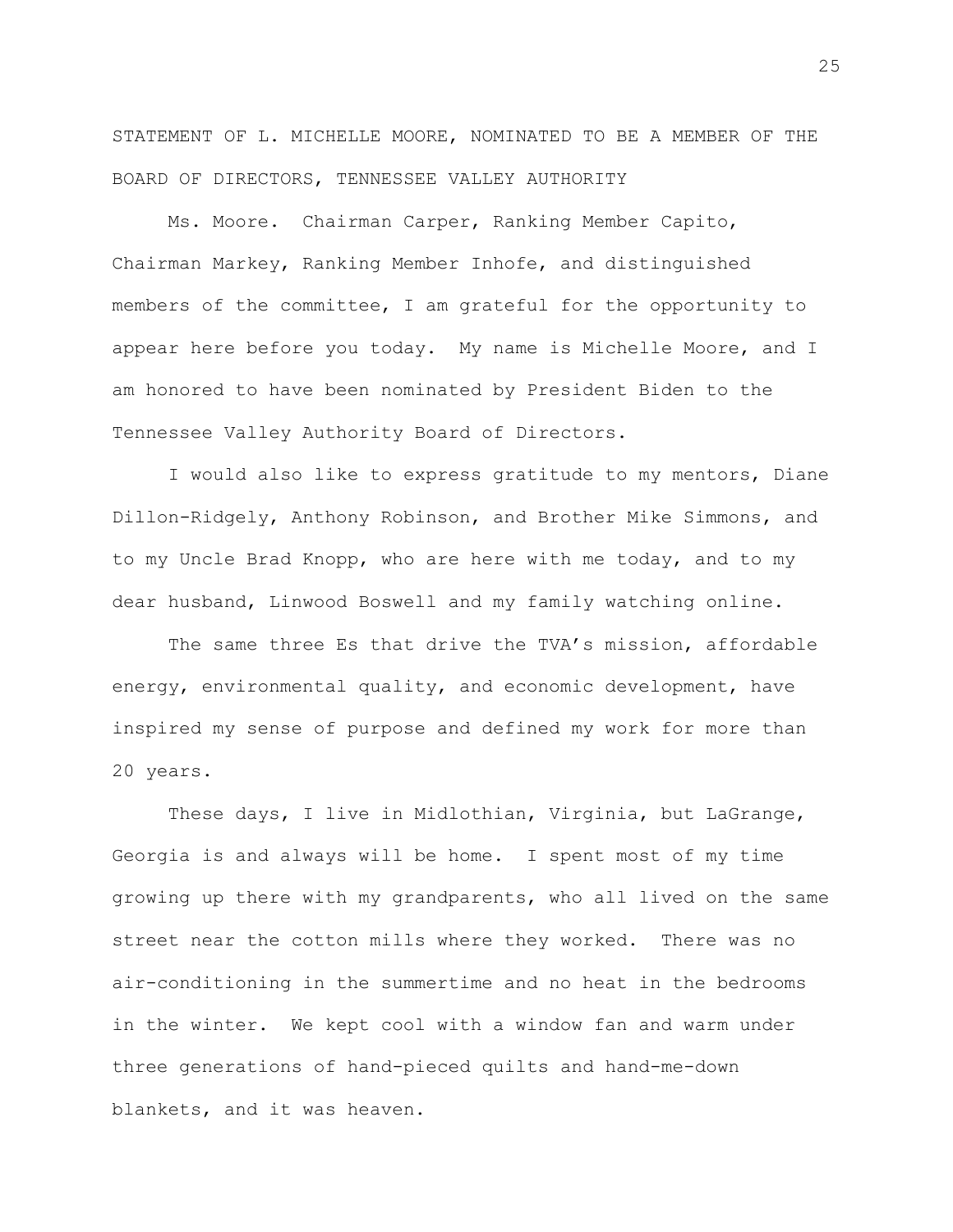But whenever Mam Maw and Paw Paw would have to turn on the furnace to keep the pipes from freezing, they would end up with a \$300 to \$400 dollar utility bill, which on their income was backbreaking. It wasn't because the utility rates were high, but rather because their homes, which I loved, were so inefficient.

I understand that the affordability of energy has to come first, whether viewed from my own experiences or through the history of TVA's formation to bring affordable power to the people of the Tennessee Valley. My work in the energy and sustainability fields has been built on this foundation, showing at every step along the way how energy and environmental quality go hand-in-hand with fiscal responsibility.

I learned how from a great business leader and teacher, Ray C. Anderson, the founder of Interface, Inc. When I joined his company in the late 1990s, Interface was a publicly traded Fortune 500 global carpet manufacturer based in my hometown, and Ray had just announced Interface's goal of becoming the world's first environmentally sustainable corporation.

The company's responsibility to its shareholders and to the thousands of families who depended on its success for their financial health was always at the core of Ray's commitment. The strategies we pursued included reducing waste, reengineering manufacturing processes, and redesigning products to be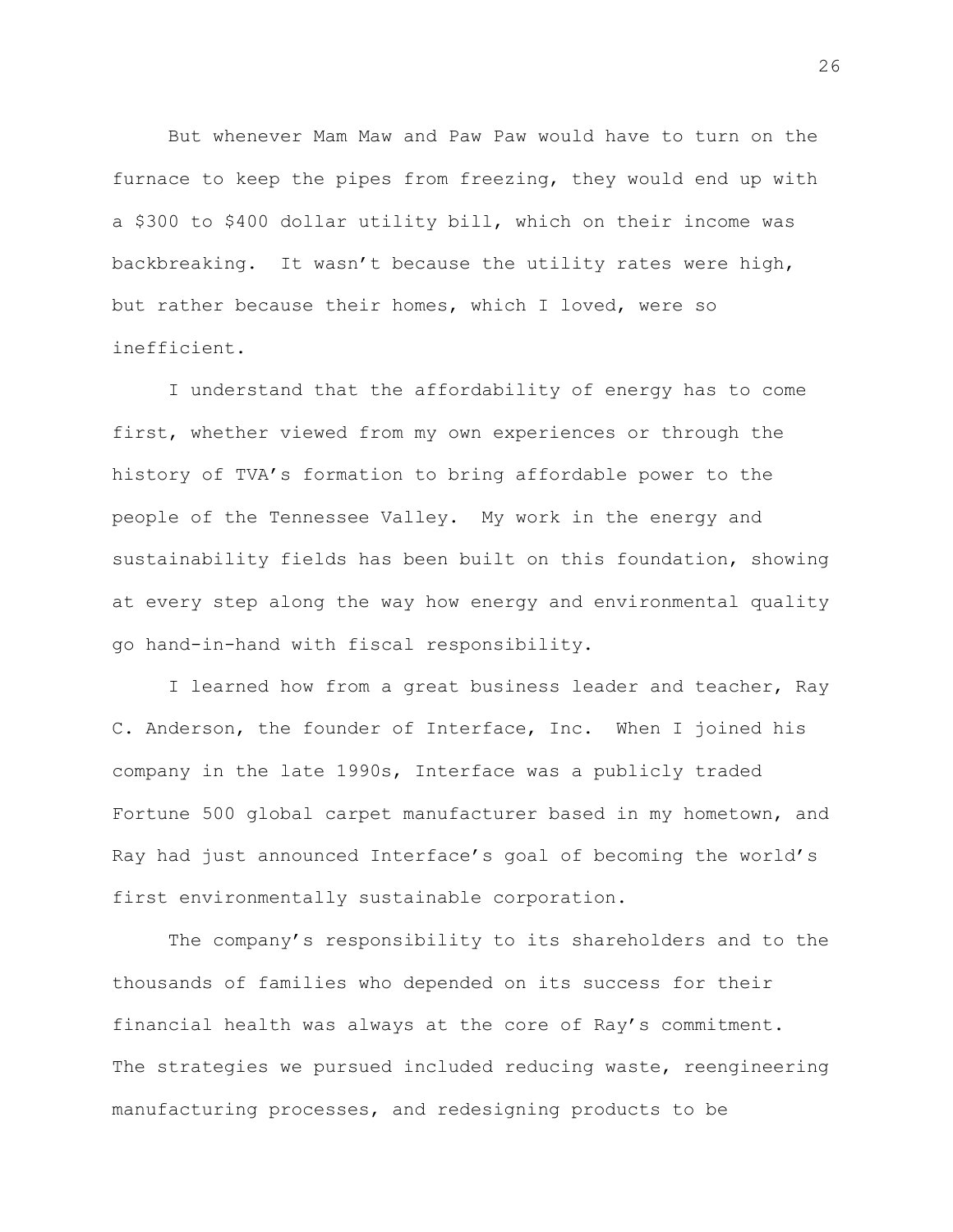remanufactured at the end of their useful lives. The results increased profits, reduced impact, built shareholder value, and expanded markets. Ray called it doing well by doing good, and I carry each and every lesson I learned from him with me still.

Making the business case, in fact, is how I helped build the U.S. and global market for green buildings. Demonstrating that healthier buildings use less energy and water, cost less to operate over the long-term, and don't cost more to build enabled the U.S. real estate and construction industries to transform themselves, creating value and supporting U.S. economic competitiveness in the global market.

It is the same approach I brought to leading the Federal Government's sustainability efforts as the Federal Environmental Executive. By pairing energy and environmental performance with economic responsibility, initiatives I led reduced the Federal Government's energy bill by a projected \$8 billion. I applied the same commonsense approach to leading President Obama's Infrastructure Office, which reduced permitting timelines for hundreds of billions of dollars of infrastructure projects without compromising environmental quality.

Today, I am focused on putting energy to work as a powerful strategy for economic development. Whether it is deploying rural energy efficiency programs that reduce bills for people like my grandparents while supporting local contractors and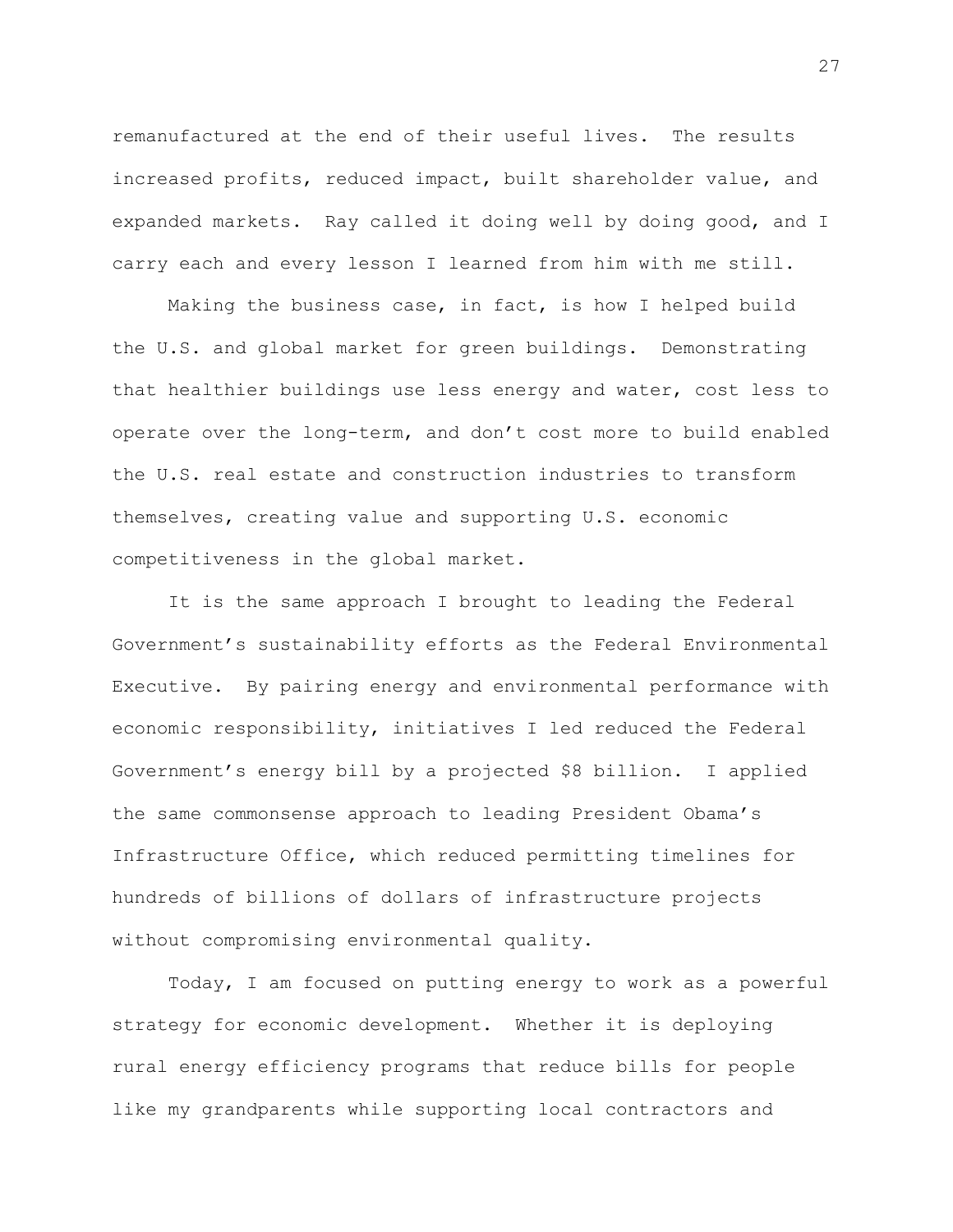training new entrants into the construction trades or developing solar and energy storage on church rooftops that provide energy savings and additional resilience to the surrounding community, energy remains an essential source of economic opportunity, just as it was in 1933.

Why I serve is more important to understand that what I have done. It is how I live out my faith and the commandment to love your neighbor as yourself, using what I know how to do, connecting energy with affordability, economic opportunity, and quality of life, to serve my community, including the people of the Tennessee Valley, with gratitude to God.

If confirmed, it would be my honor to serve in this same spirit as a member of the Board of Directors of the Tennessee Valley Authority.

[The prepared statement of Ms. Moore follows:]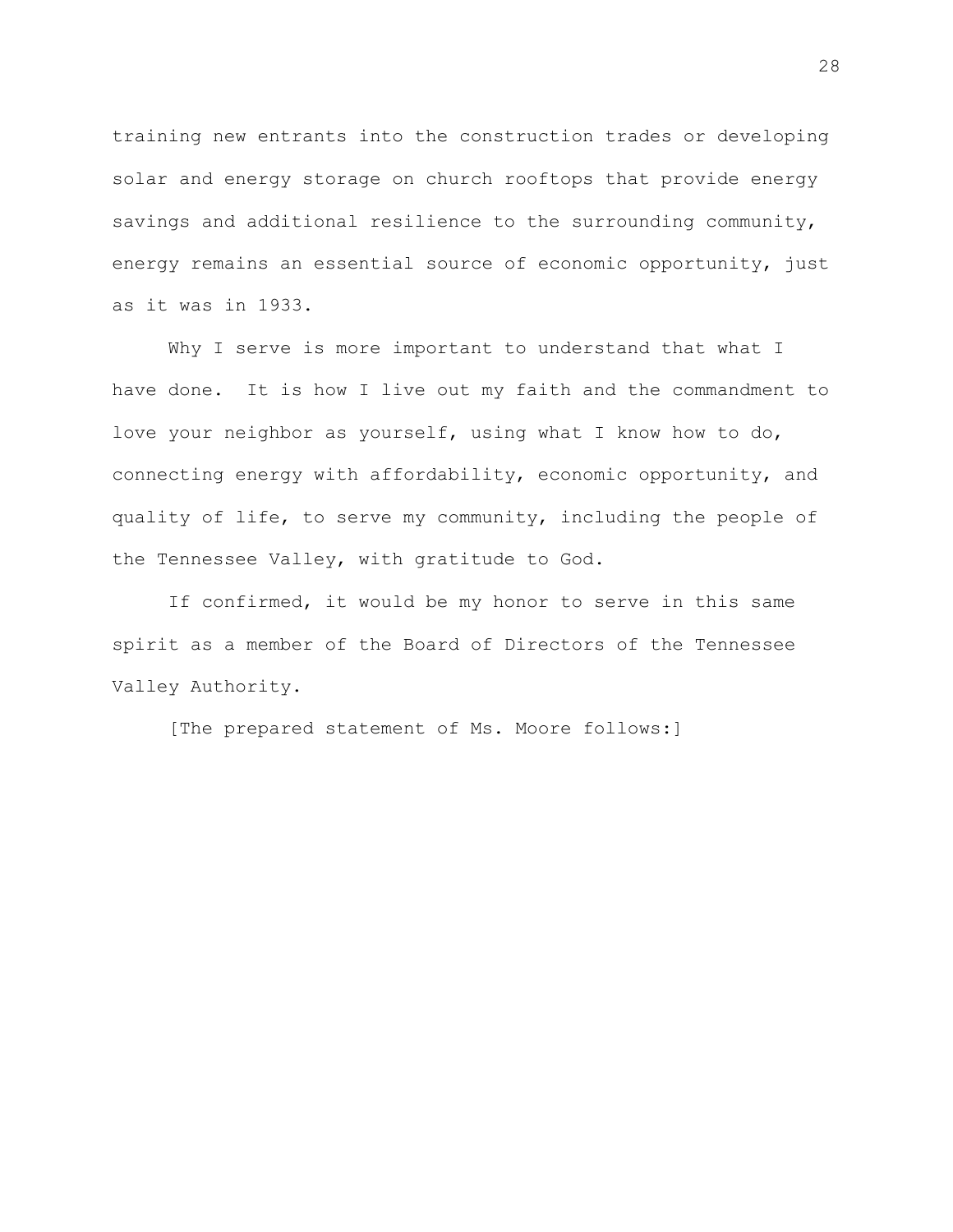Finally, you, Mr. Wagner. Welcome.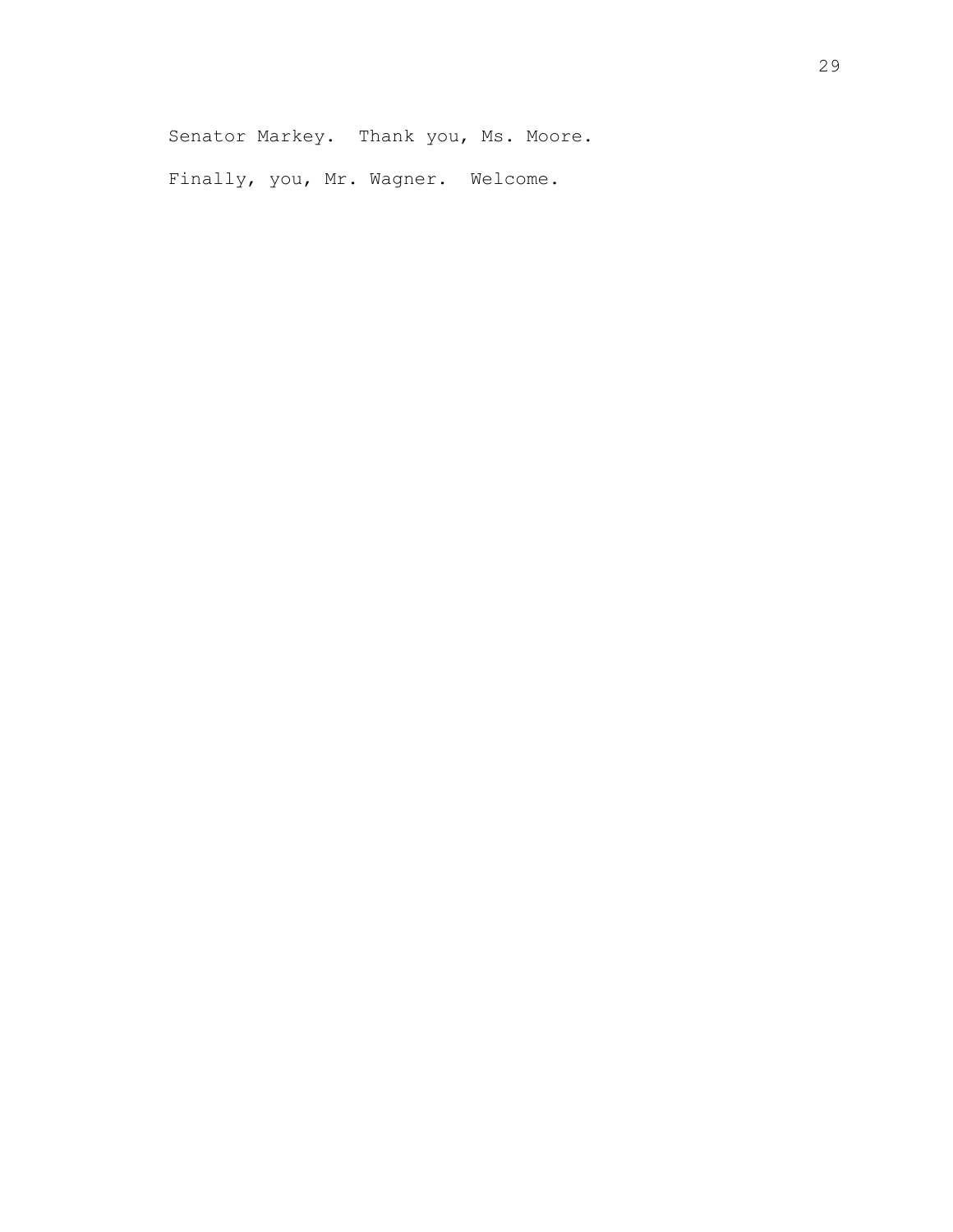STATEMENT OF BEN WAGNER, NOMINATED TO BE INSPECTOR GENERAL OF THE TENNESSEE VALLEY AUTHORITY

Mr. Wagner. Thank you, Chairman Carper, Ranking Member Capito, Subcommittee Chairman Markey, and Ranking Member Inhofe, and distinguished members of this committee.

I thank you for the opportunity to appear before you today and for making today's hearing possible. I would also like to thank the President for nominating me to serve as the Inspector general of the Tennessee Valley Authority. I am honored to be considered for this opportunity to serve such a great institution like the TVA, an institution that has had such a tremendous impact on the quality of life for the people living in the Tennessee Valley Region.

I would also like to thank my family and colleagues for their love and support for me over the years. I would not be sitting here today without their unwavering support.

I spent most of my life living in the Tennessee Valley region. I have enjoyed the splendor of East Tennessee, fishing and boating in the beautiful TVA lakes, enjoying the recreational areas throughout the region. These are all areas where TVA profoundly impacts the people it serves and why I am proud of my long history with TVA and the TVA Office of the Inspector General.

I graduated from the University of Tennessee with an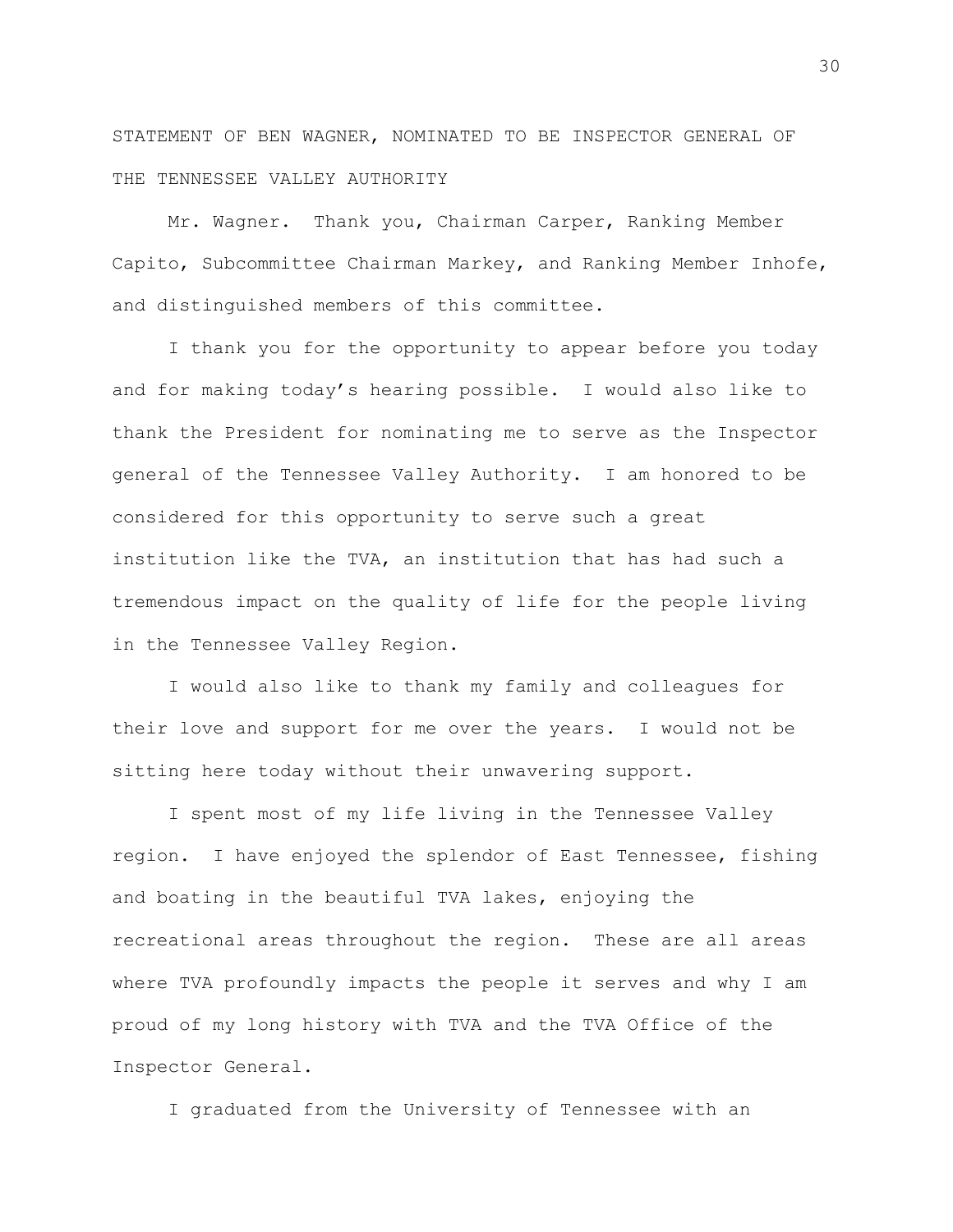accounting degree. Like many others, TVA was my first choice for employment after graduation. I was offered the opportunity to start my career at TVA at the Bellefonte Nuclear Plant in Scottsboro, Alabama. This was an exciting time for me. I was able to see first-hand the progress being made at one of the largest nuclear construction sites in the Country. I worked with tremendously dedicated individuals and was proud to be associated with TVA.

As my role changed an independent oversight function, I was proud to continue to serve TVA and the people of the Tennessee Valley by helping to identify fraud, waste, and abuse, and promote economy, efficiency, and effectiveness. In total, I spent 38 years with TVA, starting in 1979 until my retirement in 2017, working to improve TVA operations in one way or another.

In October 1985, the TVA Board of Directors created the Office of the Inspector General. This office was created in light of significant problems in the nuclear power program and the high volume of whistleblower complaints. I was lucky enough to be one of the first employees hired in this office, and I feel I contributed meaningfully to the successful startup of this crucial oversight function.

In 2000, Congress chose to make the Inspector General position a presidentially appointed one in order to ensure this function is performed with the highest level of independence.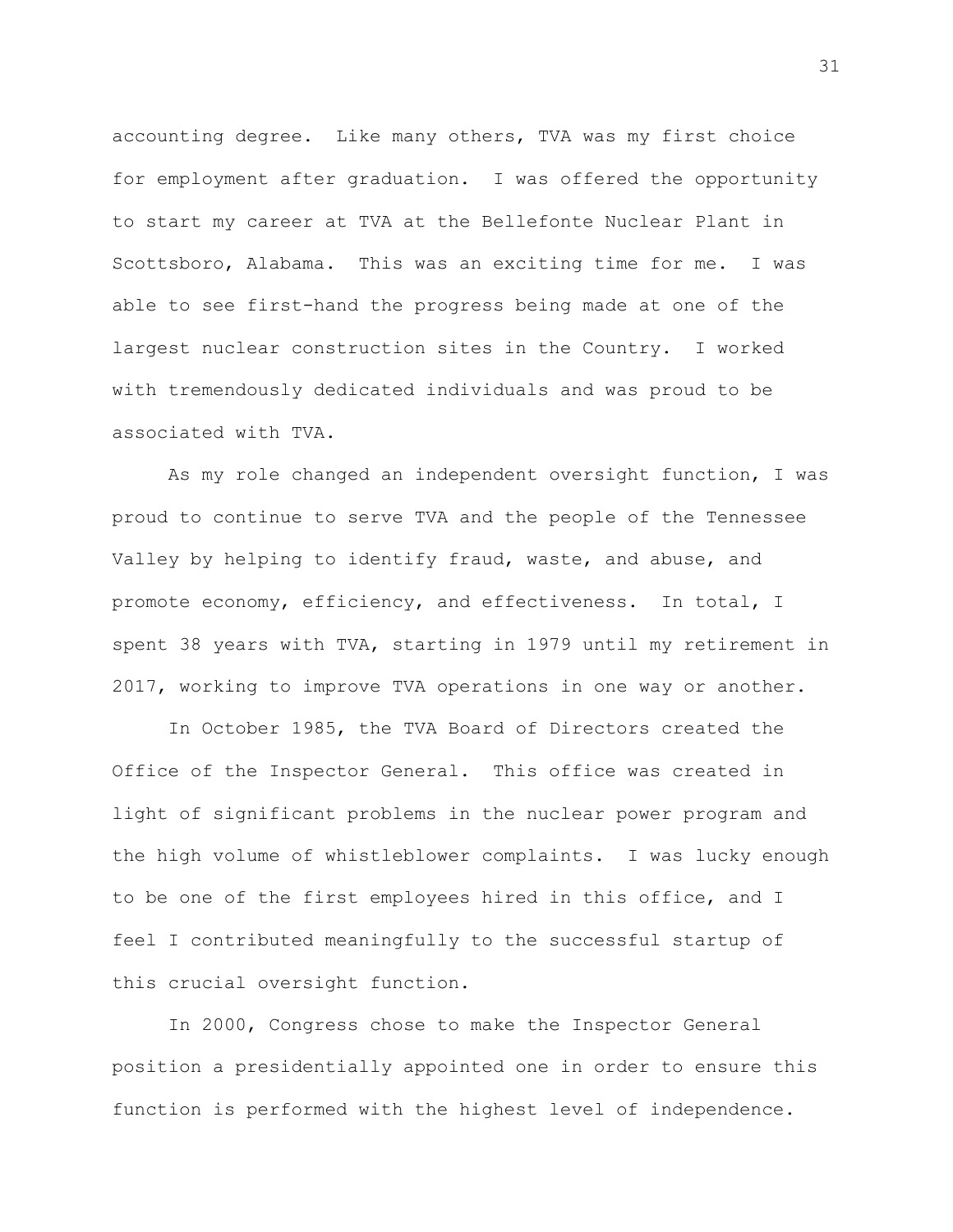Richard Moore, the first presidentially appointed IG, joined the office in 2003 and served as IG for 14 years. Since his tenure ended, interim leadership and former colleagues have ably led the TVA OIG for more than four years. Today, I am honored to be considered to become the second presidentially appointed IG at TVA.

TVA is charged with a critical mission: improving the quality of life for the people of the Tennessee Valley through providing low-cost power, environmental stewardship, and economic development. The TVA has some of the lowest power rates in the Country. TVA has been a catalyst to a dynamic economy, has been a leader in carbon reduction and has prevented billions of dollars in damage through flood control.

An Inspector General is charged with the critical mission of providing agency oversight by promoting economy, efficiency, and effectiveness of the agency and in identifying fraud, waste, and abuse. This requires IGs to perform their duties in a completely independent and objective manner. The work of the IG must be unbiased and completely factual.

Finally, none of this will be possible without the hardworking team at the TVA OIG. I have mentioned a number of reasons I am excited about this chance to serve, but the opportunity to work together with the experienced, dedicated staff in Knoxville, Chattanooga, Huntsville, and Nashville is at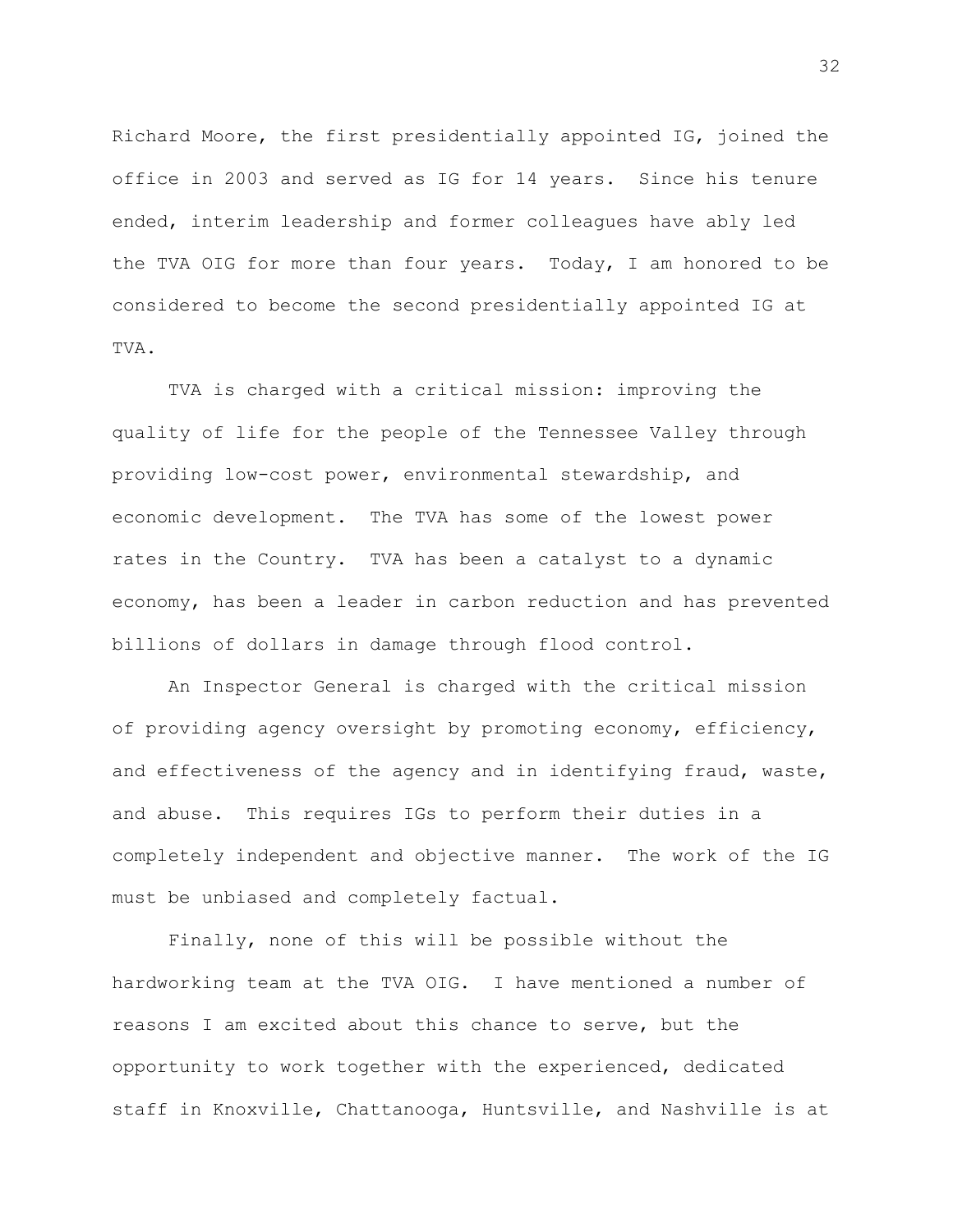the top of the list. If I am confirmed, it will be an honor to lead this team.

Thank you for this opportunity, and I am happy to take your questions.

[The prepared statement of Mr. Wagner follows:]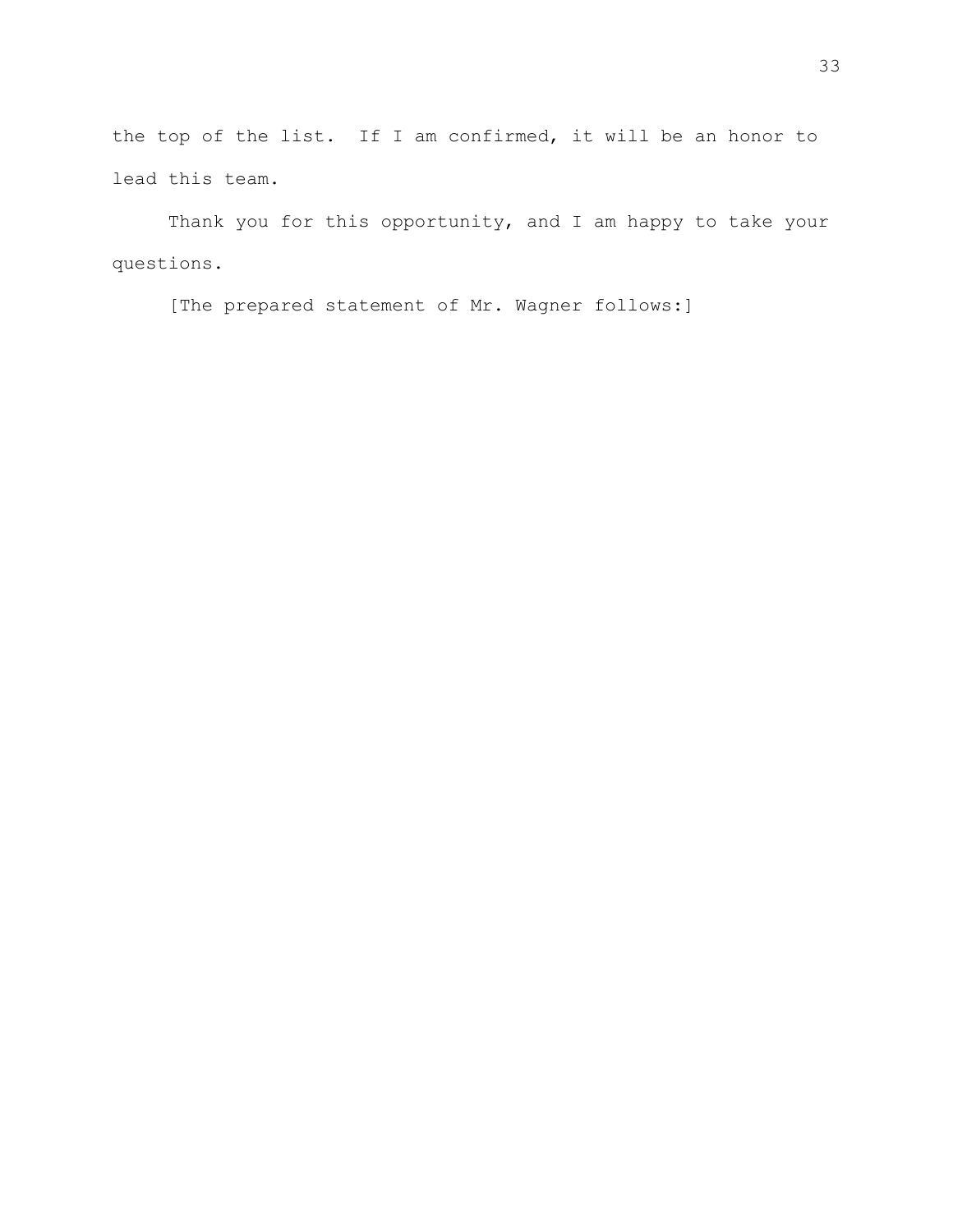Senator Markey. Thank you, Mr. Wagner, very much.

Now we will turn to the panel for questions. We will begin by recognizing the Ranking Member of the full committee, Ms. Capito.

Senator Capito. Thank you, Mr. Chairman, and thank all of you for your willingness to serve.

I do want to amplify concerns of my colleagues who represent States in the TVA service territory. Senator Wicker, Leader McConnell and others are frustrated, as I am, that approximately a year has passed since the President nominated TVA Board members, but he has still not put forth a nominee for Kentucky or Mississippi. We raise this issue also, representation from Alabama is now needed because the pending nominee withdrew.

So the geographic representation on the Board is not new. We know that this is important to get good decisions and good decision making for the entire Board. I am troubled by the break with the President and urge the Administration to finally address these deficiencies by nominating qualified individuals from Alabama, Kentucky, and Mississippi.

With that, I would like to ask Ms. Moore a question, to ask about her views on fossil energy generation, which is 40 percent of TVA's power. Since your renomination this year, you have made your Twitter account private. But I had the opportunity to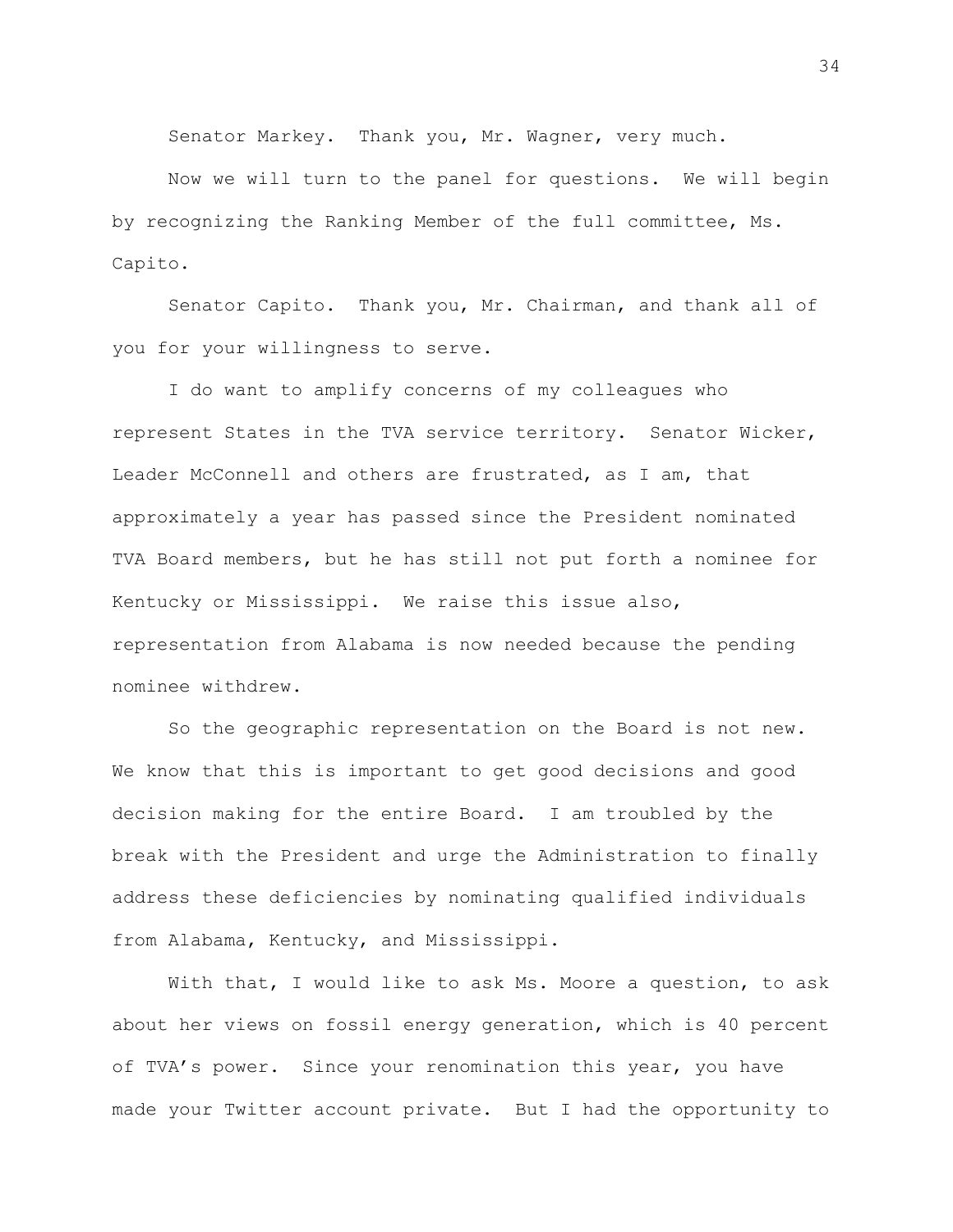review tweets that were publicly available on your account last year. The reason I bring this up is it is sort of an unvarnished view of what the opinions, what your true opinions would be, maybe might be more frank than what we can get in a hearing.

So very quickly, you tweeted the following in December of 2018 in response to a Wall Street Journal. The article was OPEC and Russia agree to cut oil output by 1.2 million barrels a day, lifting crude prices. You said, if we moved to EVs and kept milage standards high in the transition, it wouldn't matter that foreign dictators collude to raise oil prices to make themselves rich, while impoverishing others, including Americans. Oil is like opioids, it keeps you sick and poor. I come from a State where opioids are not to be trivialized, or the use of them.

There is another tweet, this one is a similar tone. You tweeted, for example, that fossil fuels like oil and gas are not safe at any stage of their life cycle.

So how would you respond to that if you are going to serve on a board that has 40 percent fossil fuels as their power generation?

Ms. Moore. Thank you so much for your question, Senator. My first response to that would just be the spirit in which I would undertake any decisions or any consideration of future fossil view choices by TVA and TVA's current diverse mix. That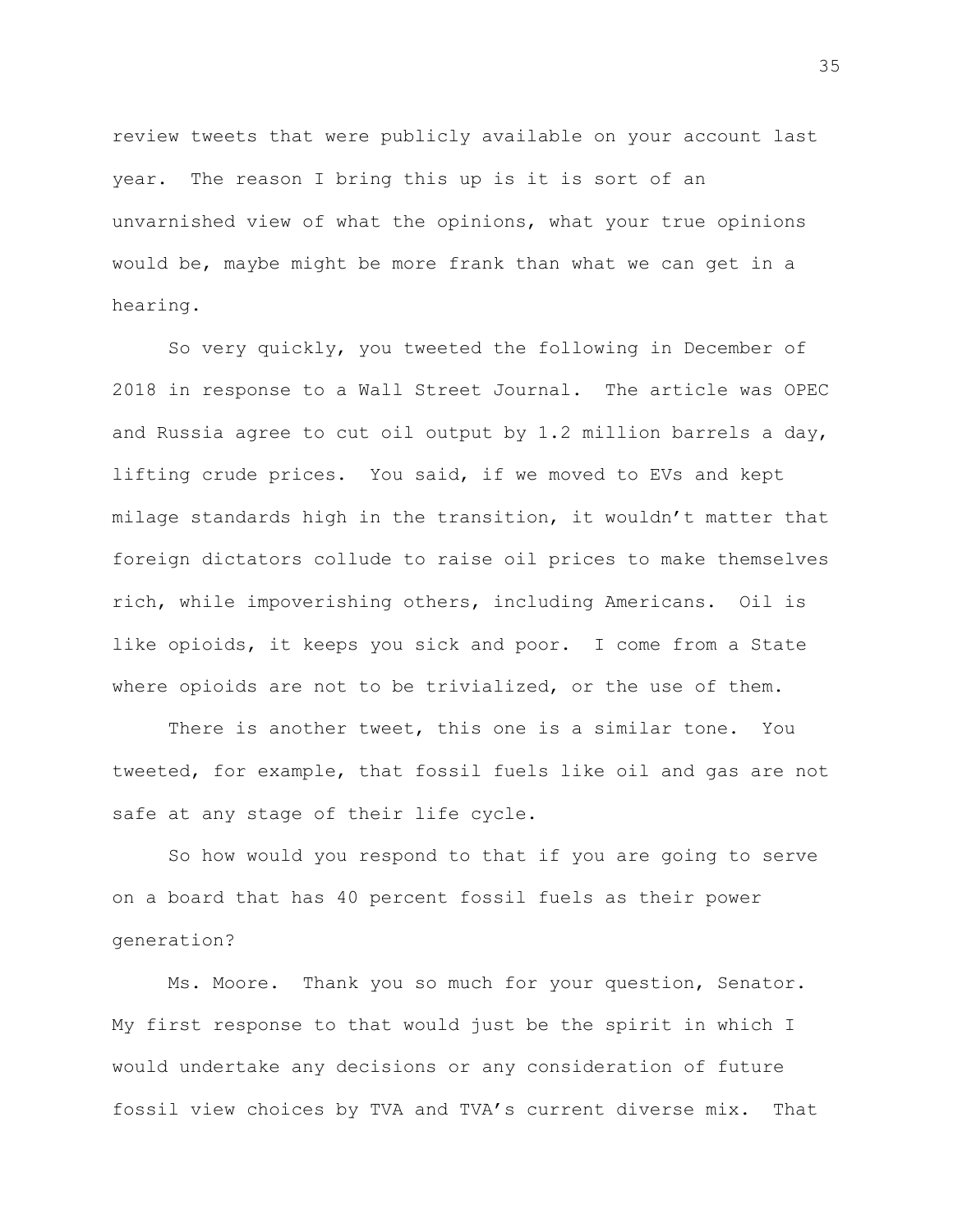would be, number one, with a spirit of gratitude. I know that fossil fuels helped to fuel the Industrial Revolution, helped to bring countless families out of poverty, and also helped to bring us closer together by fueling our vehicles and fueling airplanes. If blessed to be confirmed to serve on the TVA Board of Directors, I would also approach any decisions absolutely in the spirit of the mission of the TVA, which is to balance economic development, environmental quality, and maintaining affordable energy, including resilient, reliable energy for the future.

Senator Capito. So when you say that oil and gas are not safe at any stage of their lifestyle, you are kind of going away from that in the statement that you are making right now?

Ms. Moore. I don't think that having gratitude for the good work that oil and gas have done for not just American society but human civilization is in conflict with looking toward the future where we have abundant, additional sources of energy and new technologies that are emerging that enable us to move forward.

Senator Capito. Thank you for that. I would point out that TVA, the purchase renewal over the last three years, hasn't even gone up. It is only at 5 percent. So that presents a challenge.

So for my final minute, I would like to yield to my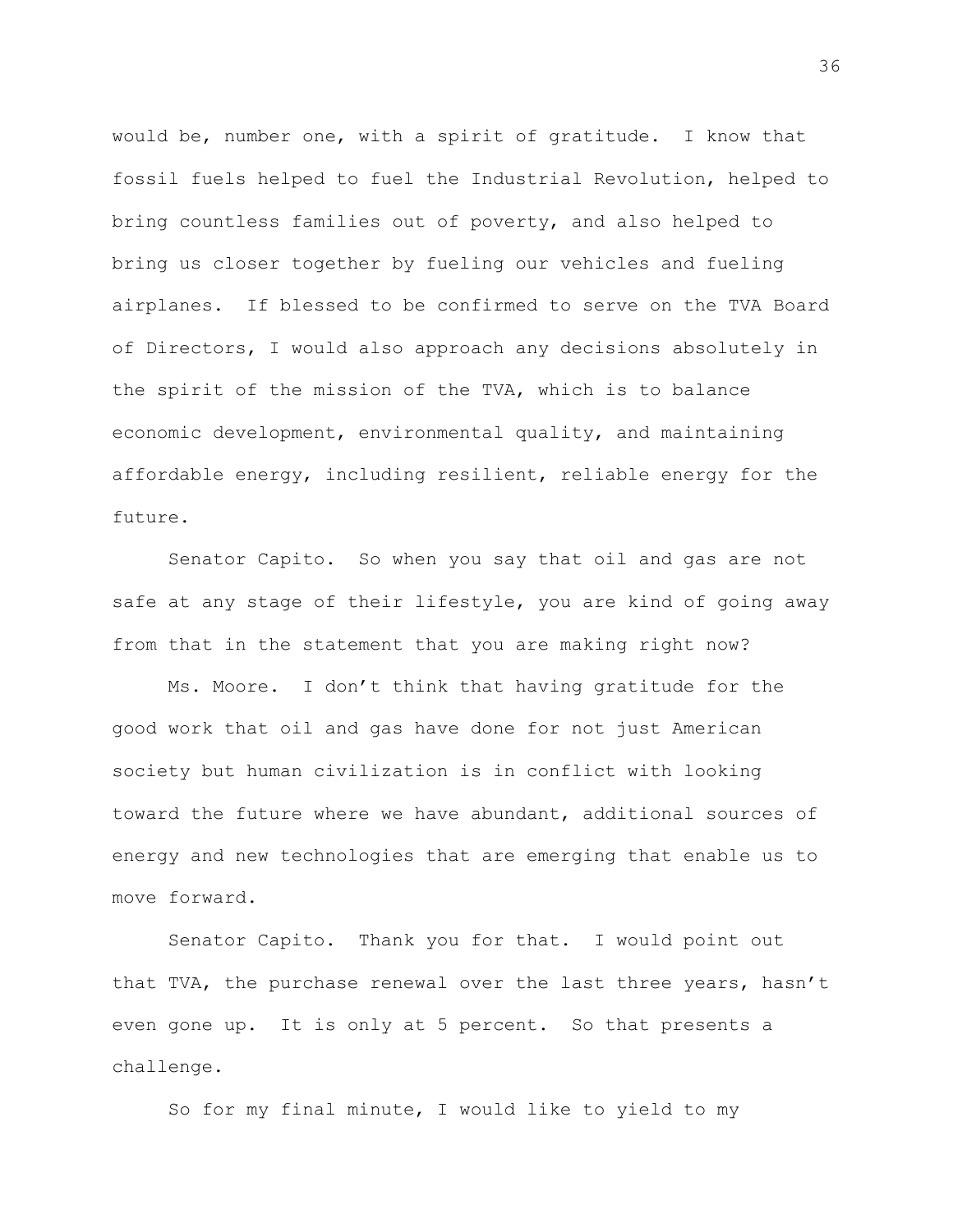colleague from Iowa, Senator Ernst.

Senator Ernst. Thank you, Senator Capito.

Ms. Geer, as you stated in your written testimony, you believe one reason you should be confirmed to serve in the TVA, the Tennessee Valley, is because of your ability to "build relationships and work together." Is that correct?

Ms. Geer. Thank you, Senator. Yes, that is correct.

Senator Ernst. And you believe civility is a fundamental aspect of your role on the Tennessee Valley Board, if confirmed?

Ms. Geer. I absolutely do, Senator.

Senator Ernst. Yes, and thank you for answering those questions honestly. I think it appears to be a recent sentiment. If you will take a look at the tweet that we also found, that is me with darker hair, much shorter, in 2015. So you can see that Beth Geer tweeted out @FoxNews and @SenatorJoniErnst, "hideous." Can you explain that tweet?

Ms. Geer. I can't read it. I apologize. That is not a way of getting out of answering the question. But what --

Senator Ernst. I just read it to you.

Ms. Geer. I heard that. Sorry. But what was the quote? Senator Ernst. The quote is, "The new Republican Congress also understands how difficult these past six years have been," from my State of the Union response in 2015.

Senator Markey. Senator Capito's time has expired, so we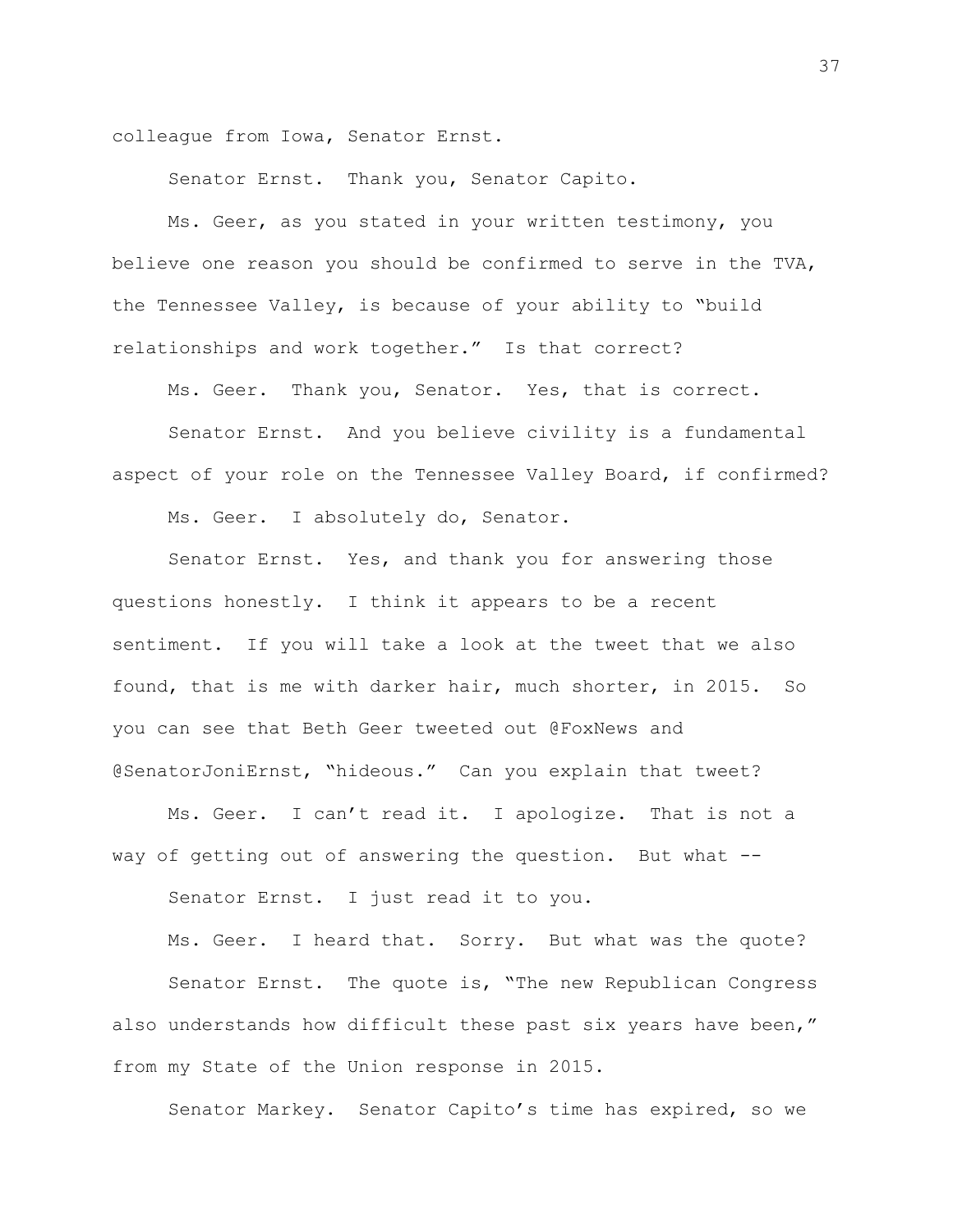will allow you to answer the question, but then we have to move on to the next witness, please.

Ms. Geer. Okay. I apologize if I offended you, and I appreciate your bringing it to my attention. I do in fact believe that civility is key, and I am sorry that I did not demonstrate that in your opinion with that tweet.

Senator Markey. And if Senator Ernst would like to -- [Simultaneous conversations.]

Senator Markey. You could return to be recognized on your own time.

Senator Ernst. I will wait, thank you, Senator.

Senator Markey. After Senator Inhofe and I are recognized, you will be recognized on your own time.

So now we are ready to move back to regular order. We just have a number of questions, standing questions, that have to be answered. I am going to work my way across all the nominees.

Do you agree, if confirmed, to appear before this committee or designated members of this committee and other appropriate committees of the Congress and provide information with respect to your responsibilities, subject to appropriate and necessary security protections? Ms. Geer?

Ms. Geer. Yes, sir. Senator Markey. Mr. Klein? Mr. Klein. Yes, Mr. Chairman.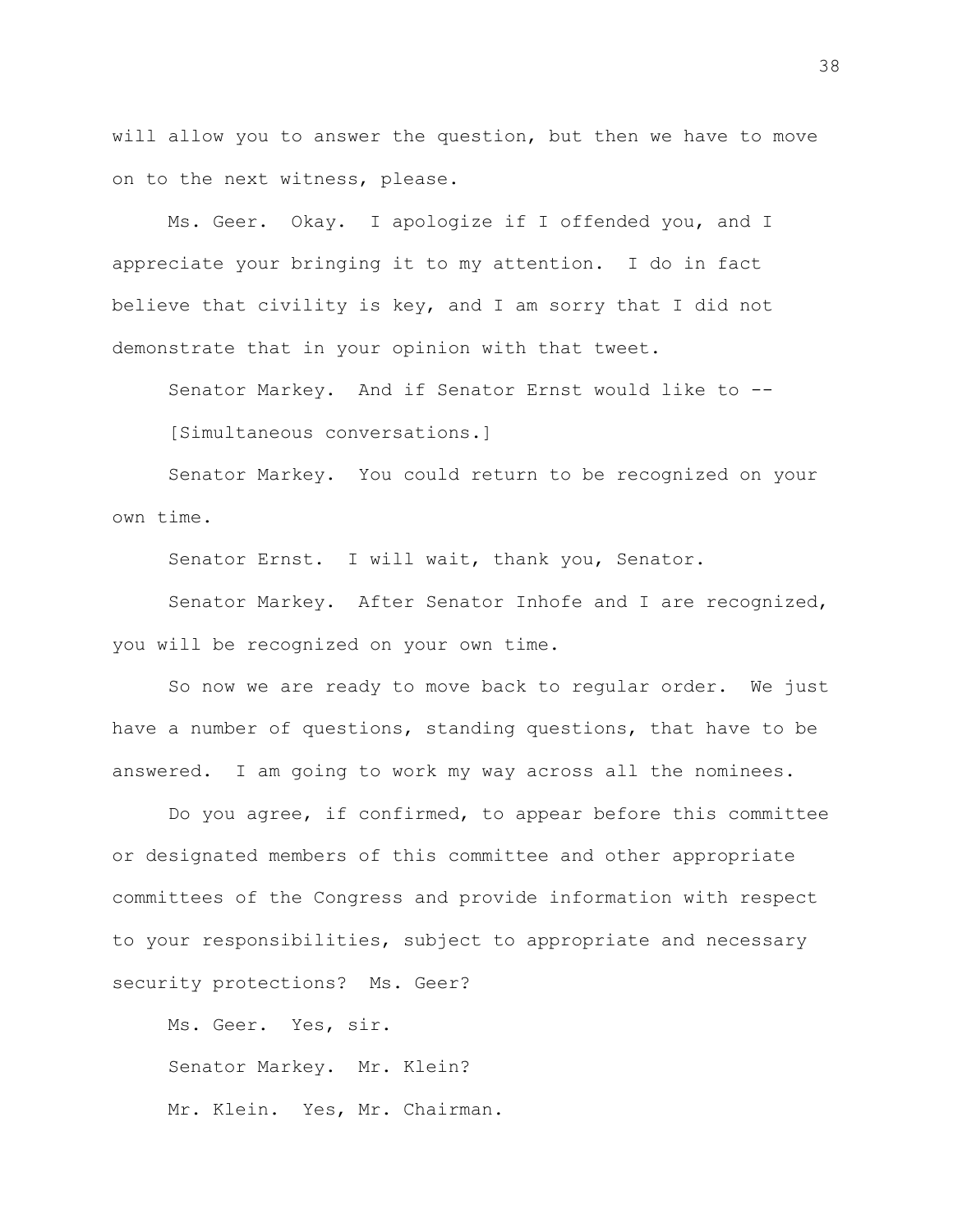Senator Markey. Ms. Moore? Ms. Moore. Yes, sir. Senator Markey. Mr. Wagner? Mr. Wagner. Yes.

Senator Markey. Do you agree to ensure that testimony, briefings, documents, and electronic and other forms of communication of information are provided to this committee and its staff and other appropriate committees in a timely manner? Ms. Geer?

Ms. Geer. Yes. Senator Markey. Mr. Klein? Mr. Klein. Yes, Mr. Chairman. Senator Markey. Ms. Moore? Ms. Moore. Yes. Senator Markey. Mr. Wagner? Mr. Wagner. Yes.

Senator Markey. Do you know of any matters which you may or may not have disclosed that might place you in a conflict of interest if you are confirmed? Ms. Geer?

Ms. Geer. No, sir. Senator Markey. Mr. Klein? Mr. Klein. No, Mr. Chairman. Senator Markey. Ms. Moore? Ms. Moore. No, sir.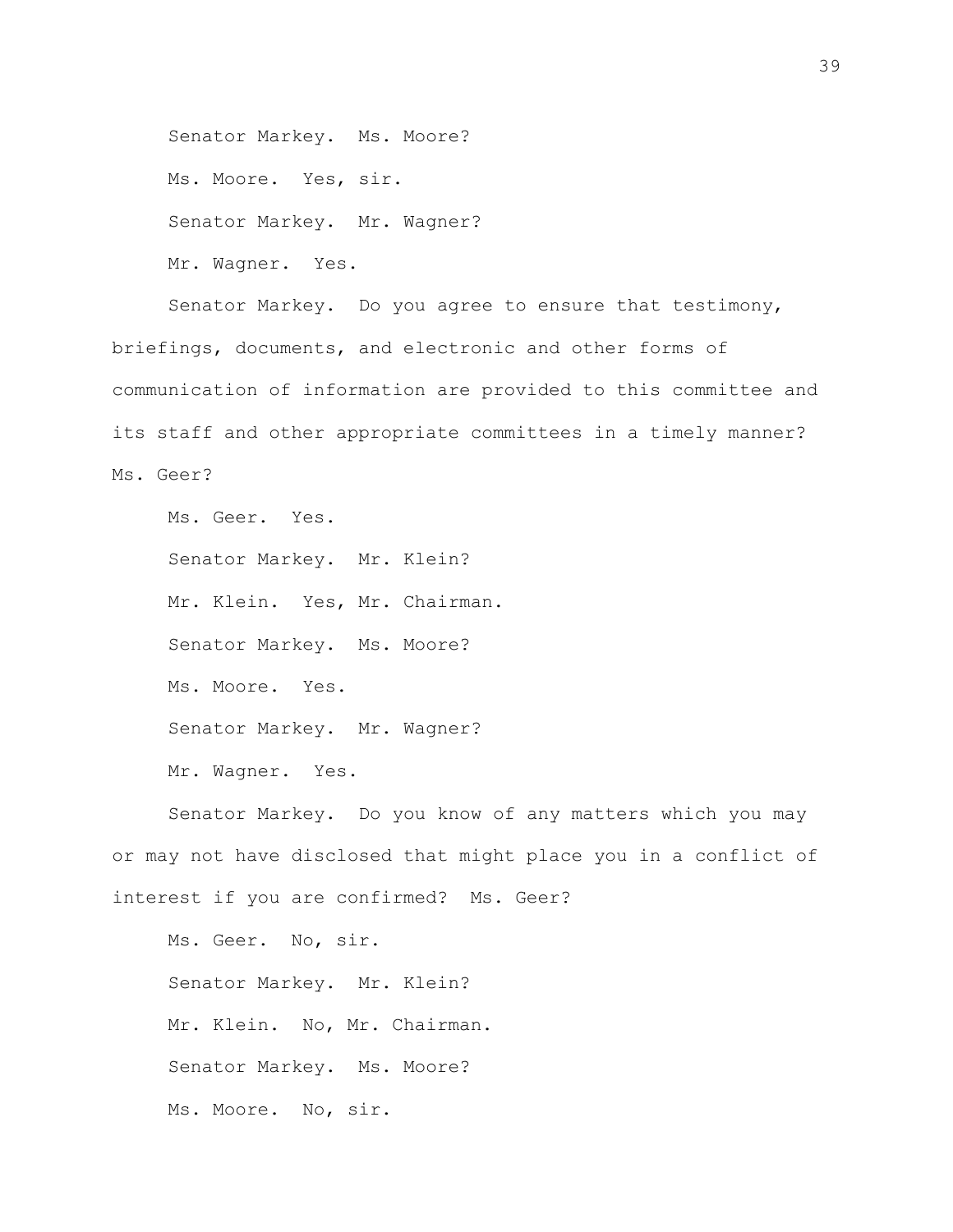Senator Markey. Mr. Wagner?

Mr. Wagner. No.

Senator Markey. Thank you. Now we will begin with a round of questions. I would like to begin with a conversation to talk about clean energy and the TVA Board, which in my opinion has implemented some policies that may have made it harder for households and local power companies to make clean energy investments. I am deeply concerned about the impact that such decisions could have on affordability, long-term resilience of our energy system, and our meeting our targets to address dangerous climate change.

Ms. Geer, in your work on energy and sustainability, have you found that low-cost, clean energy can bring down costs, support grid resilience, and also support our climate and environmental goals?

Ms. Geer. Yes, sir, I have. I think that we are learning daily, pretty much, that clean energy cost is coming down, which I think is also an important factor to point out.

Senator Markey. I thank you. I am troubled by the TVA record. I will just give you a few numbers. In the United States last year, 13 percent of all electricity came from wind and solar, up from pretty much zero in 2009. So it is really growing fast. In Massachusetts, it was up to 16 percent were renewables, and 14 percent of all our electricity in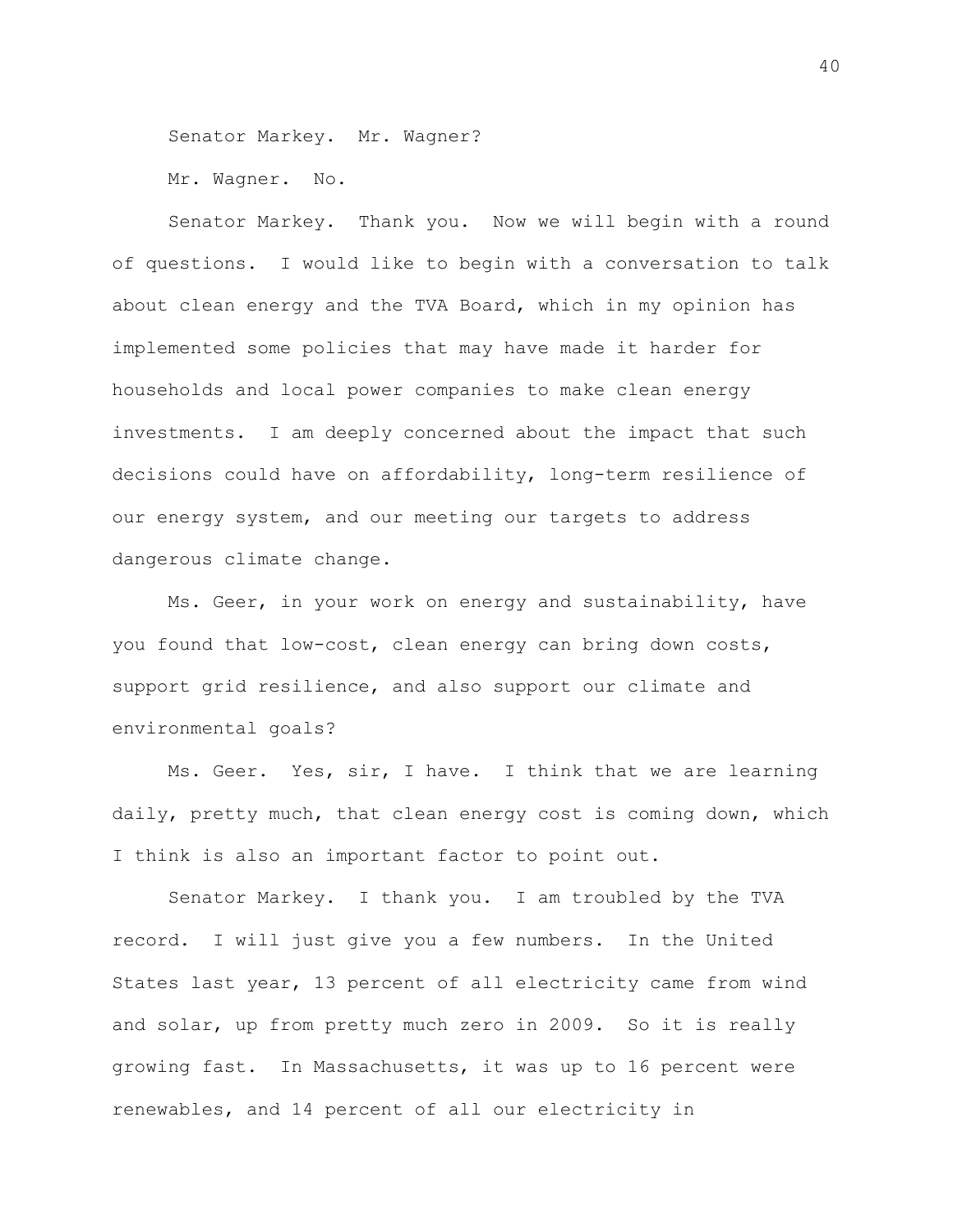Massachusetts was solar last year. And we are not the perfectly sunny State. We are the perfectly cloudy State. Yet we figured out how to go to 14 percent for solar, and we continue to rise and rise and rise in Massachusetts.

We watch the ads, by the way, we watch the ads on TV on a daily basis that we are living in the wrong State, that we should be moving down to Tennessee and Alabama and all these sunny States, please leave Massachusetts where it is too cloudy, and move down there. Then those States, through the TVA, do not invest in renewables. In fact, the renewables -- this is unbelievable -- 3 percent in the Tennessee Valley Authority. That is it. It is a pretty sad number, to be honest with you. Very, very sad. If Massachusetts can do 14 percent solar, 3 percent wind and solar for the Tennessee Valley Authority is sad given the state of technological innovation that TVA has historically prided itself on.

How much better do you think the TVA should do, Ms. Geer, in renewables?

Ms. Geer. Thank you, Senator. I think we have to do a lot better. While I am not in a position right now to know about the entire asset portfolio, I certainly share your concern about the deployment of additional clean energy and of course, your concern about mitigating climate change. I think we have work to do. If confirmed, I can pledge to you that I will make it my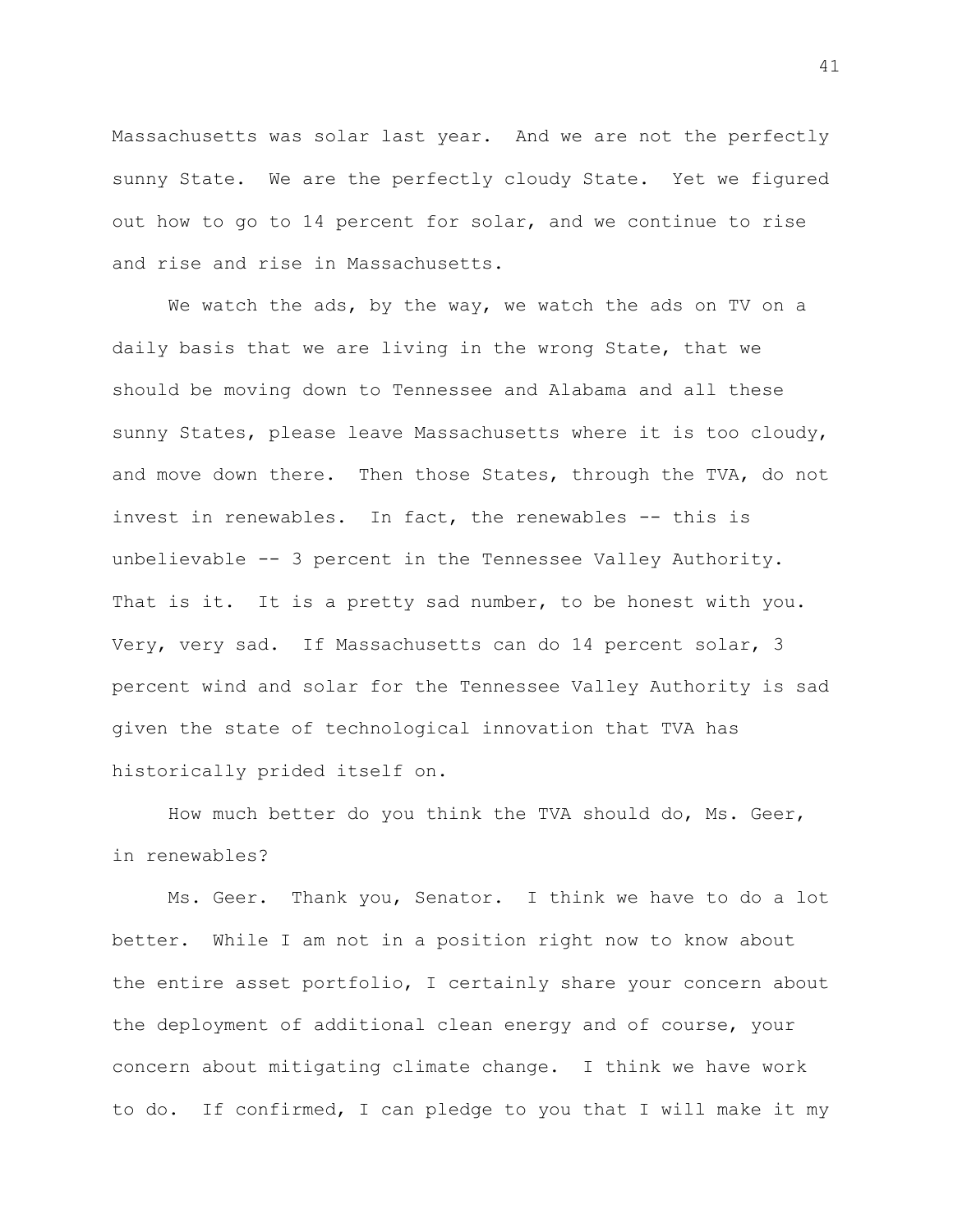business to see that the Board considers all options.

Senator Markey. I think that is very important.

Mr. Klein, how do you feel about it? Three percent, maybe a percent and a half wind, half solar, what do you think the goals should be for the TVA?

Mr. Klein. Thank you, Senator. I understand your concern, but I don't know that I can say today what I feel like TVA's goals should be. However, I am committed to staying within the framework of the TVA Act and that is to provide affordable, reliable, sustainable electricity to the inhabitants of the valley.

Senator Markley. Do you think wind and solar are reliable and sustainable? The whole Country is now at 13 percent wind and solar. Massachusetts is up to 16 percent. Do you think, in your experience, do you think you can have a significantly higher percentage of wind and solar and meet those goals?

Mr. Klein. Yes, sir, I think we could. And I am committed to exploring renewable energy resources.

Senator Markey. How about you, Ms. Moore?

Ms. Moore. Thank you so much for the question, Senator. At this point, I don't have enough information about the specific path forward for TVA. But I know that it has pursued decarbonization, including the decarbonization commitments that TVA currently has made. We consider the decarbonization goals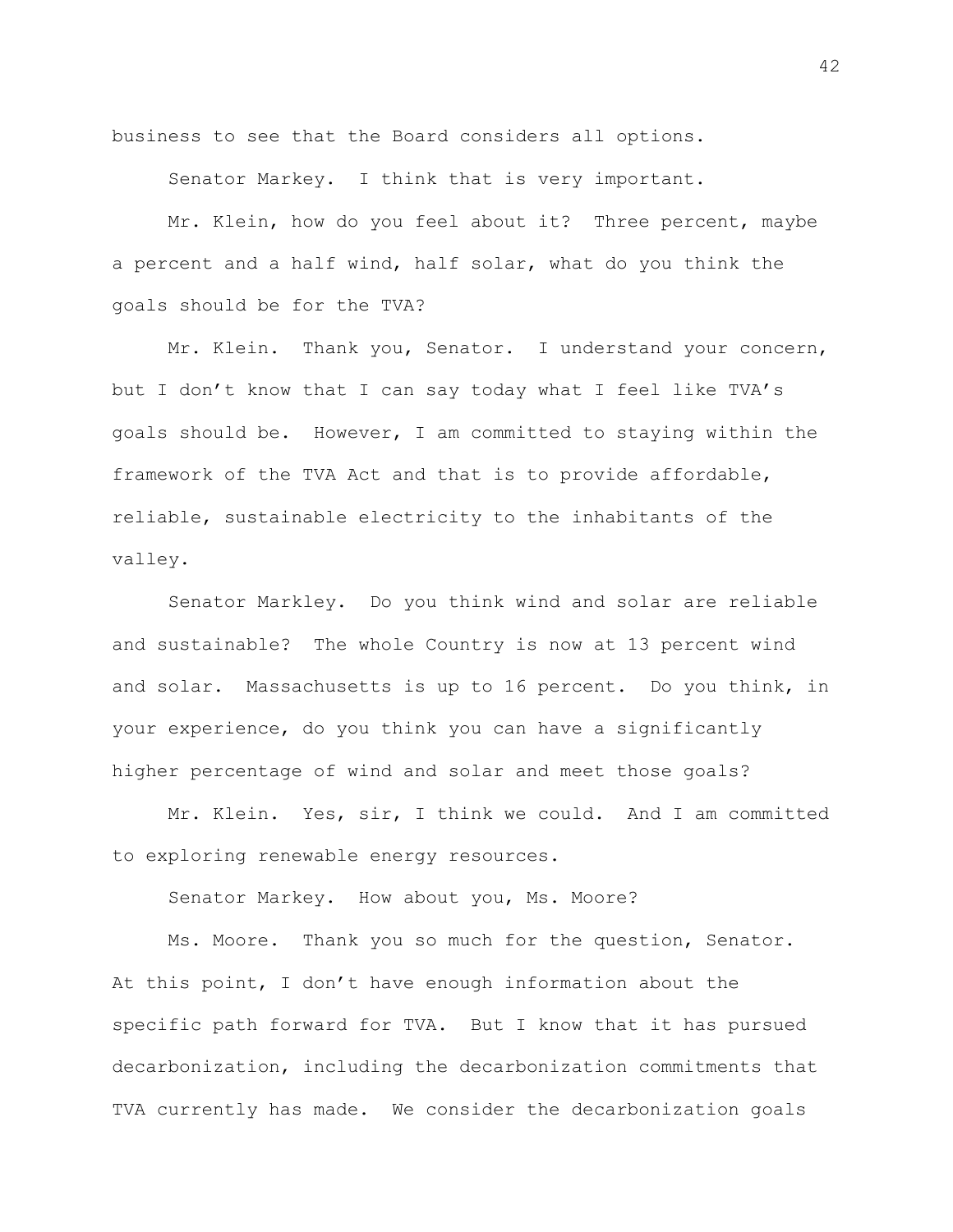that President Biden has set for the economy writ large as well. TVA's statutory mandate, to maintain that marriage between affordable energy, economic development, and environmental quality, it gives us a really beautiful and prescient framework for moving forward towards a future where renewables and new technologies, like energy storage, play a larger role in the TVA's portfolio.

Senator Markey. I would just hope that, I just don't like TVA falling so far behind the rest of the Nation. I grew up thinking TVA was the state of the art. It is pretty obvious that there is no movement here technologically. That is kind of the special message that you always receive about the TVA, and I just hope that that changes in the future. Because everyone else is moving that way, and the TVA seems like it is last in the whole Country. I am hoping that you are not happy with that. It is a real opportunity for you.

Let me turn now and recognize the Ranking Member, Mr. Inhofe.

Senator Inhofe. Before we start my time, it is my intention to give my neighbor over here my time, first round anyway. All right?

Senator Markey. Absolutely.

Senator Ernst. So, Ms. Geer, we will go back to the tweet. Maybe you have had time to refresh your memory a little bit. I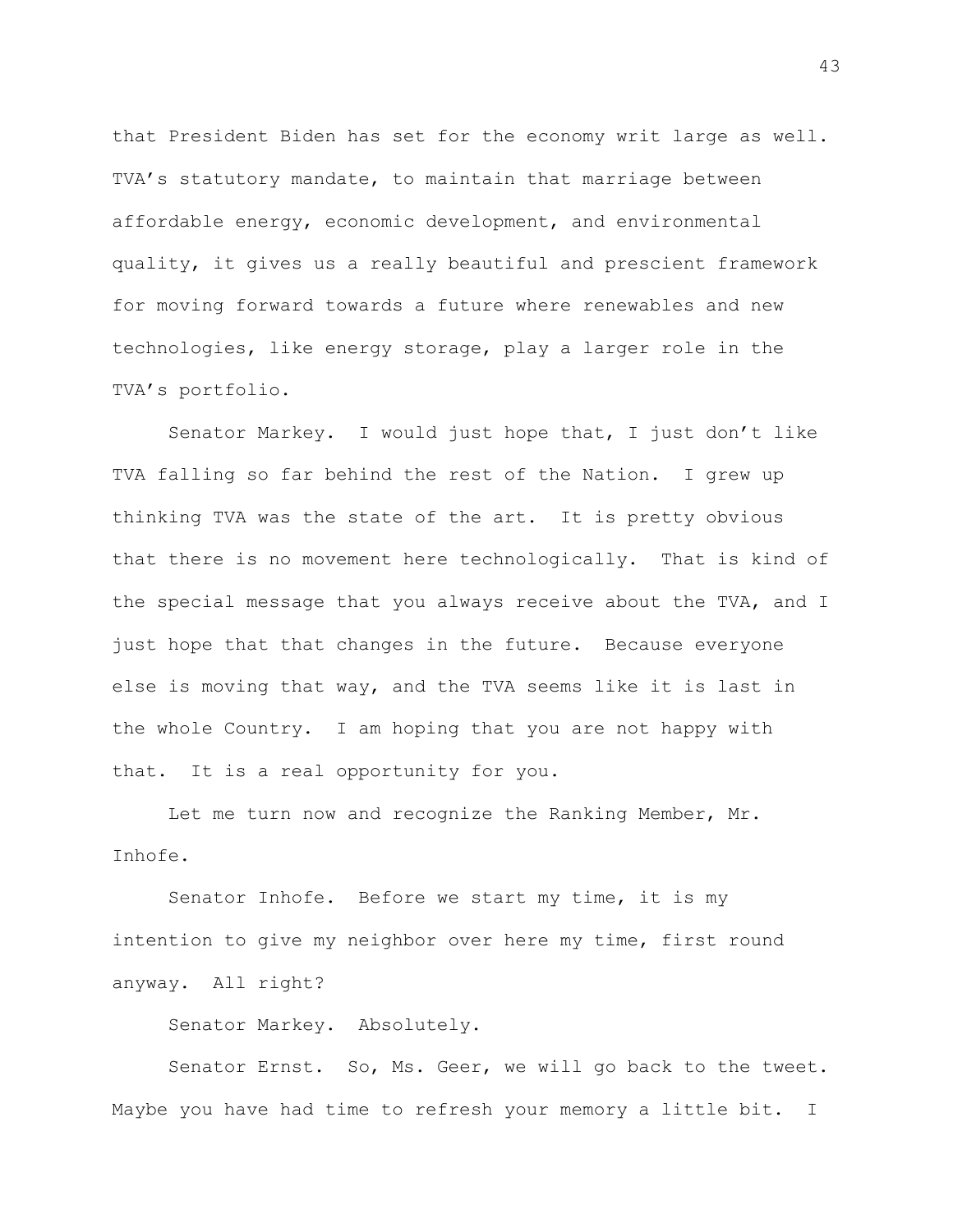am not sure if you have made a habit of calling women that disagree with you hideous, or if it was simply an exception. But please let me be very clear. I stand by everything that I said in my State of the Union response back in 2015. Folks, this tweet is from 2015. You heard a lot about tweets in the former Administration. This is prior to that. This is not Iowa nice, folks, and I am calling you out.

So in my speech, I stated that we should move forward with the Keystone Pipeline, a decision that President Biden reversed, and which has played a role in the rising costs Americans pay at the pump. I talked about the importance of confronting terrorism, and threats like Al Qaeda and the Taliban, who under this Administration is now back in charge of Afghanistan. I discussed my own experience as the first female combat veteran to serve in the Senate, and how we must always honor and care for our veterans, something President Biden has touted as part of his unity agenda.

Ms. Geer, when you called me hideous, were you referring to my appearance, or to the views that I held and are held by many Americans across this Country?

Ms. Geer. Thank you for the question and for the clarification. Obviously, I was not calling you personally hideous, and certainly not your appearance. Again, I apologize if it came across that way. I mean no disrespect.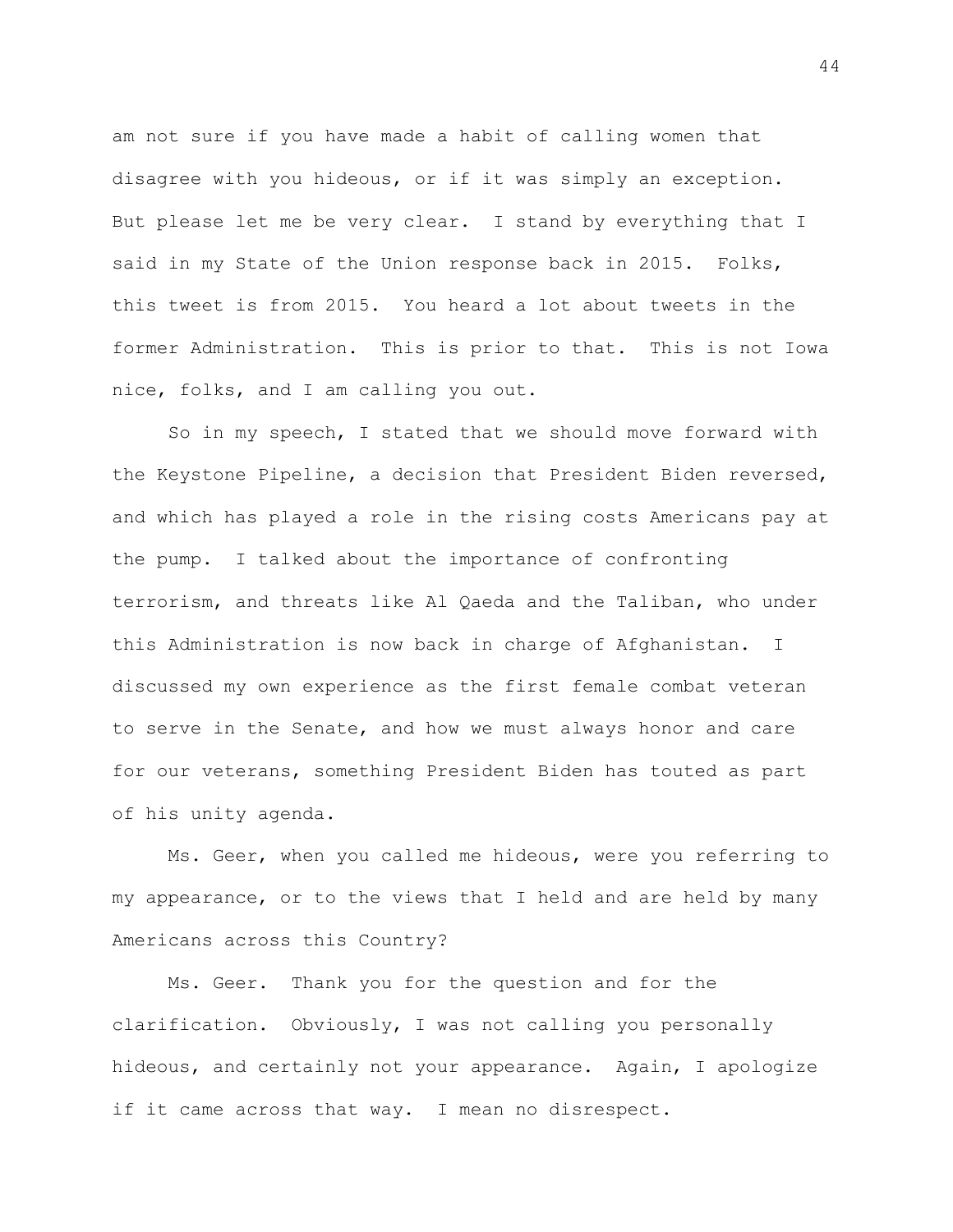Senator Ernst. Ma'am, I will cut you off right there. How else could this come across? The word hideous to me only has one meaning. And the views I expressed in my State of the Union response were personal experiences. So maybe you didn't appreciate that I grew up on a small, rural farm in an economically disadvantaged area of Iowa. Maybe you didn't like that my mother had to put bread bags on my shoes when I went to school. Maybe you didn't like that. But a lot of Americans have had the same experiences that I have had.

So to call my personal views as hideous is an affront to half of America. So I have no further questions for you. But I appreciate your time and attention today. But I think in a world that is begging for civility, we should give them that civility. And I don't know that you can bring that to this Tennessee Valley Board.

So you know I am a no, and we will see how your nomination goes. I am ranked, just for benefit of those that are here, I am ranked as one of the most bipartisan Senators of either party in the last 25 years, out of all of the Senators that have served, one of the most bipartisan. I think it is important that we all work together. But when you are starting off on a foot like this, it is really hard for us all to work together.

Thank you, Ranking Member.

Senator Markey. Senator Inhofe?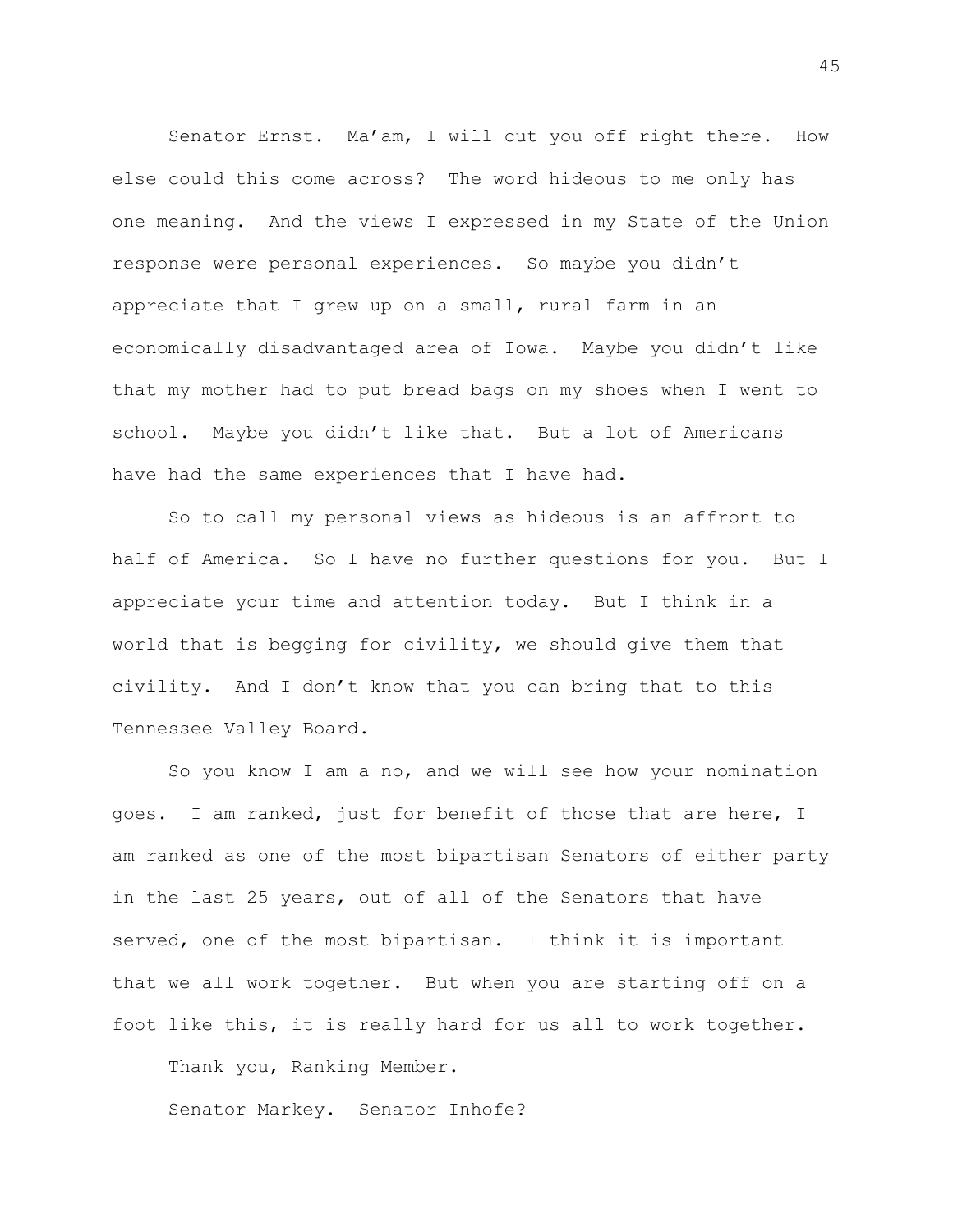Senator Inhofe. Yes, let me continue on, I would say to Ms. Geer, Ms. Moore, and Mr. Klein, that I referenced in my opening statement the reports that the TVA plans to expand investment in natural gas-powered generation. I think we are all aware of that now. A lot of statements were made about that. Now I am going forward. The TVA must maintain fossil fuels as part of its power supply mix, so that the people in the region have the affordable and reliable electricity.

I am concerned, a lot of times emotions set in, and I have been guilty of it myself, and people are put in a corner that they really don't like to be in. I would like to ask the two of you primarily if you stand by the previous statements that you made, the quotes that you made. Well, you know what the quotes are.

Ms. Geer. Sir, I am sorry, I don't think I understand the question. I am not being disrespectful, but do you mind asking it again?

Senator Inhofe. I don't mind it a bit.

Ms. Geer. Thank you, sir.

Senator Inhofe. Just a second. Ms. Geer, in June of 2015, you implied I was a hater. Well, we won't get into the personal attacks. But several individuals were on that list. Ms. Moore, in June and July of 2020, you tweeted in part, "I am overjoyed for the defeat of all those disgusting oil and gas pipelines."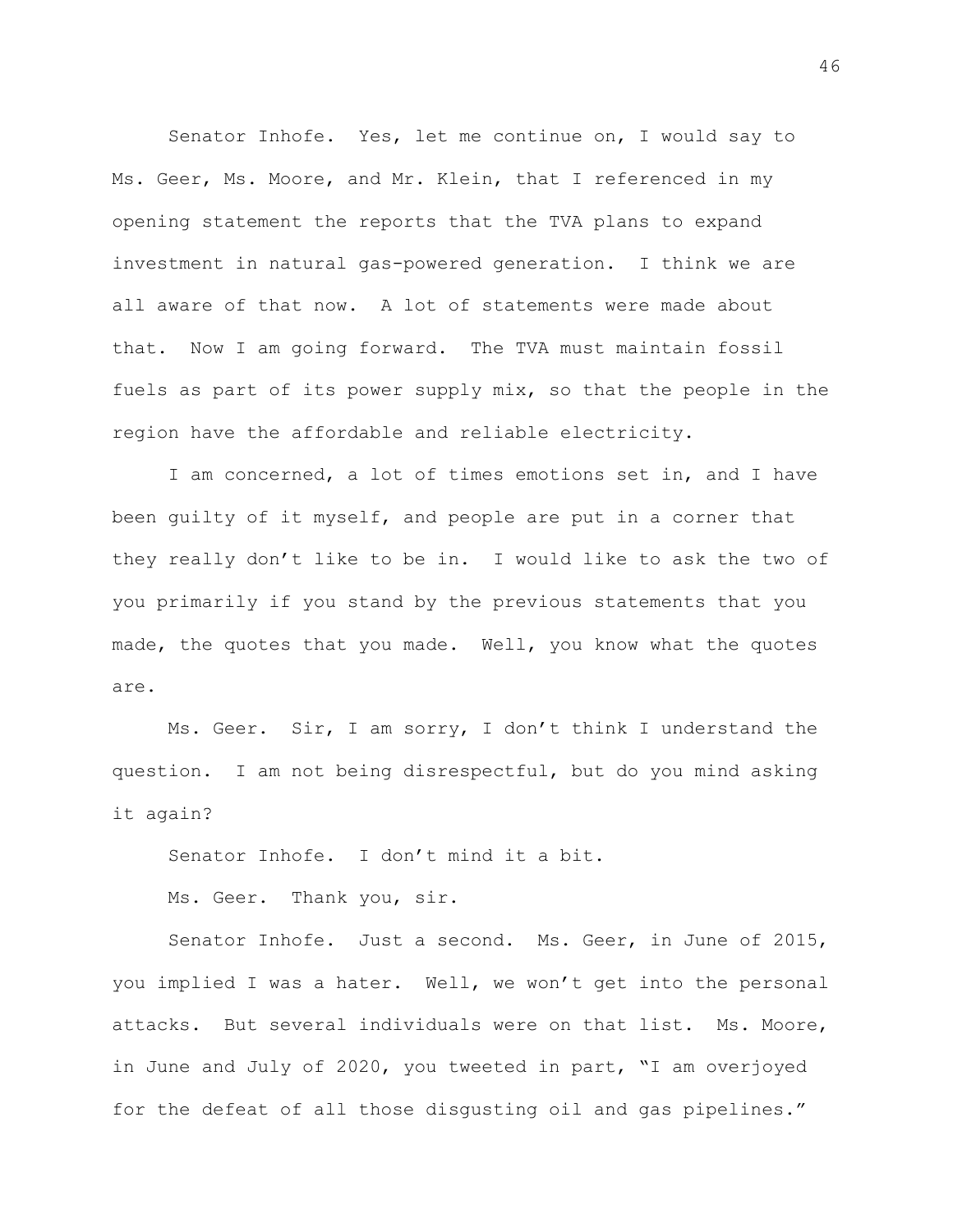Is that a statement that you agree with today? Or would you like to retract that statement?

Ms. Moore. Thank you so much for the question, Senator. Two things that I would share. And I do stand by my answer before. When we look to our history, we can be very grateful for everything that oil and gas has done for our civilization.

Senator Inhofe. Yes, I am sorry, there won't be time for a long answer to this.

Ms. Moore. Of course.

Senator Inhofe. Is that yes or no?

Ms. Moore. It is a both and statement, sir.

Senator Inhofe. Oh boy. You want to give a both and too? Ms. Geer. Well --

Senator Inhofe. Let me ask you this. If you were to be confirmed in this position, you are going to be working with fossil fuels. And that is a given. Is this any kind of a problem that you have where you would be using this position to try to change the bureaucracy or actually work within the confines that are given you?

Ms. Moore. Senator, thank you very much for your question, and thank you for the follow-up and for the clarification as well. If am blessed to be confirmed for the position, I would serve in that role in absolutely adherence with the statutory guidance that we have, both in terms of the mission of the TVA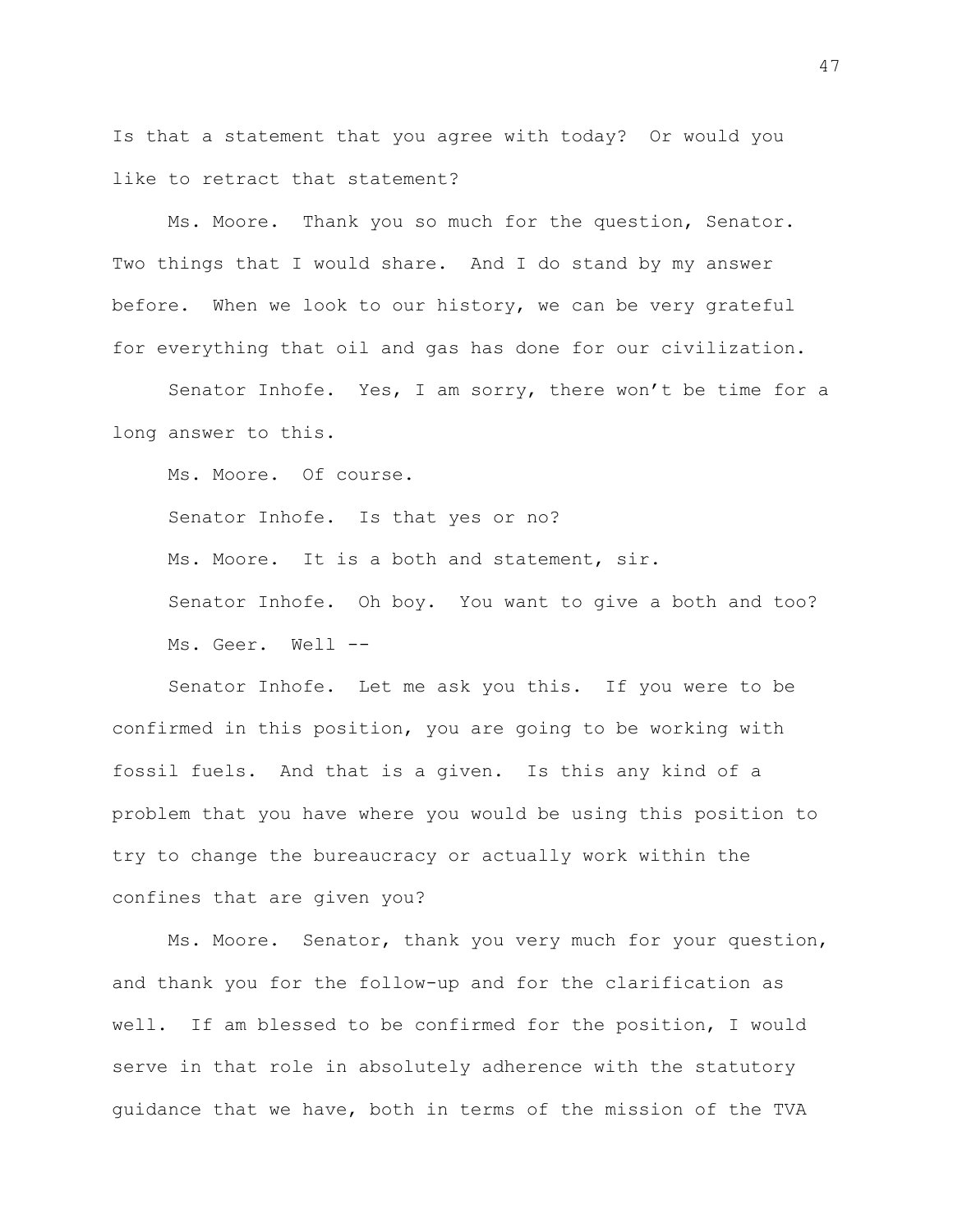and the responsibility that we have as Board members. While we have, TVA has said, and President Biden has said, and many other utilities and leading corporations have set decarbonization targets, there are pathways that we have to take to get there that are going to be unique to each portfolio and in alignment with the places that are served.

And the spirit of service that I would bring to the role if confirmed would be what would guide me. That includes both respect for the pathway that TVA is on and for the role that fossil fuels currently play in the portfolio, and also for the communities where those plants are located, including the people who work there, and making sure that if and as TVA transitions away from fossil fuels that all the families who depend on those jobs are supported and served as well. Very much in alignment with the guidance that we have from a statutory perspective and how to serve, and also in terms of my own personal commitment rooted in my faith to make sure that all the work that I do is reflecting love for my neighbors.

Senator Inhofe. All right. I think your sentiments, how you would masquerade these over a period of time, I don't know. But again, you have expressed yourselves. My problem is, and just kind of bear with me for a minute. If you have these feelings about part of the mix, one of the things that we have insisted on is that we have the whole mix. It is going to take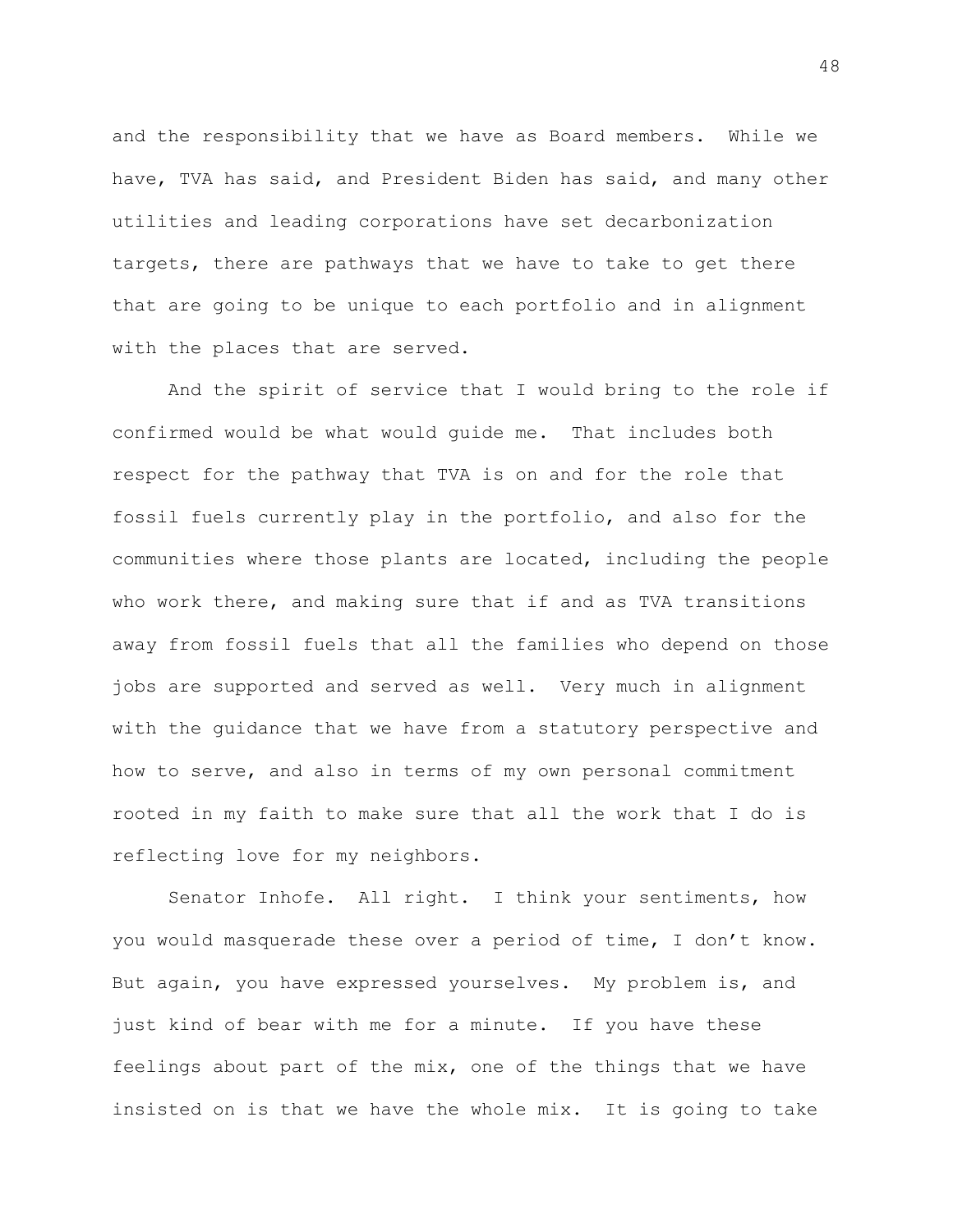all of the above. So that is one that you would be forced to live with, isn't it? You don't have a choice. You don't have an option on that. Is that a problem with you?

Ms. Moore. Sir, my guiding light and my north star, if I were blessed to be confirmed for the role, would be the statutory mandate that we have. That is not a matter of my personal feelings or my personal commitments or positions or statements I may have made with regard to my personal feelings or other responsibilities that I have had. My chief responsibility, if I were blessed to be confirmed, is to the people of the Tennessee Valley, in making certain that any decision that I made or any decision that I participate in, prioritizes the reliability and the resiliency and the affordability of energy.

Senator Inhofe. That is fine. That is fine. Do you agree with that, Beth?

Ms. Geer. Yes, sir, thank you very much for the chance to address that. Of course, I do also agree with my colleague, Michelle, that as a Board member, if I am confirmed, that my primary responsibility would be in helping the TVA carry out its mission of providing the three Es, environmental stewardship, energy that is safe, reliable and resilient, and of course, environmental stewardship.

With respect to the pipeline issue, if I could just speak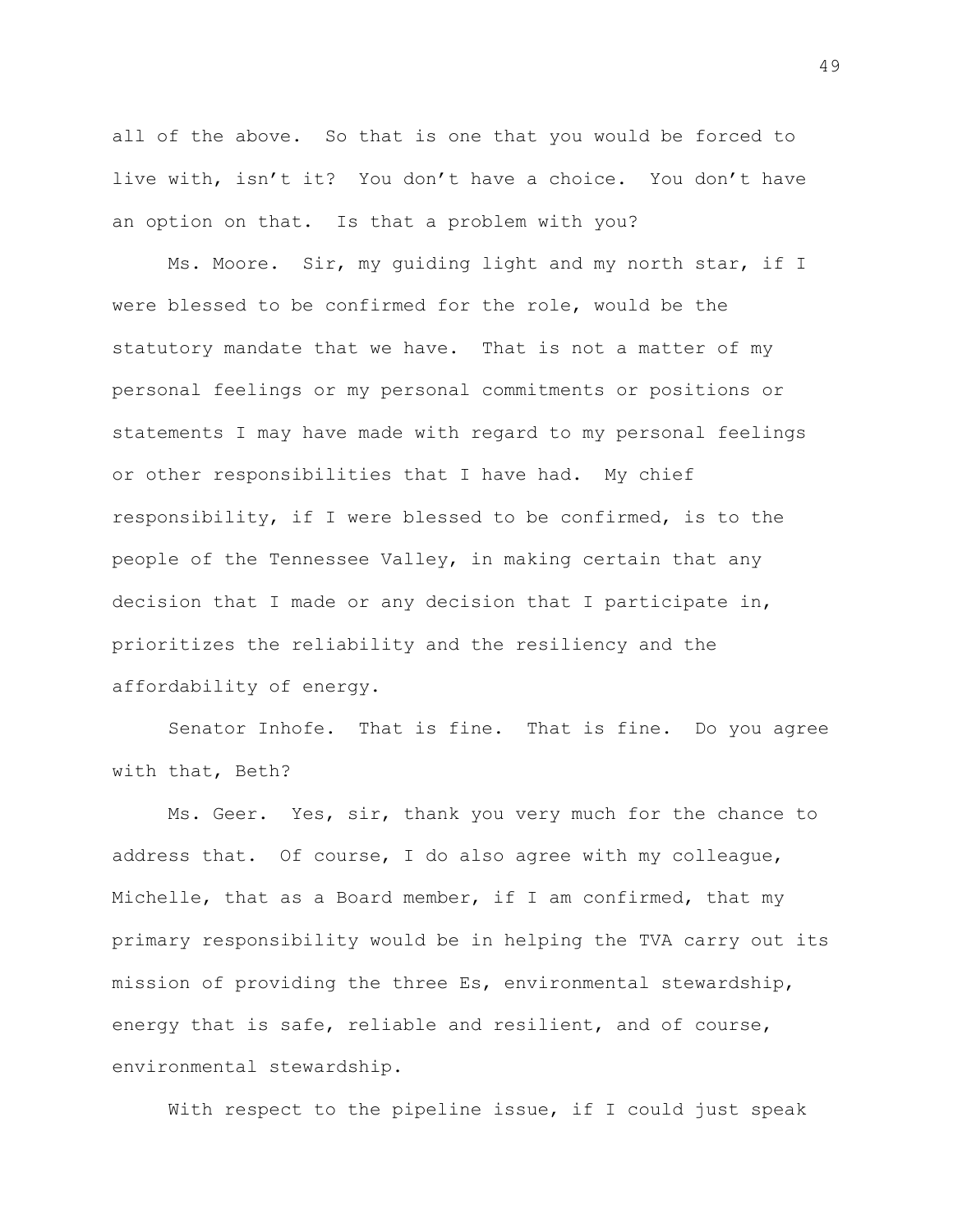about that for a second. I have worked in a couple of instances over the last few years where pipelines have been proposed to be located in places where the folks who would be most impacted and most affected were not given a voice. So I do believe that my experience in those types of situations would be helpful in giving those people a voice.

As a member of the Board, should I be confirmed, I strongly believe that it is imperative that the people who are most impacted have a voice and that they are listened to. That was context, if that is helpful.

Senator Inhofe. Very good. Thank you very much.

Ms. Geer. Thank you, sir.

Senator Markey. So we will come back for an additional round of questions. We are joined by Senator Cramer, we are still on the first round, so we recognize him at this time.

Senator Cramer. Thank you very much, Senator. Thanks to all of you for being here.

I am just going to talk on one topic briefly, and ask each of the three of you up for the TVA to respond to it. As you know, Congress, over the years and the decades, has committed lots of dollars to broadband buildout, particularly in underserved and unserved areas. In fact, in the Bipartisan Infrastructure Act, we added I think \$65 billion just to that, to try and, again, make sure that every rural community in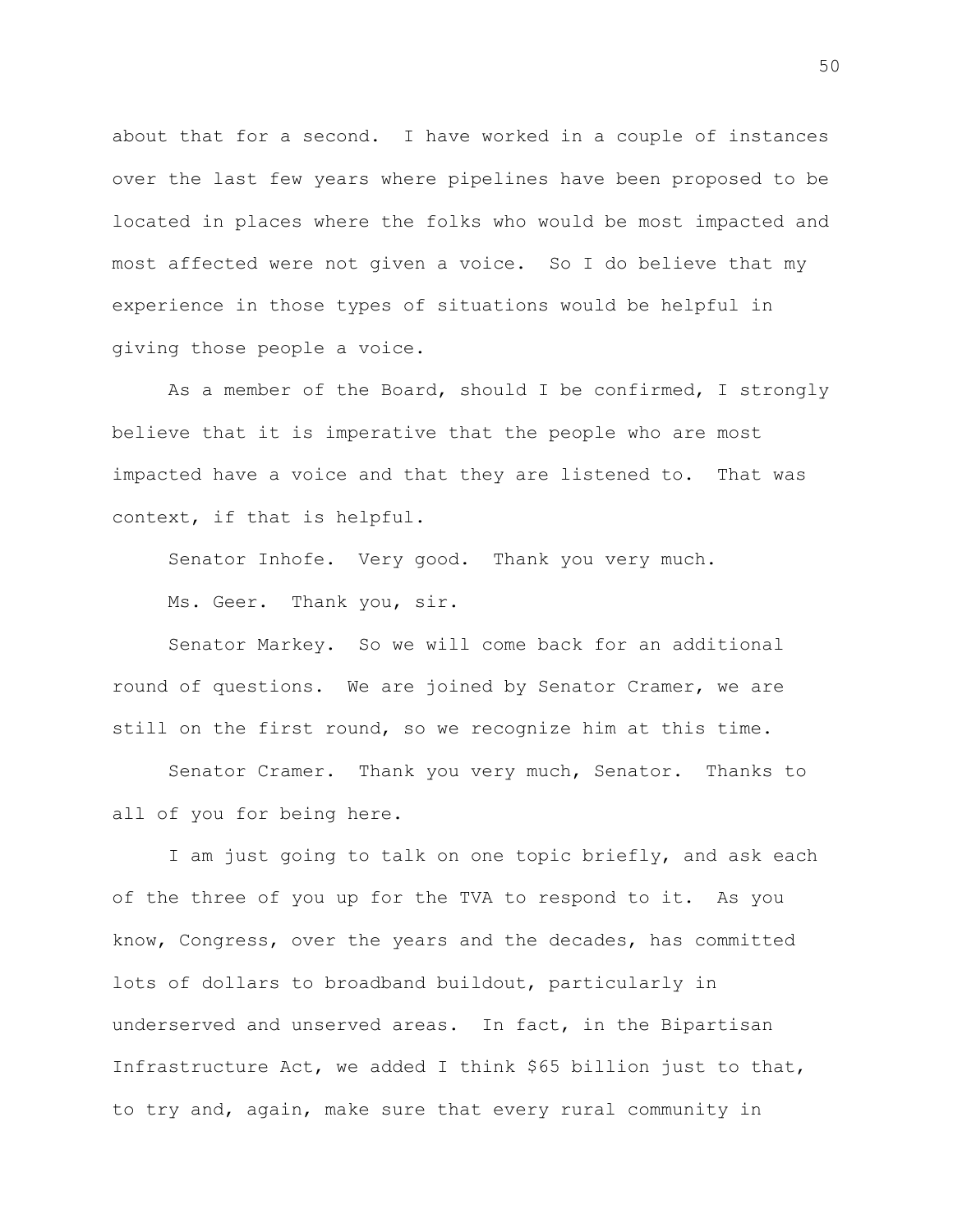America has good libraries, good access to education, commerce, medicine. We need to have that final mile filled in wherever at all possible.

I have heard some rumblings, and I am going to confess right up front, to me that is what they are at this point. But I want to do a little discovery for you all, or I want you all to do a little discovery for me, and maybe answer this question. I have heard reports that some of the TVA local power companies have delayed or inhibited broadband buildout by restricting or significantly raising costs of access to their utility poles. My four years on the Energy and Commerce Committee over in the House, this was an ongoing discussion. It has become more of a discussion. Obviously, TVA, like a lot of utilities, has shall we say, beachfront property and access for this infrastructure to the poles would be great.

So really, the only way to have the type of reliable highspeed internet and educational and economic health, as I said, opportunities, is with high-speed broadband. So through its authority over the local companies, and it is in your distribution contracts, you would have authority to require the LPCs to offer time and cost-effective pole access. My understanding is TVA has been reluctant to exercise that authority. I understand that. But I just want to know, if confirmed, will each of you commit to quickly examining the pole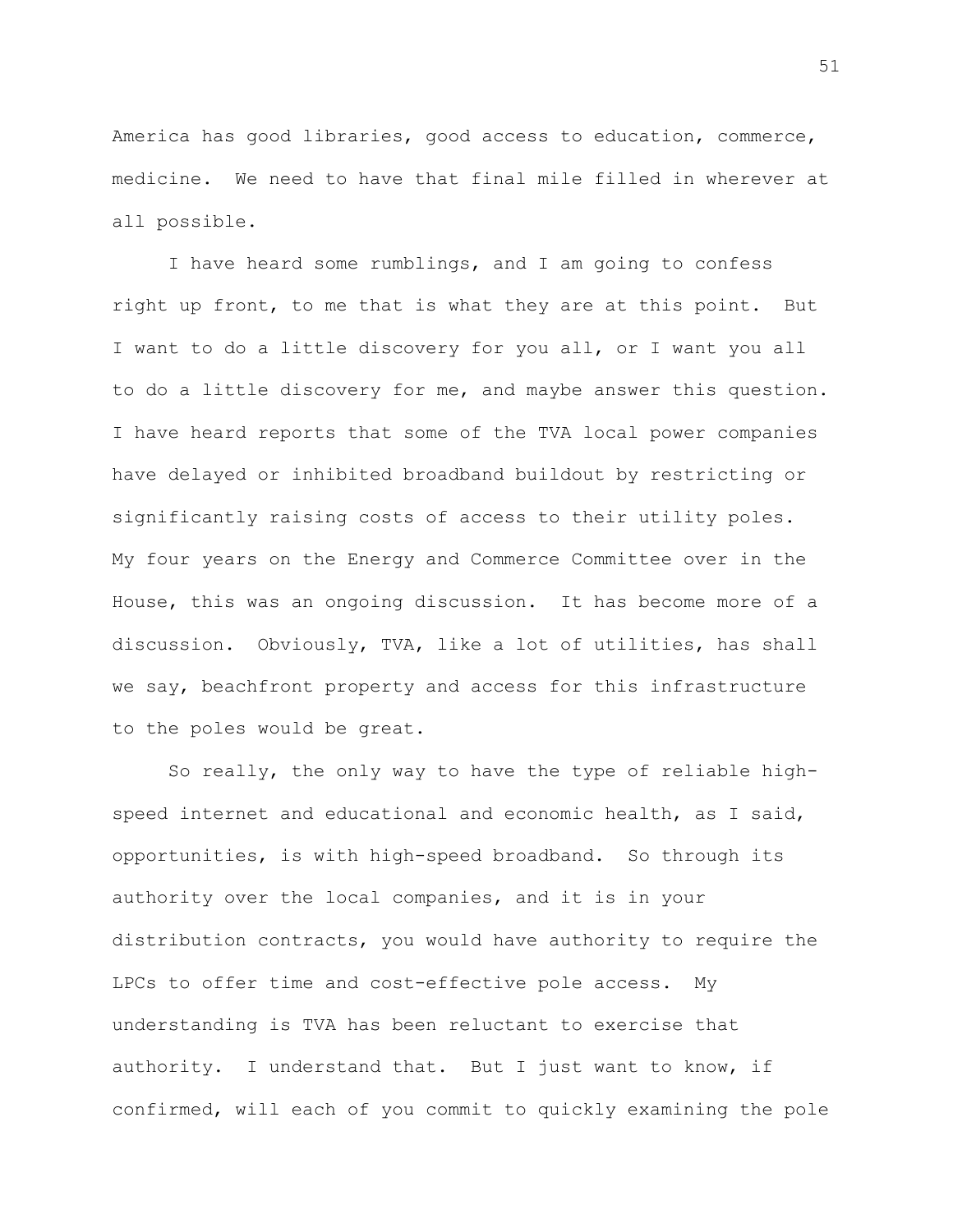access issue further, and ensuring that TVA is doing everything in its power to advance federal broadband deployment priorities to benefit, obviously, the entire Country but especially the communities under your jurisdiction? I will start with you, Ms. Geer.

Ms. Geer. Yes, sir, thank you, Senator. I absolutely commit to looking into it further, and if confirmed, to learning more. I share your concern about broadband. After moving back to Tennessee to my rural hometown about 15 years ago, I had dial-up. So I am totally with you. I do believe that broadband is almost a basic necessity for most folks now, both in their personal and private life. So yes, sir.

And I do believe, again, I don't know the specifics just yet, but the TVA is playing an important part as a convenor amongst the appropriate parties to make sure that broadband is, that people have access to broadband in the TVA service area.

Senator Cramer. Thank you. Mr. Klein?

Mr. Klein. Thank you, Senator. The TVA Act does not address broadband. The Act mandates that TVA provide electricity. However, I am certainly not opposed to working with our local power companies. In my opinion, I believe that would be the best avenue to address broadband.

I say that; it just so happens that I worked at the Electric Power Board of Chattanooga, distributor of TVA. We had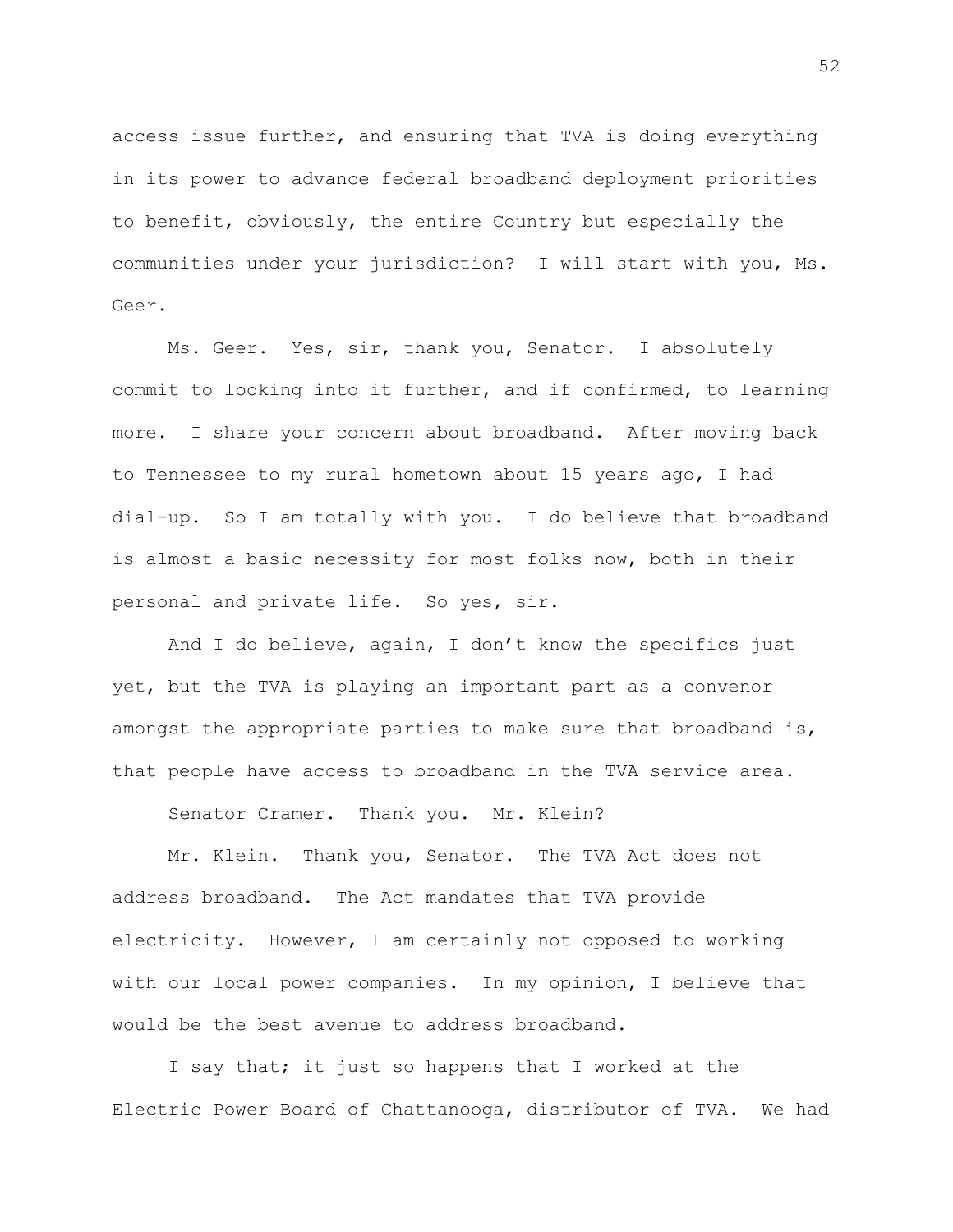the first smart grid installed in the United States in Chattanooga. So I know it can be done.

Senator Cramer. You make an important point about the leadership role that your utilities at every level, but the smaller the community, the bigger the role, right, in facilitating what you are talking about.

I would just add that TVA may not have that charge in their Act, but they have as part of their mission statement the advancement of economic and social well-being of the community.

Mr. Klein. Yes, I agree with that. If confirmed, I will support TVA working with the local power companies to install broadband throughout the seven-State region, up to and including the rural areas that we have in the Tennessee Valley.

Senator Cramer. Thank you. Ms. Moore, you have four seconds, but I will bet the Chairman will be benevolent.

Ms. Moore. Yes, absolutely, and thank you very much.

Senator Cramer. Thank you.

Senator Markey. I love this subject, if I can go into the way-back machine a little bit, it was 1978, and all the cable companies, especially in rural America, but urban increasingly, too, they wanted to deploy cable. But the telephone company and the electric companies were saying, well, put up your own poles. So there would be three poles going down the street.

So we actually passed a law in 1978, Al Gore and I were on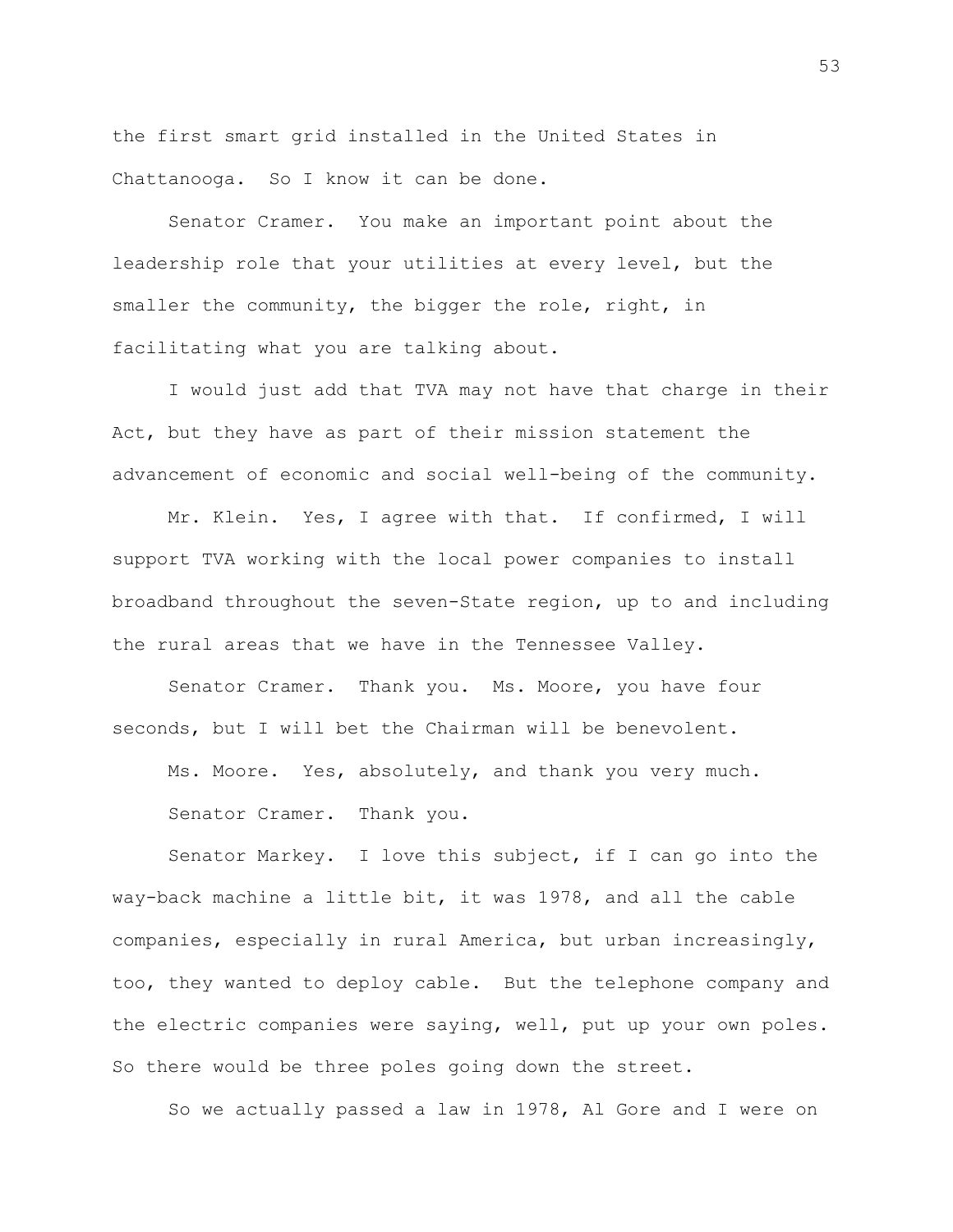that subcommittee, the Telecommunications Subcommittee, to say, no. The existing poles have to rent to the cable companies. We don't need a third pole going down every street in America. Then that telescoped in time frame to have cable, it was only 10 percent of America that had cable at that time.

Senator Cramer. After that it was trenches. Everybody had to go in the same trench.

Senator Markey. Yes, then we had to pass laws to say, you have to share the trench once that trench is built. So it is working smarter, not harder, which is really what all of this is. My mother used to say, Eddie, you have to learn how to work smarter, not harder. She would say that right after she said, We are going to donate your brain to Harvard Medical School as a completely unused human organ.

[Laughter.]

Senator Markey. So all she was saying was, please use your brain, try to be working smart here.

Senator Cramer. That is all I really had.

Senator Markey. So it is all there already, and we can have the revolution without the struggle.

Senator Cramer. There you go. Thank you all. Senator Markey. I appreciate it.

Do you have something else to add, Mr. Klein? It looked like you did.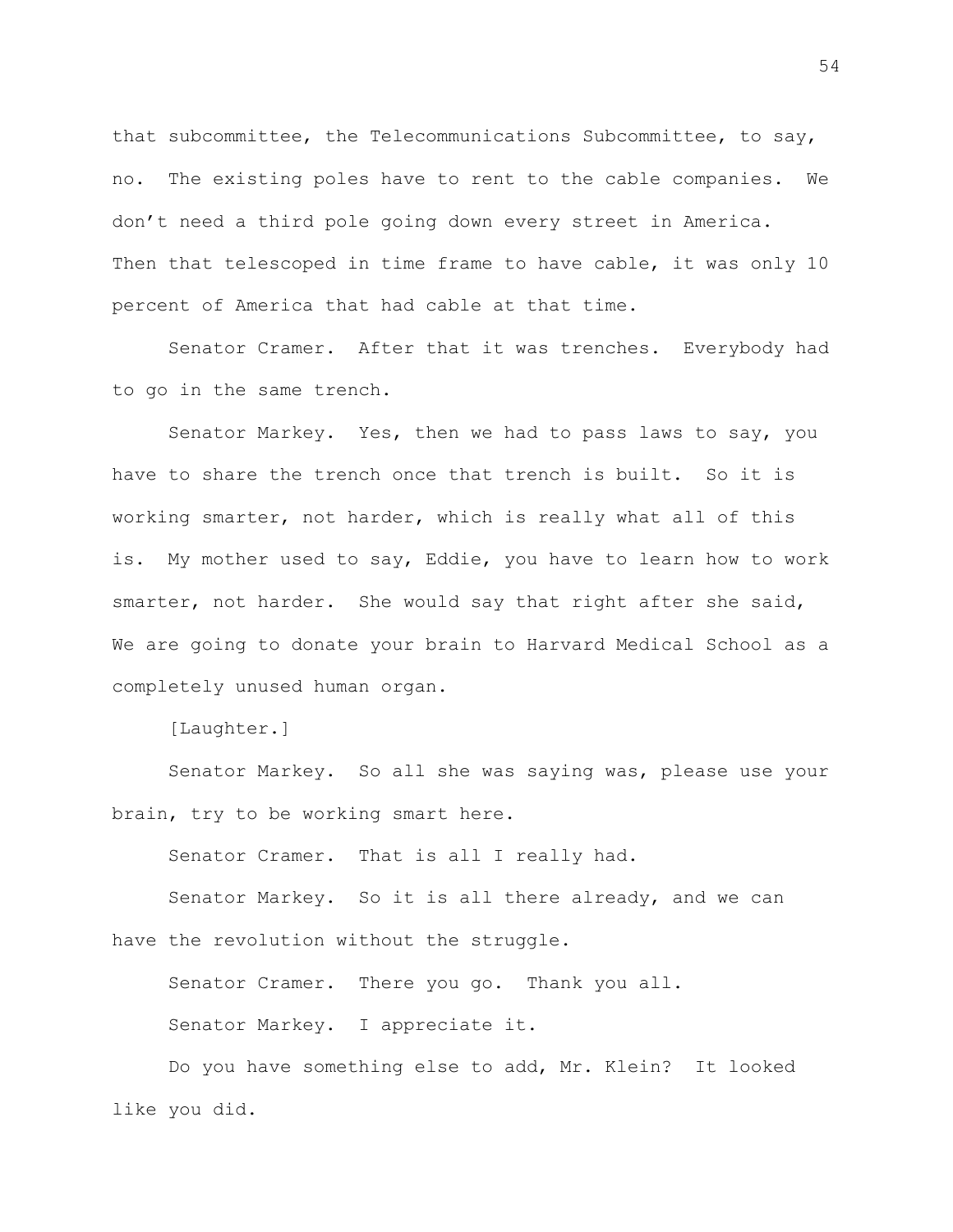Mr. Klein. Well, if I may, because what you said hit the nail on the head.

Senator Markey. About my brain? [Laughter.] Senator Markey. My mother would agree with you. Mr. Klein. I can't speak to that. [Laughter.]

Mr. Klein. I am sure you are a lot smarter than I am. I wouldn't get into a debate with that.

But again, perhaps I didn't get my point across as I meant to. But that is what I was saying, the local power companies and distributors have the system in place. We have already got the distribution systems built throughout the valley. Like you said, Mr. Chairman, we don't need to add a third power pole. We have the poles in place. The system is in place. We just have to add an additional fiber optic cable. Doing so, then we can get broadband throughout the valley.

I know it can be done.

Senator Markey. Excellent. And by unanimous consent, I would like to put in the record that Mr. Klein is a very smart guy. No objection, so ordered.

[Laughter.]

Senator Markey. I thank you, Senator Cramer. Let me move on a little bit. My father was a vice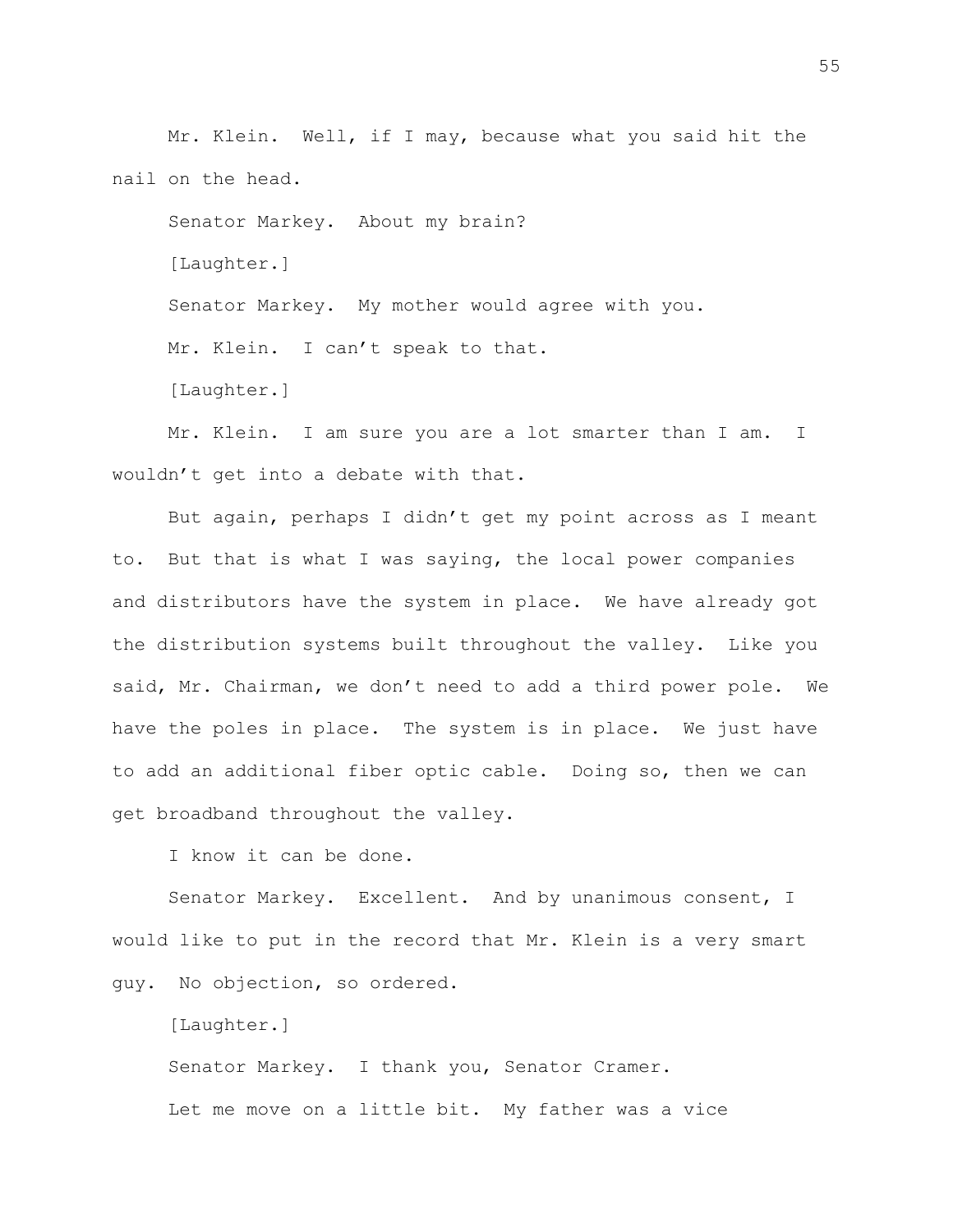president of an electrical union when he was a younger man.

Mr. Klein. I am glad to hear that.

Senator Markey. I am proud to be his son. I have seen directly the benefit of what union membership has on our Nation's workers and their families.

It is why I found troubling that in 2020 TVA tried to outsource more than 200 of those union jobs during the pandemic. While that effort was temporarily blocked, I remain concerned about efforts to offshore American union jobs. Can you speak to that, Mr. Klein?

Mr. Klein. Yes, sir. Thank you, Senator. I am a working man. That is all I have ever been, and I haven't forgotten where I came from and never will. So I am not in favor of offshoring good-paying TVA jobs. I would never commit to that happening.

However, you mentioned outsourcing as well. We currently have agreements in place on the property of TVA to outsource some work through these construction and maintenance agreements. But it is not the intent, nor would I agree that it would harm the current annual workforce. Those agreements are only meant for peaks, for peak construction, peak maintenance. Those are through the building trades, and they are good union paying jobs. The TVA annual jobs are good paying jobs, some of the best in the valley. I would never agree to do anything to harm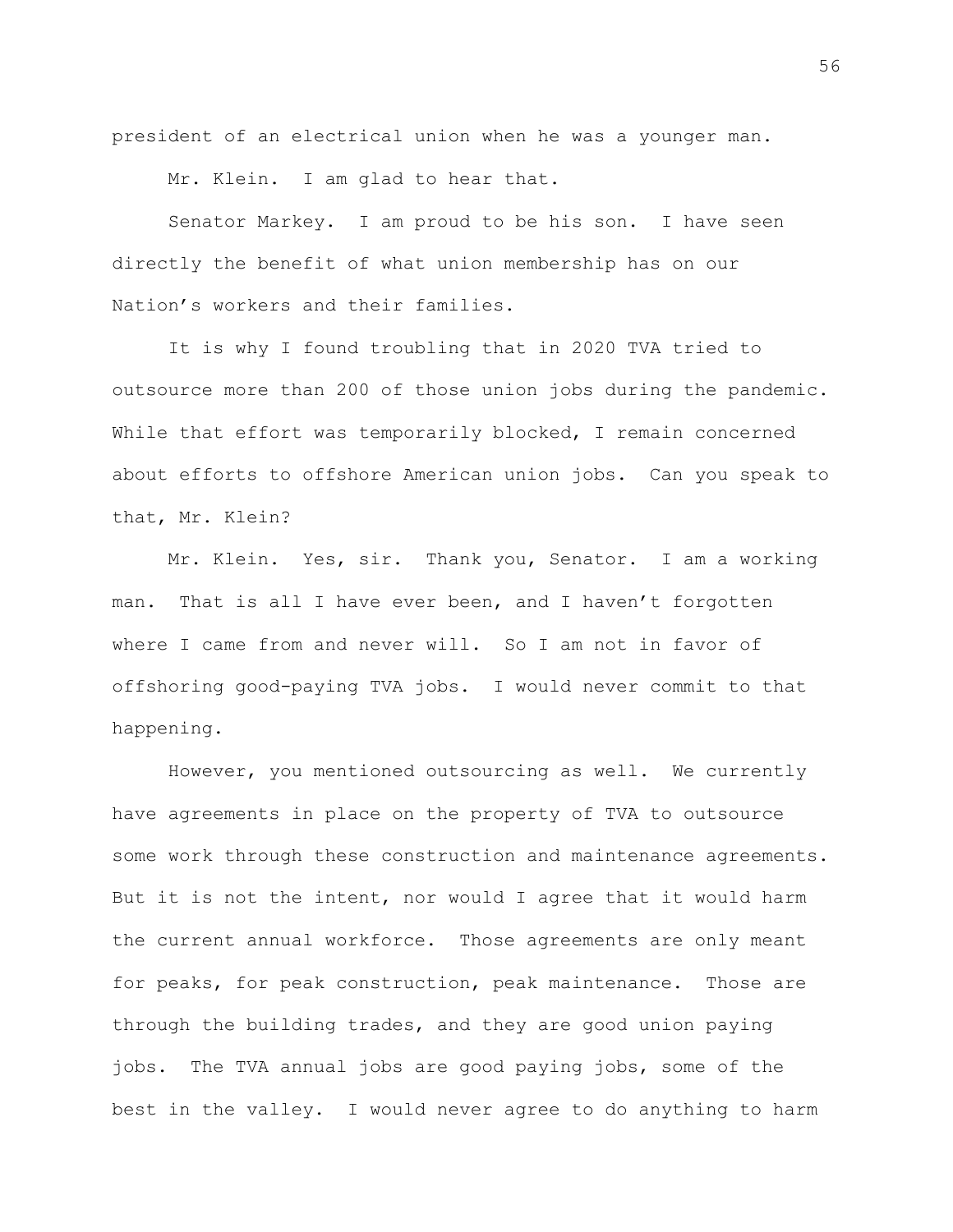that, nor the employees of TVA.

Senator Markey. That is great. My father was a hardworking man. He had a funny accent, though, he sounded a lot like me.

[Laughter.]

Mr. Klein. You and I, we talk a little different.

Senator Markey. Yes, but you don't have an accent the way my father does.

Mr. Klein. I am doing pretty good following you.

[Laughter.]

Senator Markey. If confirmed, you would prioritize efforts to keep TVA jobs local and support the use of union labor? Mr. Klein. Absolutely.

Senator Markey. In recent years, the Nuclear Regulatory Commission has detailed how TVA management allowed for a chilled work environment in which employees perceived that they were discouraged from raising safety concerns to their employer or to the Nuclear Regulatory Commission. In 2019, I wrote to the Nuclear Regulatory Commission about the need to take this seriously and ensure that the TVA was fixing this issue.

For context, TVA operates roughly 5 percent of the nuclear sites in the United States. But in 2019, TVA employees represented 42 percent of the allegations brought to the Nuclear Regulatory Commission for resolution.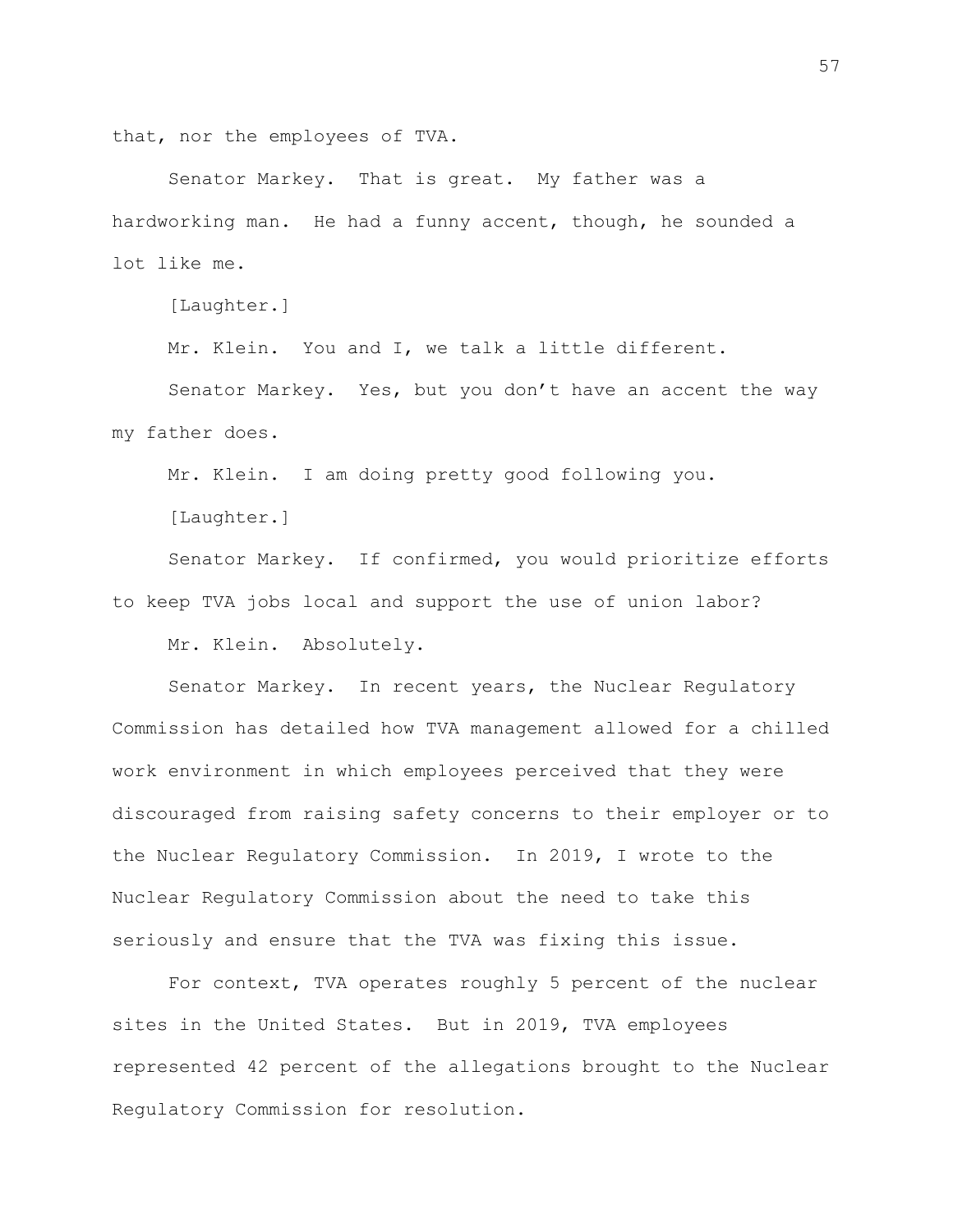So let me ask you, Mr. Wagner, as you noted in your testimony, the TVA Board created the TV Office of Inspector General in response to problems in the TVA's nuclear program and a significant amount of whistleblower complaints. If confirmed, Mr. Wagner, would you commit to working with the TVA's whistleblower protection coordinator to foster an environment that empowers and encourages nuclear plant employees to come forward with nuclear safety concerns?

Mr. Wagner. Thank you for the question. Absolutely. That has always been a high priority in the Inspector General community as well as at TVA. We take those complaints very seriously.

Senator Markey. TVA operates about a dozen landfills of coal ash, which have previously led to tragic spills of toxic material into surrounding waterways. Last year, TVA moved to pause plans to remove coal ash to a burial site in southeast Memphis in order to gather community input. However, TVA's CEO subsequently indicated that Memphis still represents the best location to bury 3 million tons of coal ash.

To all of the Board nominees, would you commit to prioritizing stakeholder engagement particularly around important issues around environmental health and justice? Ms. Geer?

Ms. Geer. Yes, sir, absolutely I will.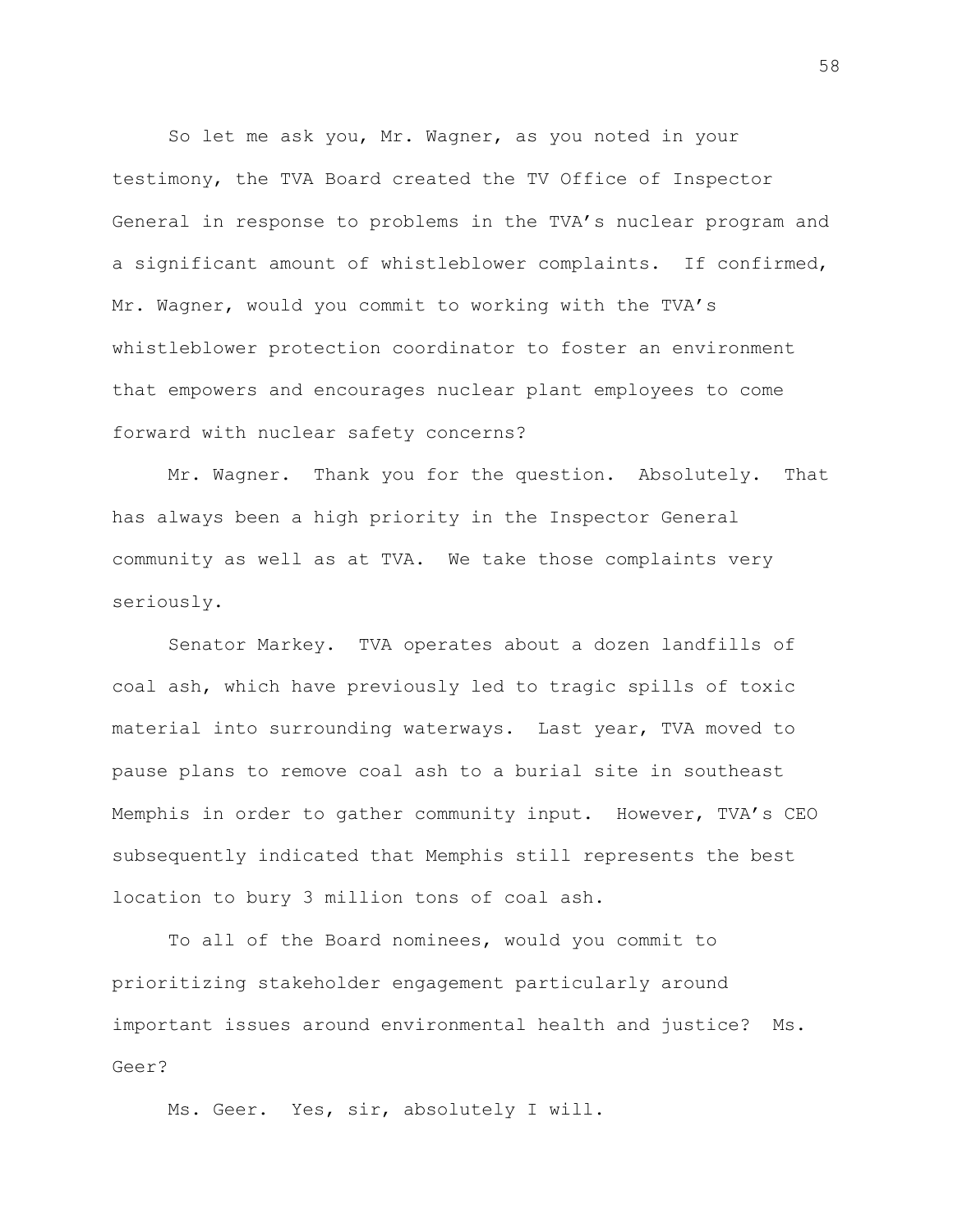Senator Markey. Mr. Klein?

Mr. Klein. Yes, Mr. Chairman.

Senator Markey. And Ms. Moore?

Ms. Moore. Thank you so much, Senator. Yes, sir, thank you.

Senator Markey. You were going to add?

Ms. Moore. Yes, sir, I would. In terms of stakeholder engagement, NEPA, of course, is a statutory responsibility of TVA as a federal agency. It gives strong guidance there, as does the statute to us as Board members to engage the public.

Senator Markey. Thank you. The key to any agency is accountability and oversight.

Mr. Wagner, if confirmed, how will you use your decades of experience at the TVA to uncover and prevent waste, fraud, abuse, and ensure TVA objectives are being met effectively and efficiently?

Mr. Wagner. Thank you for the question. I would seek to continue the work that the OIG does in a very broad spectrum, through its audits and investigations. I would continue that work and be very risk-based, and do program evaluations necessary and make recommendations to improve those programs.

Senator Markey. Thank you.

Back to energy efficiency, which again is working smarter, not harder, the goal has to be for us to ensure that the TVA is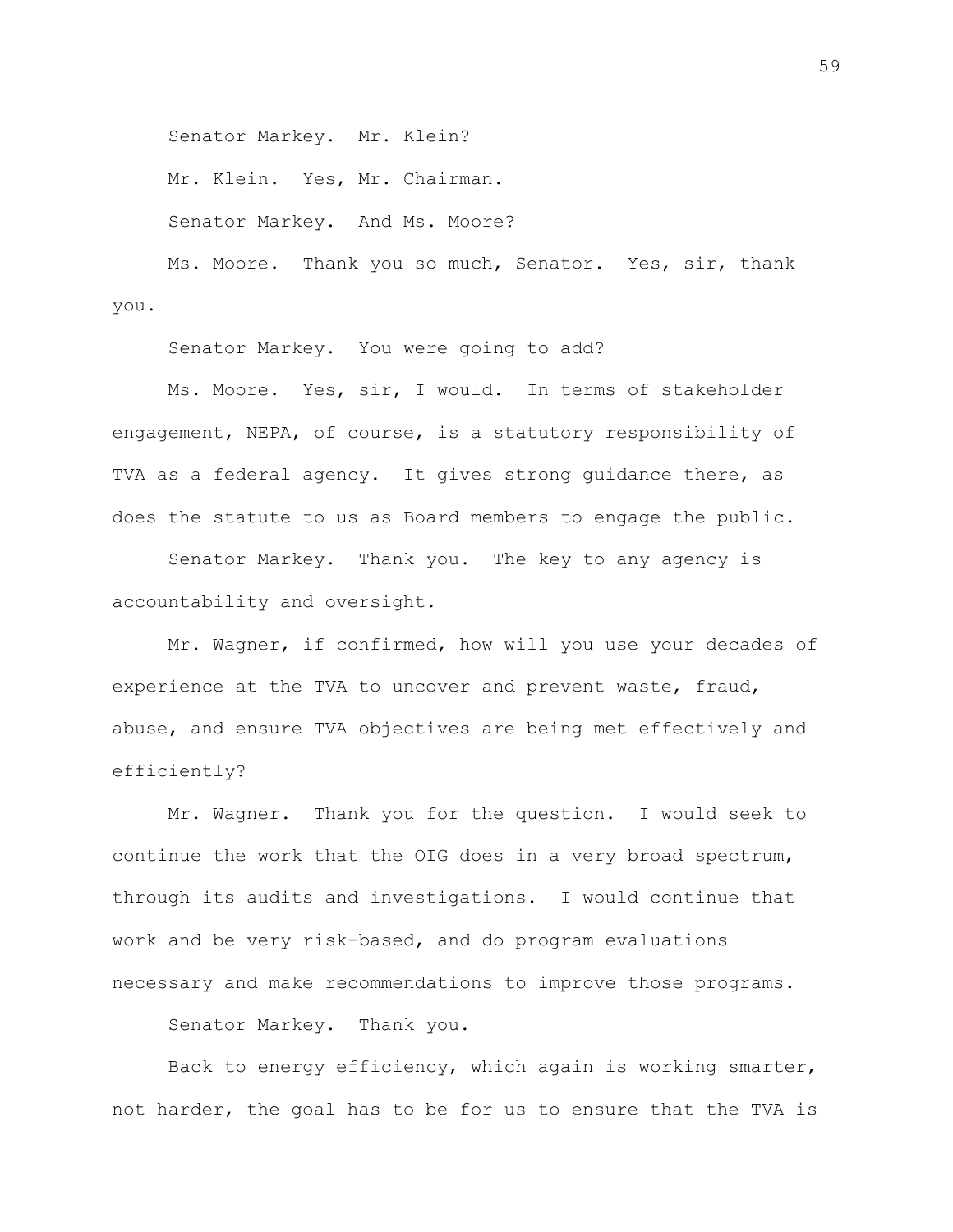a national leader in technological innovation, low-cost power, and environmental stewardship. Energy efficiency programs hit all three of those priorities. They are innovative, reduce cost, and consumers benefit and the environment is benefitted as well.

While the TVA has acknowledged that energy efficiency is critical to achieving a least-cost energy mix, in recent years the Authority has cut, cut important energy efficiency programs and incentives. Ms. Moore, do you see cost-saving energy efficiency programs as something that you should be supporting as a Board member at the TVA, if you are confirmed?

Ms. Moore. Thank you so much, Senator. Energy efficiency and reducing energy burdens, particularly for those residents of the valley who earn the least incomes, is critically important and absolutely in alignment with the guidance that the TVA Act gives TVA from a mission perspective, and also for our responsibilities as Board members, if blessed to be confirmed. Rural communities, in particularly, particularly low-income residents in rural communities, carry some of the highest energy burdens across the entire Nation, which is rooted, of course, in a lack of energy efficiency, not necessarily in high rates. Also bringing attention to those issues, both in the spirit of TVA's responsibility as a technological and environmental quality leader, and for the social benefit of its communities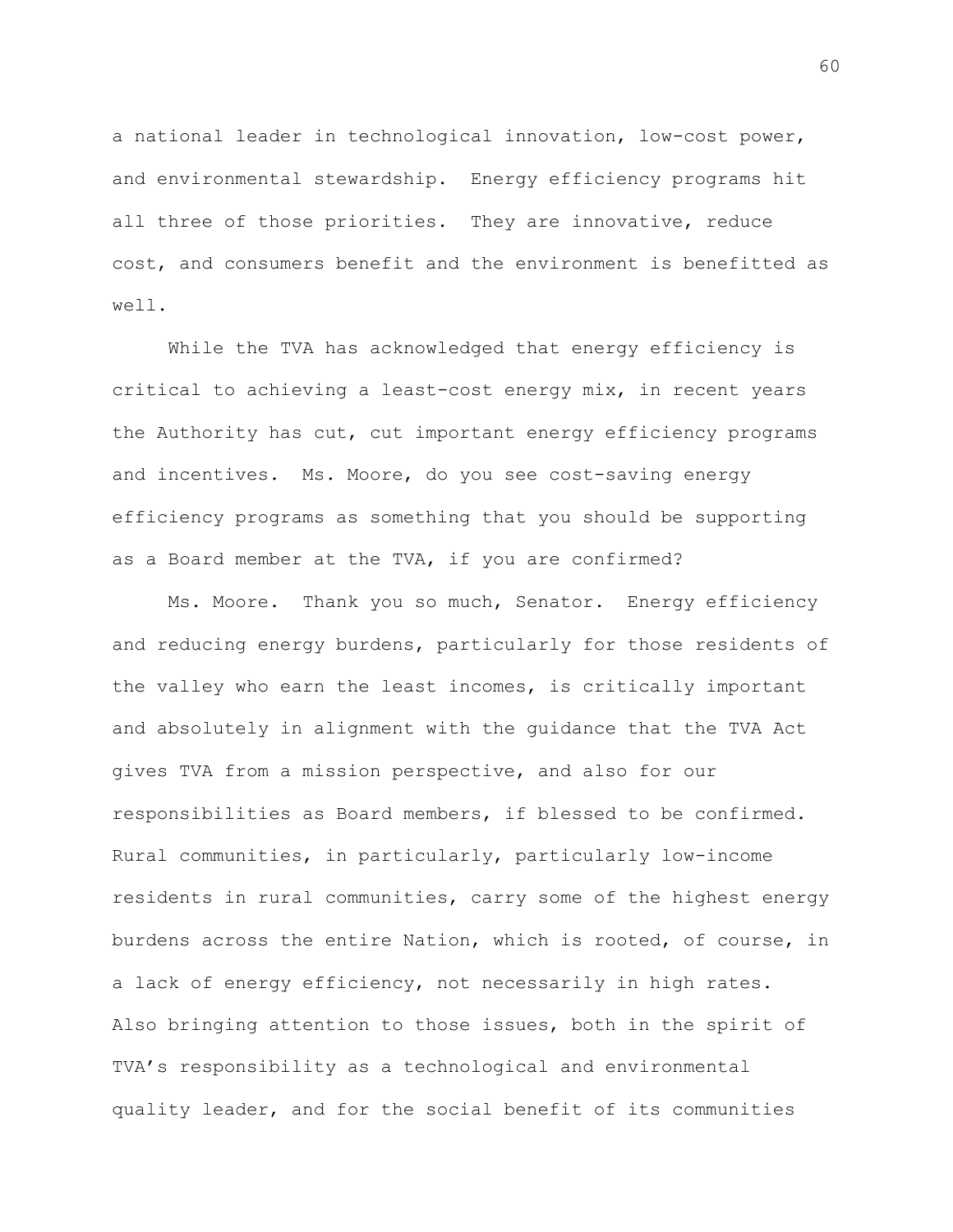would absolutely be a priority for me.

Senator Markey. Mr. Klein, in your expertise working on electric systems, how much emphasis do you believe we should be giving to energy efficiency work, using new technologies, new strategies to reduce the need for any of the electrical generation in the first place?

Mr. Klein. Mr. Chairman, I don't have all the information that I would need to professionally address that. However, I am committed to working within the framework of the TVA Act, and that is providing affordable, reliable, and sustainable energy, which up to and includes renewables. So I am not afraid of new technology. I am certainly open to looking at new technology as we move into the future to make life better.

Senator Markey. I appreciate that. But of course, the less money we have to spend on building new power plants is the more money that is left in the pockets of ordinary consumers. So the smarter we are at avoiding the need to build these plants, the better it is for the consumer out there, so they keep more money in their pockets.

I urge you, Mr. Klein, to look at that and think about those poor taxpayers out there, those poor ratepayers that first have to pay for the new facility and then they would have to pay for the higher electricity rates that are out there because of the need for that additional generation capacity that was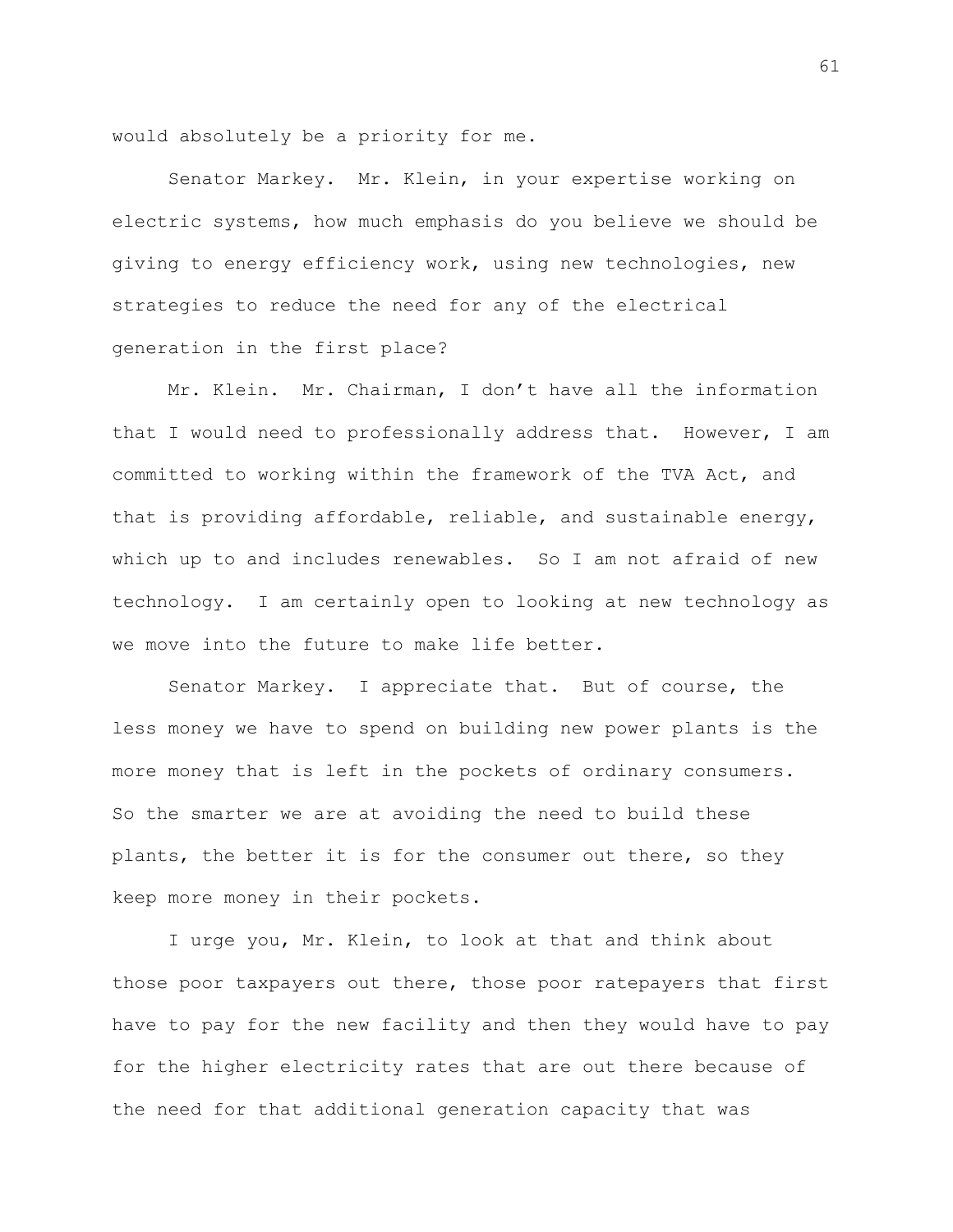avoidable right from the beginning. So just to protect them on both fronts.

Mr. Klein. Sir, I will, and I take note of what you are saying.

Senator Markey. I appreciate that, sir.

I would also like to ask unanimous consent to submit for the record data that shows the power sector is quickly moving toward zero-emission energy sources aligned with President Biden's climate goals. This includes data from the Smart Electric Power Alliance, an organization that tracks power sector commitments to reduce emissions.

According to the Smart Electric Power Alliance, 69 percent, I will say that again, 69 percent of U.S. accounts are served by a utility that has committed to 100 percent carbon reduction target, or a utility owned by a parent company that has a 100 percent carbon reduction target. I hope that is the goal of TVA as well.

I ask unanimous consent to have this report included in the record. Without objection, so ordered.

[The referenced information follows:]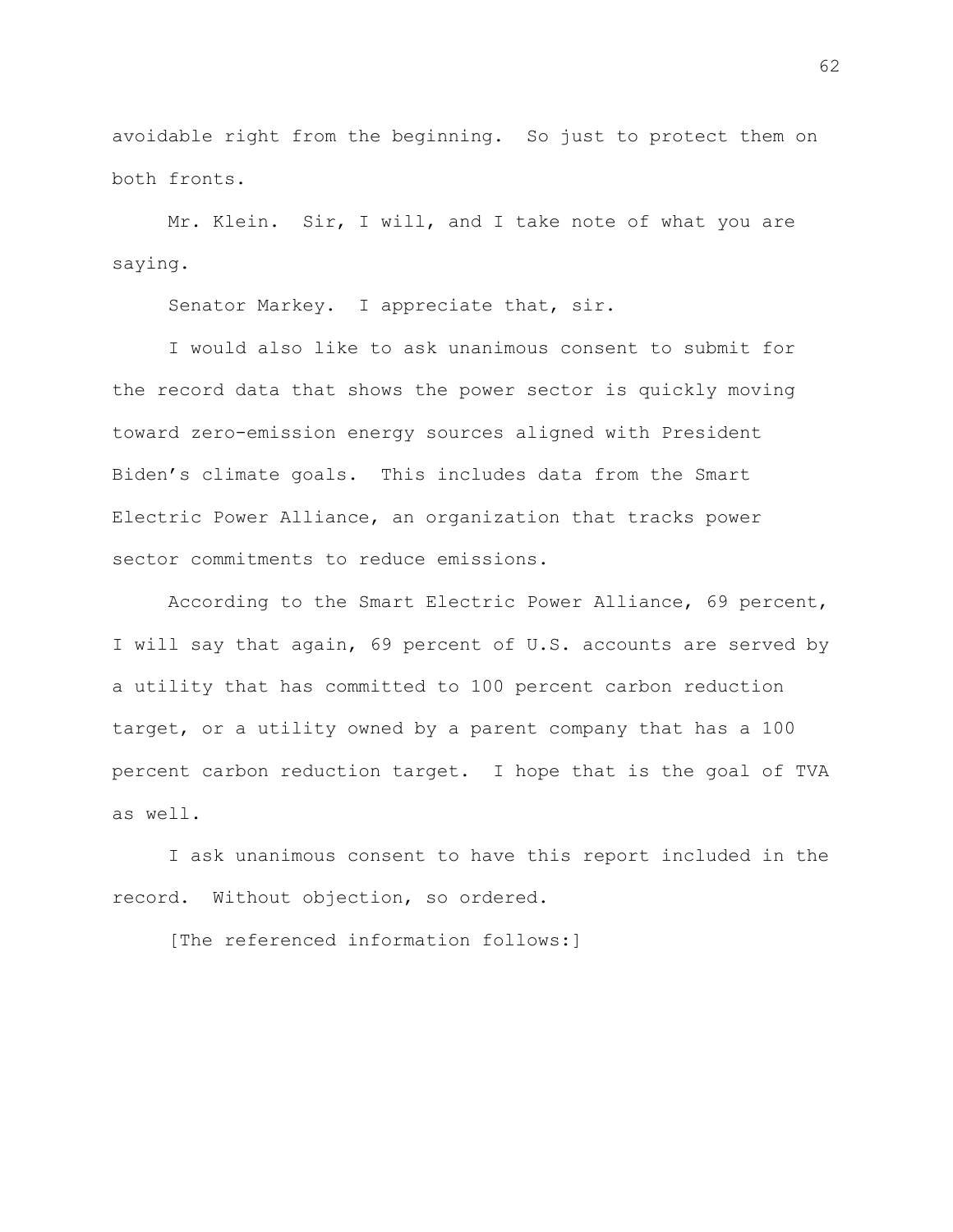Senator Markey. Again, my goal is to just keep the TVA cutting edge, the way I was raised in Massachusetts to think about it.

My grandfather worked in a mill in Lawrence, Massachusetts. They had dammed the Merrimack River in order to create that industrial revolution in Lowell and Lawrence. That is where my grandfather worked, along that river with the dam that was constructed by those companies in the State of Massachusetts.

Then in the 1930s, my grandfather obviously paid a lot of taxes in order to build the same dams, but down in the south. So he was taxed to pay for all those dams that are down there that are famous dams, even today, and I am sure he was proud to do it, to pay for all of those dams.

That was cutting edge at the time. Because obviously he was working in a mill in Lawrence, Massachusetts. It was cutting edge.

But again, as Massachusetts has moved along, up to 16 percent renewable energy, 14 percent solar, so too is my expectation as the grandson that the TVA continue to move as well. Because I know how proud he was back then, and I just would like this generation to be equally proud of this legacy that TVA has, and that you have a chance to embellish dramatically and not allow the most powerful force in nature, stasis, to block that kind of change which is now affordable,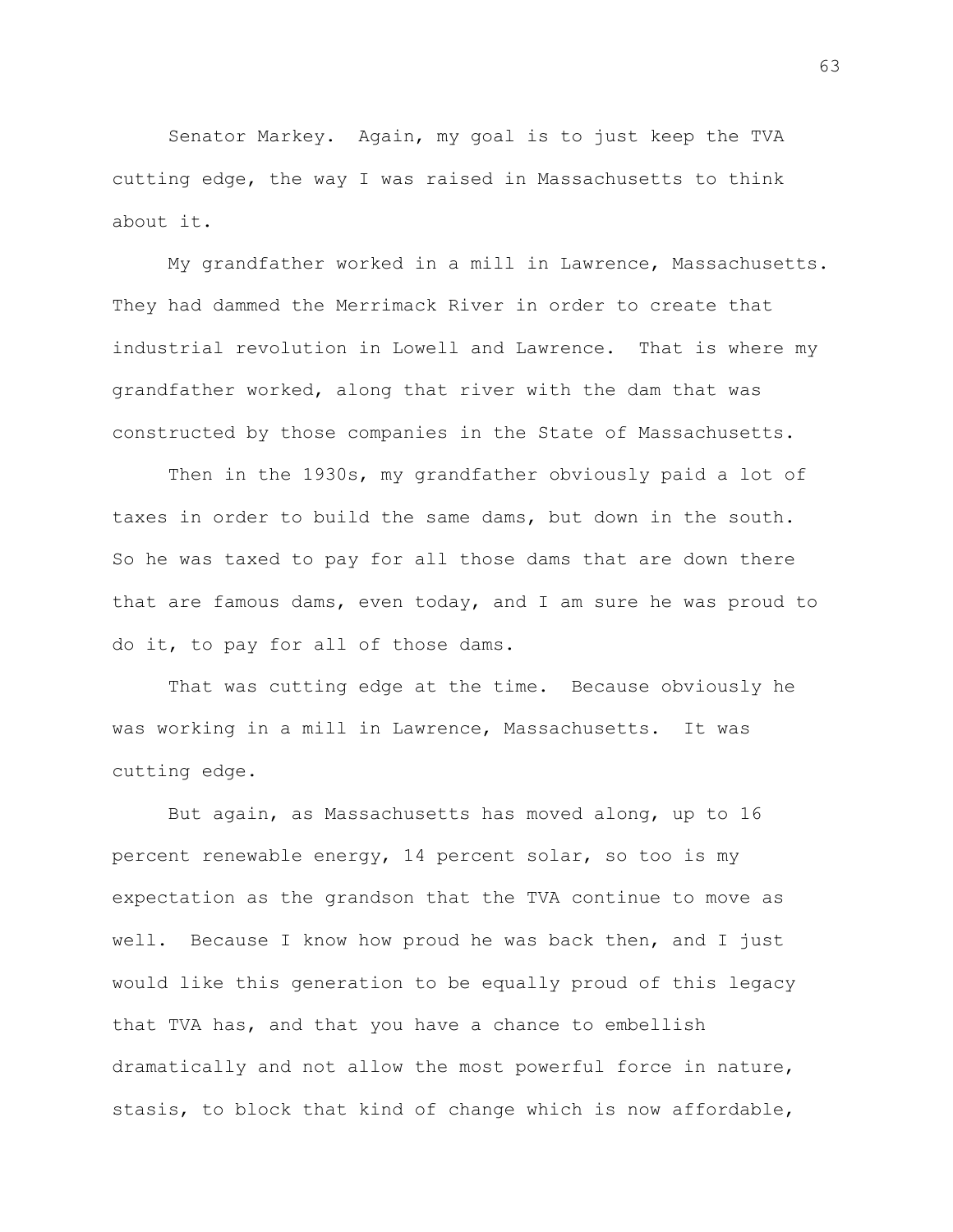sustainable, and compatible with electrical generation and saving the planet and creating jobs at the same time.

With that, this hearing will come to an end, unless there are other questions that you want to have asked.

This is like a religious ceremony, a Senatorial hearing. So I had to open the way I did and close this way as well, or else history records that the hearing was not conducted in a proper way. So before we adjourn, housekeeping, I would like to ask unanimous consent to submit for the record a variety of materials that include letters from stakeholders and other materials that relate to today's nomination hearing.

[The referenced information follows:]